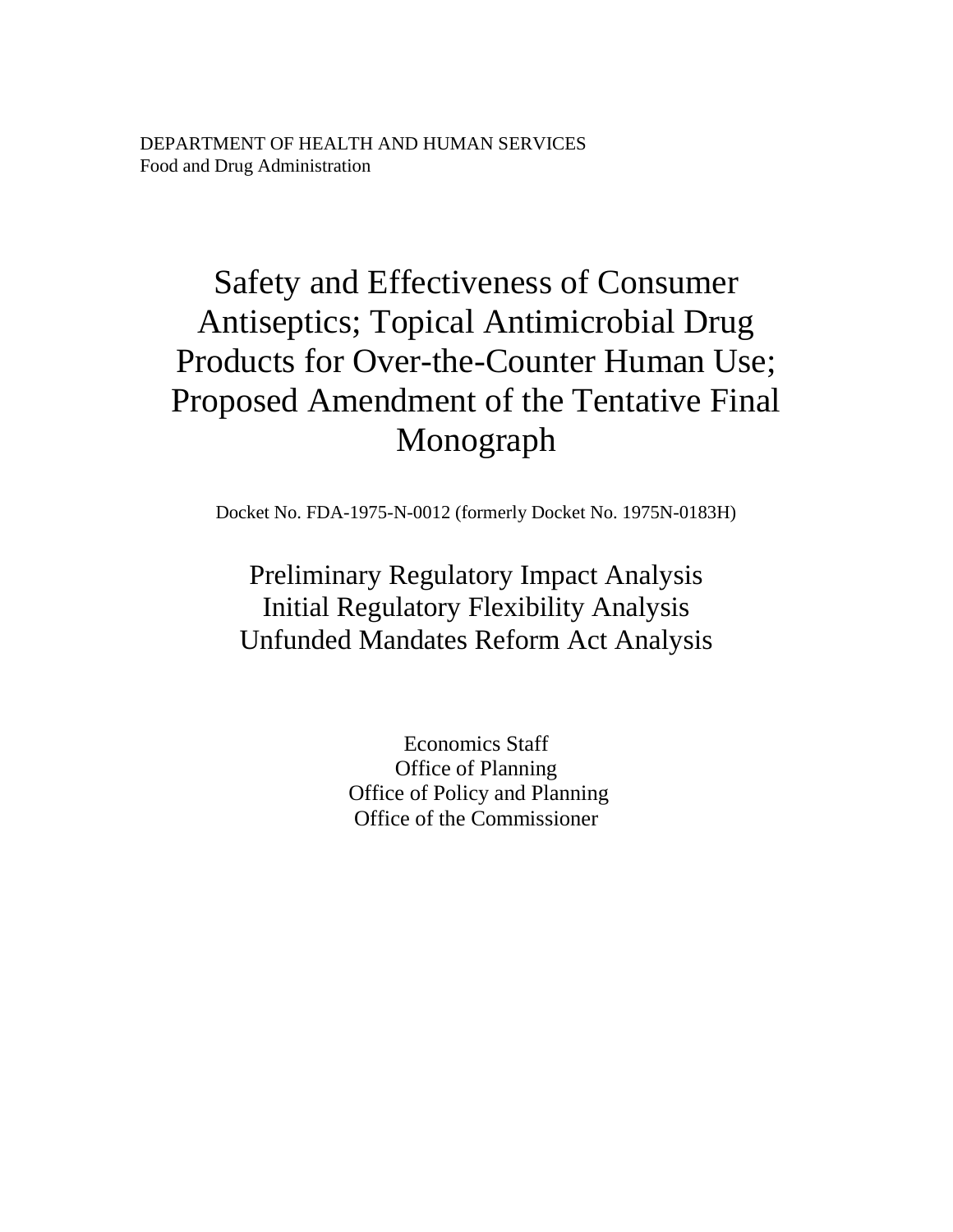- I. Introduction and Summary
	- A. Introduction
	- B. Summary of Costs and Benefits
- II. Preliminary Regulatory Impact Analysis
	- A. Background
	- B. Need for Regulation
	- C. Purpose of this Rule
	- D. Baseline Conditions

1. Active Ingredients in Currently Marketed OTC Consumer Antiseptic Hand and Body Washes

2. Number of Affected Products in the Current Market for OTC Consumer Antiseptic Hand and Body Washes

- 3. Aggregate Production Volume of Antiseptic Active Ingredients
- 4. Antiseptic Active Ingredient Usage in Consumer Antibacterial Soaps
- E. Benefits of the Proposed Rule
- F. Costs of the Proposed Rule
	- 1. Relabeling Costs
	- 2. Reformulation Costs

3. Cost of Conducting Tests and Studies Associated with the Proposed Data Requirements or Obtaining an NDA

- a. Unit Costs of Conducting Non-clinical Studies to Establish GRAS
- b. Costs of Conducting Clinical Studies to Establish GRAS
- c. Costs of Conducting Clinical and Non-Clinical Studies to Establish GRAE
- d. Summary of Costs for Conducting Safety and Effectiveness Studies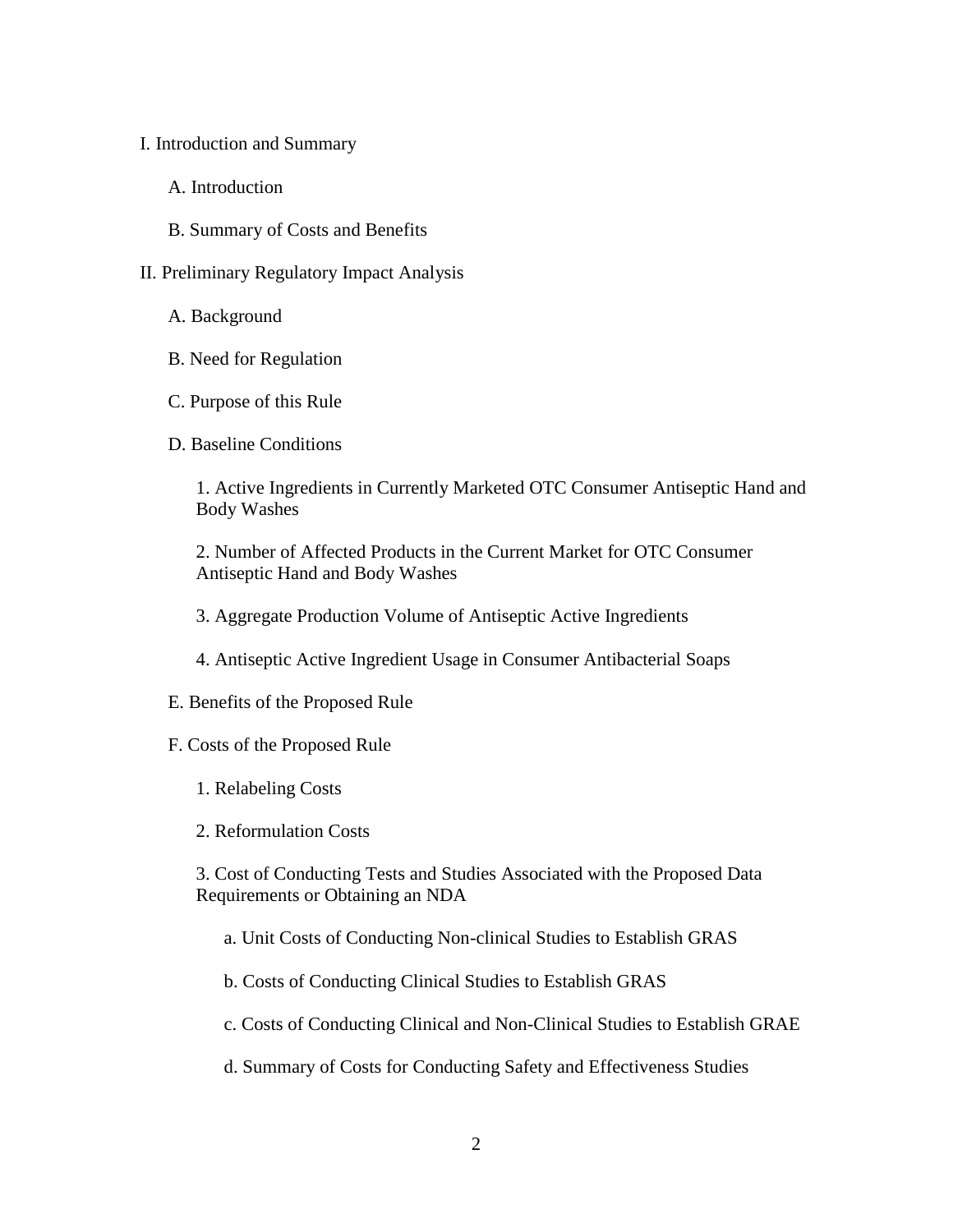- 4. Summary of Total Costs
- G. Alternatives
- H. Cost-Effectiveness
- III. Initial Regulatory Flexibility Analysis
	- A. Description and Number of Affected Small Entities
	- B. Description of the Potential Impacts of the Proposed Rule on Small Entities
	- C. Alternative for Regulatory Relief
		- 1. Exemption for Small Businesses
		- 2. Longer Compliance Period for Small Businesses

IV. References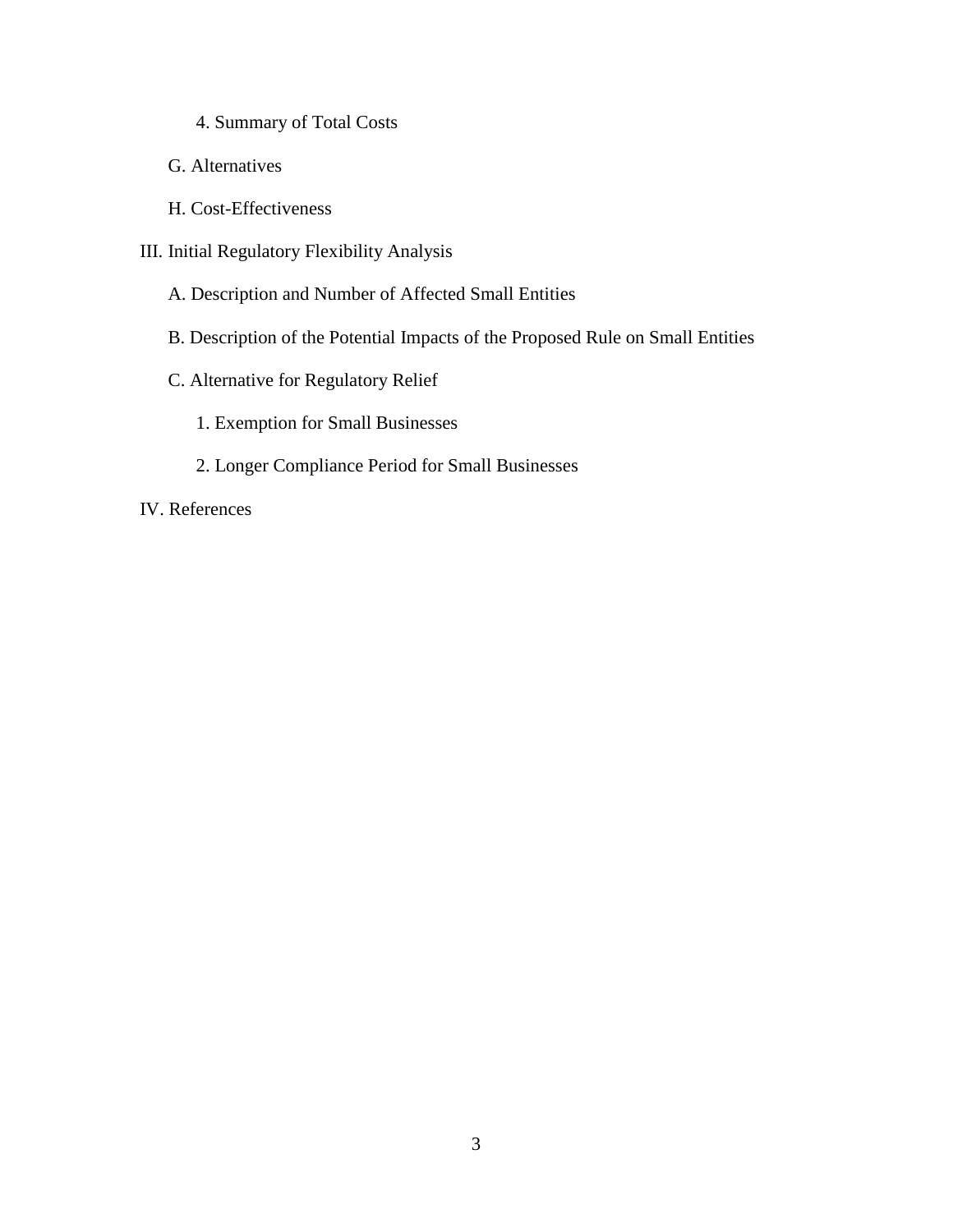#### I. Introduction and Summary

## A. Introduction

FDA has examined the impacts of the proposed rule under Executive Order 12866 and Executive Order 13563. Executive Orders 12866 and 13563 direct Agencies to assess all costs and benefits of available regulatory alternatives and, when regulation is necessary, to select regulatory approaches that maximize net benefits (including potential economic, environmental, public health and safety, and other advantages; distributive impacts; and equity). This proposed rule would be an economically significant regulatory action as defined by Executive Order 12866.

The Regulatory Flexibility Act requires Agencies to analyze regulatory options that would minimize any significant impact of a rule on small entities. This proposed rule would have a significant economic impact on a substantial number of small entities.

Section 202(a) of the Unfunded Mandates Reform Act of 1995 requires that Agencies prepare a written statement, which includes an assessment of anticipated costs and benefits, before proposing "any rule that includes any Federal mandate that may result in the expenditure by State, local, and tribal governments, in the aggregate, or by the private sector, of \$100,000,000 or more (adjusted annually for inflation) in any one year." The current threshold after adjustment for inflation is \$141 million, using the most current (2012) Implicit Price Deflator for the Gross Domestic Product. FDA expects this proposed rule to result in a 1-year expenditure that would meet or exceed this amount.

#### B. Summary of Costs and Benefits

The costs and benefits of the proposed rule are summarized in the table below, entitled *Economic Data: Costs and Benefits Statement*. As the table shows, the primary estimated benefits come from reduced exposure to antiseptic active ingredients by 2.2 million pounds per year. Using the primary estimates, the combined total consists of a reduction in triclosan exposure by 799,426 pounds per year, triclocarban exposure by 1.4 million pounds per year, chloroxylenol exposure by 231.9 pounds per year, and benzalkonium chloride by 63.8 pounds per year. Limitations in the available data characterizing the health effects resulting from widespread long-term exposure to such ingredients prevent us from translating the estimated reduced exposure into monetary equivalents of health effects.

The primary estimate of costs annualized over 10 years is approximately \$23.6 million at a 3 percent discount rate and \$28.6 million at a 7 percent discount rate. These costs consist of total one-time costs of relabeling and reformulation ranging from \$112.2 to \$368.8 million. Under the proposed rule, we estimate that each pound of reduced exposure to antiseptic active ingredients would cost \$3.86 to \$43.67 at a 3 percent discount rate and \$4.69 to \$53.04 at a 7 percent discount rate.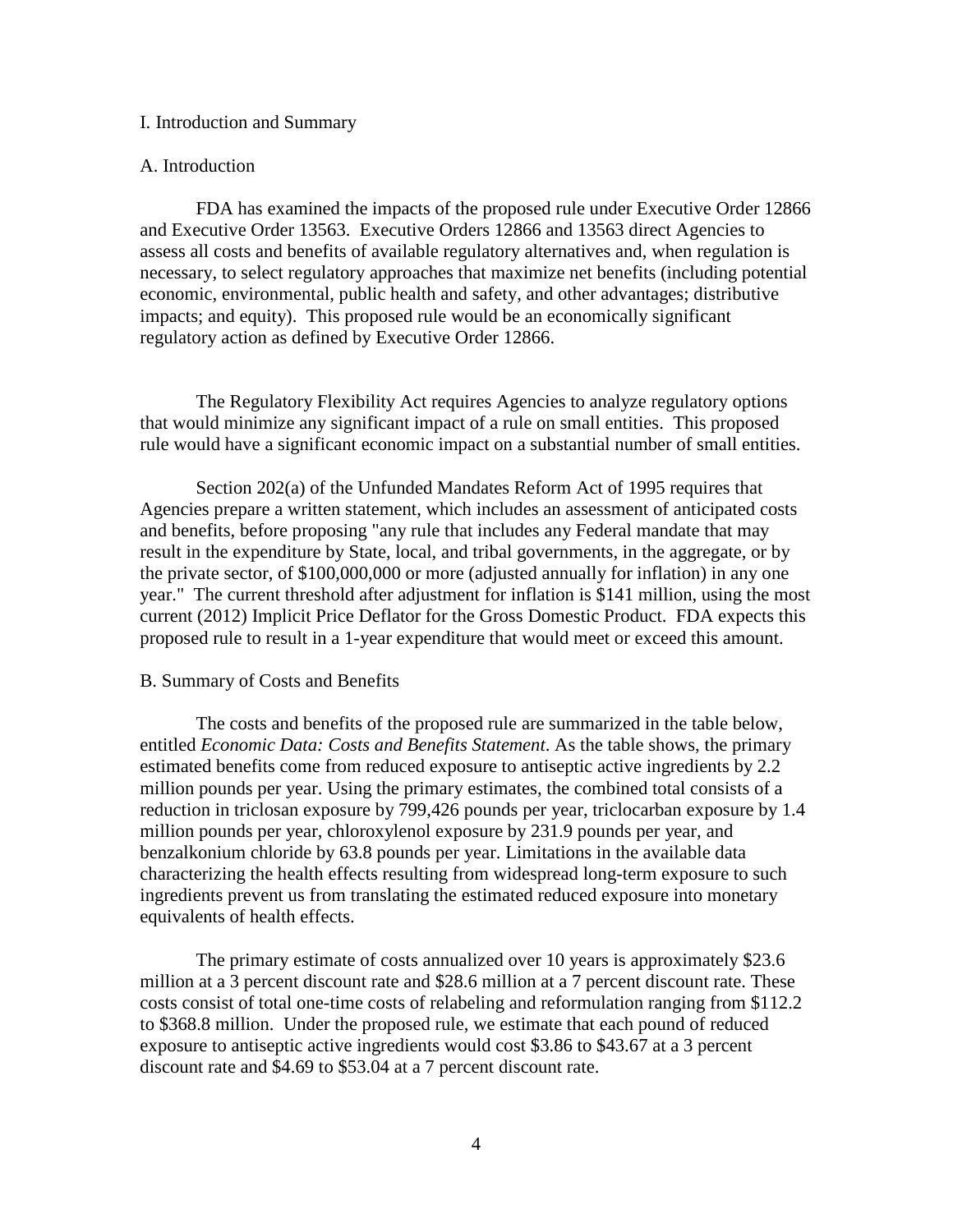| <b>Economic Data: Costs and Benefits Statement</b>                              |           |                    |           |                |          |         |                                 |
|---------------------------------------------------------------------------------|-----------|--------------------|-----------|----------------|----------|---------|---------------------------------|
|                                                                                 |           |                    |           | Units          |          |         |                                 |
|                                                                                 | Primary   | Low                | High      | Year           | Discount | Period  | <b>Notes</b>                    |
| Category                                                                        | Estimate  | Estimate           | Estimate  | <b>Dollars</b> | Rate     | Covered |                                 |
| <b>Benefits</b>                                                                 |           |                    |           |                |          |         |                                 |
| Annualized                                                                      |           |                    |           |                | 7%       | Annual  |                                 |
| Monetized                                                                       |           |                    |           |                | 3%       | Annual  |                                 |
| \$millions/year                                                                 |           |                    |           |                |          |         |                                 |
| Annualized                                                                      | 2,198,033 | 989,922            | 3,406,145 |                | 7%       | Annual  | Reduced antiseptic active       |
| Quantified                                                                      | 2,198,033 | 989,922            | 3,406,145 |                | 3%       | Annual  | ingredient exposure (in pounds) |
| Qualitative                                                                     |           |                    |           |                |          |         |                                 |
| <b>Costs</b>                                                                    |           |                    |           |                |          |         |                                 |
| Annualized                                                                      | \$28.6    | $\overline{$}16.0$ | \$52.5    | 2010           | 7%       | Annual  | Annualized costs of relabeling  |
| Monetized                                                                       | \$23.6    | \$13.2             | \$43.2    | 2010           | 3%       | Annual  | and reformulation. Range of     |
| \$millions/year                                                                 |           |                    |           |                |          |         | estimates captures uncertainty. |
| Annualized                                                                      |           |                    |           |                | 7%       |         |                                 |
| Quantified                                                                      |           |                    |           |                | 3%       |         |                                 |
| Qualitative                                                                     |           |                    |           |                |          |         |                                 |
| <b>Transfers</b>                                                                |           |                    |           |                |          |         |                                 |
| Federal                                                                         |           |                    |           |                | 7%       |         | None.                           |
| Annualized                                                                      |           |                    |           |                | 3%       |         |                                 |
| Monetized                                                                       |           |                    |           |                |          |         |                                 |
| \$millions/year                                                                 |           |                    |           |                |          |         |                                 |
| From/To                                                                         | From:     |                    |           | To:            |          |         |                                 |
| Other                                                                           |           |                    |           |                | 7%       |         |                                 |
| Annualized                                                                      |           |                    |           |                | 3%       |         |                                 |
| Monetized                                                                       |           |                    |           |                |          |         |                                 |
| \$millions/year                                                                 |           |                    |           |                |          |         |                                 |
| From/To                                                                         | From:     |                    |           | To:            |          |         |                                 |
|                                                                                 |           |                    |           |                |          |         |                                 |
| <b>Effects</b>                                                                  |           |                    |           |                |          |         |                                 |
| State, Local, or Tribal Government: Not applicable                              |           |                    |           |                |          |         |                                 |
|                                                                                 |           |                    |           |                |          |         |                                 |
|                                                                                 |           |                    |           |                |          |         |                                 |
| <b>Small Business</b>                                                           |           |                    |           |                |          |         |                                 |
| Annual cost per affected small entity estimated as \$0.01-\$0.04 million, which |           |                    |           |                |          |         |                                 |
| would represent 0.04-0.13 percent of annual shipments.                          |           |                    |           |                |          |         |                                 |
|                                                                                 |           |                    |           |                |          |         |                                 |
| Wages: No estimated effect                                                      |           |                    |           |                |          |         |                                 |
|                                                                                 |           |                    |           |                |          |         |                                 |
|                                                                                 |           |                    |           |                |          |         |                                 |
| Growth: No estimated effect                                                     |           |                    |           |                |          |         |                                 |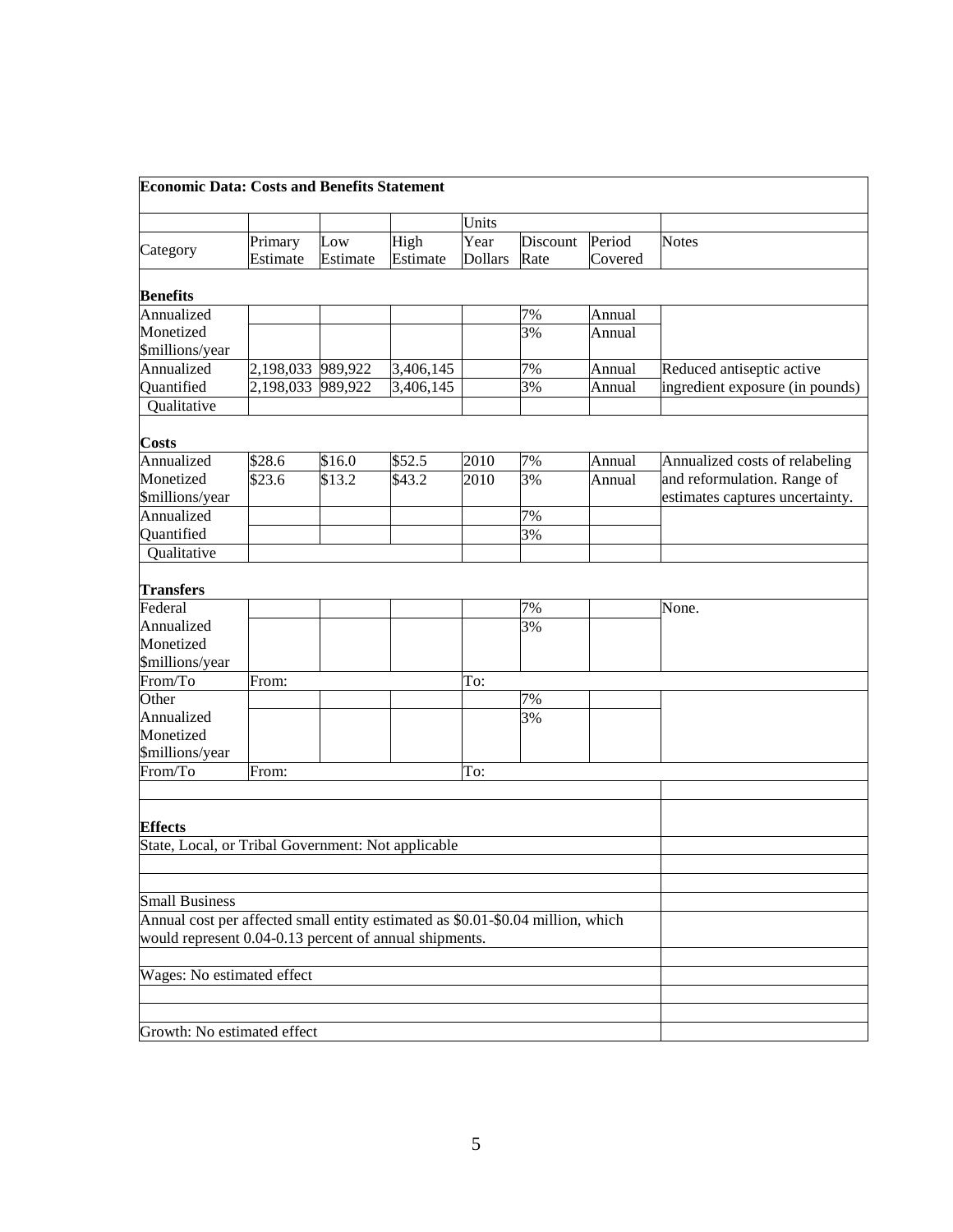#### II. Preliminary Regulatory Impact Analysis

## A. Background

Antiseptic washes (or more commonly known as "antibacterial soaps") are intended to be used with water to cleanse hands or the entire body. They are marketed in several formulations: liquids, foams, gels, and bars. While antibacterial soaps were introduced over fifty years ago, more recently their use expanded rapidly beyond the hospital and institutional settings. A physician-performed survey of national chain, regional grocery, and internet stores found that 76 percent of liquid soaps and 29 percent of bar soaps that were marketed contained the active ingredients triclosan or triclocarban (Ref. R1).

Along with the proliferation of antibacterial soaps, other personal care products containing antiseptic active ingredients have become much more prevalent for everyday use. In the mid-1990s, the number of antibacterial products available to the general population was estimated to be only a few dozen, but within a few years grew quickly to over 700 (Ref. R2). For example, many personal hygiene products contain the antiseptic active ingredient triclosan (Refs. R4, R5, R6). In addition to FDA-regulated uses, some antiseptic agents, such as triclosan, are also registered with the Environmental Protection Agency (EPA) as pesticides and are often applied to industrial equipment, textiles, and plastics as material preservatives (Ref. R4).

Since the development of the over-the-counter (OTC) generally recognized as safe and effective (GRAS/E) conditions for antiseptic active ingredients in the 1994 tentative final monograph or proposed rule (the 1994 TFM) (59 FR 31402), there have been several important scientific developments that affect the safety evaluation for these products. Because the rapid expansion of antiseptic active ingredients in a variety of settings was not anticipated, the proposed conditions for GRAS/E in the 1994 TFM did not account for the potential health risks that could result from widespread, long-term exposure. Likewise, considerations for effectiveness requirements were not made in the context of widespread, long-term exposure, in settings where the risk of infection is relatively low.

In recent years, the scientific knowledge regarding the impact of widespread antiseptic use has evolved. Antibacterial soaps may be used on a daily basis by consumers over the course of a lifetime. Potential damage to human health, resulting from use of consumer antiseptic hand and body washes, may occur due to extended exposure to antiseptic active ingredients and may be difficult to link to a particular product.

Associated with the overall upward marketing trend of products (including products not regulated by FDA) containing antiseptic active ingredients, new studies indicate that there has been an increase in the level of aggregate exposure to certain antiseptic active ingredients. In contrast to exposure levels thought to exist when the 1994 TFM was proposed, systemic exposure to antiseptic active ingredients is much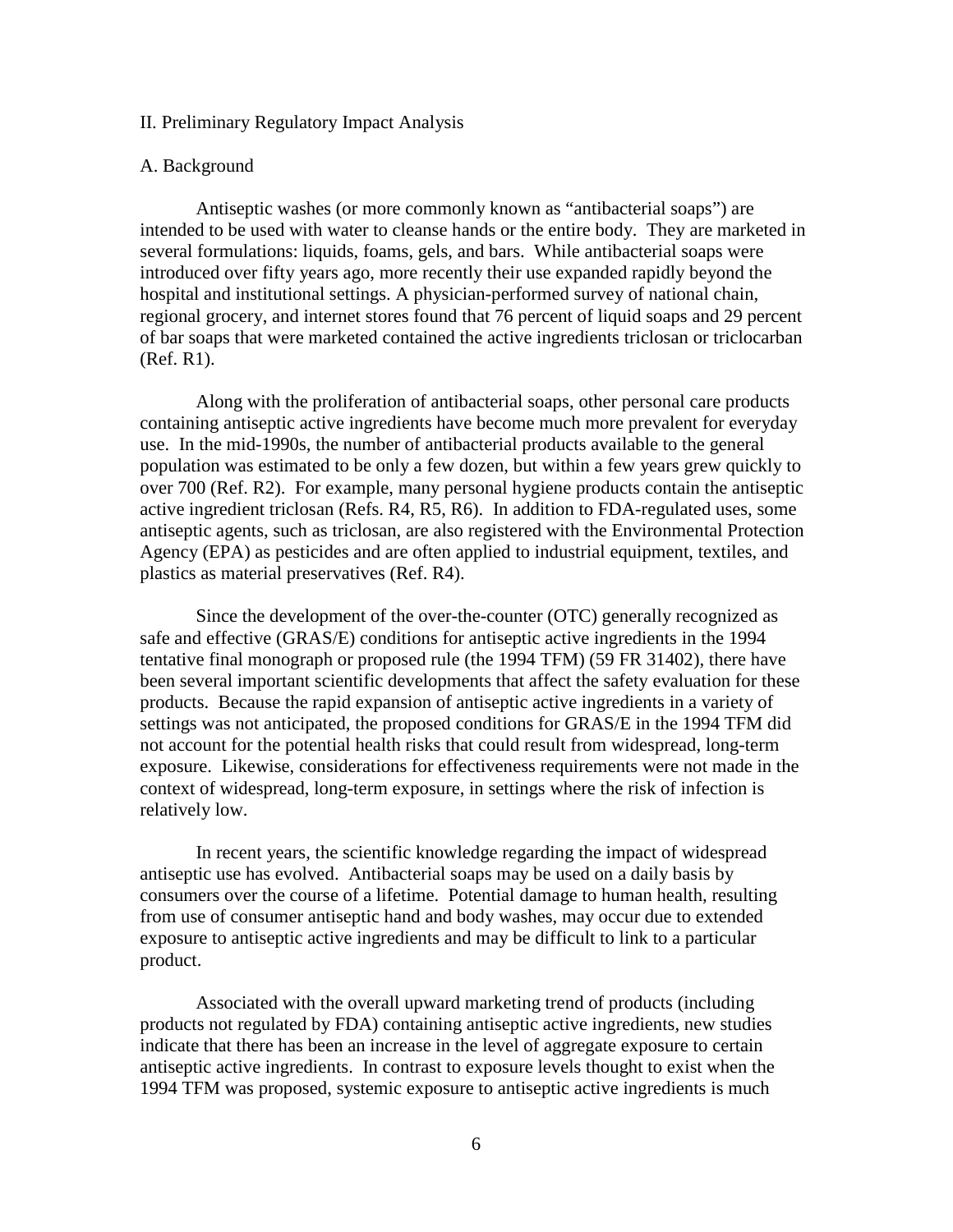higher today. Only recently, the National Health and Nutrition Examination Survey (NHANES) began collecting bio-monitoring data on triclosan to quantify aggregate exposure. In a U.S. representative subsample of NHANES 2003-2004, researchers found measurable urinary triclosan levels which, while not exceeding toxic thresholds, reflect exposure in 75 percent of the population (Refs. R7, R8, R9). The amount of triclosan found in urine samples collected from 2005 to 2006 was 42 percent higher than the amount found in the 2003-2004 samples (Ref. R8). In the most recent assessment, triclosan has been found at relatively consistent levels in urine samples collected from a since sampling began in 2003 (Ref. R30).

While the evidence associating long-term exposure to washes containing antiseptic active ingredients with adverse health effects is inconclusive at best, evaluations by FDA and the Nonprescription Drugs Advisory Committee identified several potential risks (Ref. R31). Specifically, certain antiseptic active ingredients may show hormonal effects or contribute to the development of bacterial resistance. Laboratory studies suggest that triclosan and other antiseptic active ingredients may contribute to antibacterial resistance to clinically important antibiotics (Ref. R10).

Animal studies also suggest that consumer antiseptic active ingredients, such as triclosan and triclocarban, could potentially have hormonal effects on thyroid, reproductive, growth, or developmental systems (Refs. R32 through R41). A hormonally active compound is a chemical that interferes with the production, release, transport, metabolism, binding, activity, or elimination of natural hormones, which can lead to adverse effects on the reproductive system and development (Ref. R42). Certain subpopulations, including children and developing fetuses, are potentially more sensitive to exposure and are at greater risk for adverse health effects. Hormonal effects, in general, may lead to adverse health effects that vary widely, including breast cancer, endometrial cancer, testicular cancer, ovarian cancer, prostate cancer, endometriosis, infertility, thyroid disorders, and male reproductive tract abnormalities (Refs. R11, R12). We note, however, that these specific outcomes represent more extreme toxic effects and that the majority of antiseptic active ingredients have never been evaluated for these specific adverse health effects.

Furthermore, FDA's review of the available published literature and data determined that there is insufficient evidence to demonstrate a health benefit from use of antibacterial soap over plain soap and water in reducing the incidence of disease in the consumer setting. The previously proposed effectiveness standards in the 1994 TFM were intended to demonstrate efficacy in high-risk settings for healthcare uses, based on the assumption that reductions in bacteria left on skin treated with antiseptic active ingredient correspond to reductions in infection rates or the transmission of disease. Because there is relatively low risk for infection in the consumer setting, the use of surrogate endpoints alone do not show there is a clinically meaningful benefit from the use of antibacterial soaps compared to plain soap and water. Taken together, these recent scientific developments have prompted the need to re-evaluate safety and effectiveness requirements that take into account how antibacterial soaps are currently used by the general consumer population.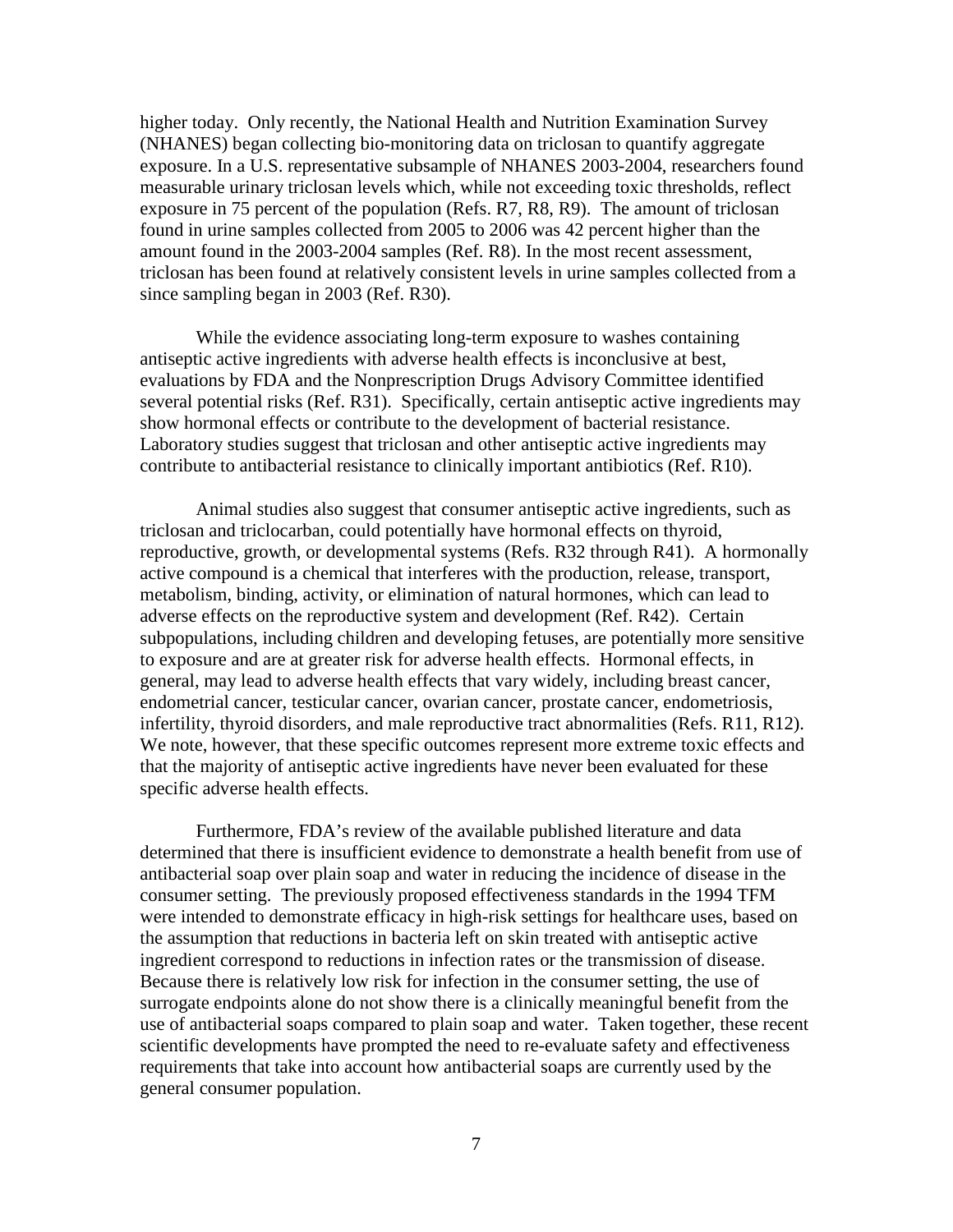## B. Need for Regulation

This regulation addresses the market failure arising from inadequate information on the potential health risks associated with daily use of antibacterial soaps and the effectiveness of these products relative to plain soap and water. As discussed in previous sections, most antiseptic active ingredients have not been shown to be safe for this use, not effective for this use, or both. This proposed rule would respond to our obligation to ensure that drugs are both safe and effective (21 CFR 330.10(a)(4)).

Hand and body wash products containing antiseptic active ingredients differentiate themselves from plain soap in their antibacterial labeling claims. The purpose behind the distinctive labeling as an antiseptic drug is to convey information about an added health benefit relative to plain soap and water. In the consumer setting antibacterial soaps have not been shown to reduce the incidence of infection or disease and there are unresolved safety considerations regarding long-term daily use, as discussed in previous sections.

Despite the lack of evidence demonstrating safety and effectiveness of antibacterial soaps in the consumer setting, demand for these products has continued to grow. The level of information currently utilized by consumers may be less than optimal because of consumer perceptions that soaps labeled as antibacterial may be superior to plain soap (Ref. R13). As long as the private marginal cost of gathering safety and effectiveness information exceeds the private marginal benefit, there is insufficient incentive for producers or any particular entity to undertake studies in the absence of regulation. In this case, due to market failure arising from inadequate information, manufacturers may behave strategically by making antibacterial claims in order to avoid losing sales to their competitors.<sup>[1](#page-7-0)</sup> Because it would be time-consuming and resource intensive to generate the evidence needed to make informed choices, private market incentives are insufficient to provide adequate assurances of safety and effectiveness. Under these circumstances, where it is difficult for consumers to evaluate complex information about products or services, regulation is needed to ensure that minimum standards are met.

A body of research has established that for many environmental toxins, there can be a long latency period between exposure and any potential adverse health effects. Unintended negative effects on public health as a result of widespread use of antiseptic active ingredients, such as potential bacterial resistance , could also impose costs on society that are most likely external to the production and consumption decisions in the current market for consumer antiseptic hand and body wash, which only account for private costs and private benefits. These potential negative externalities would represent an additional well-established market failure that provides an economic rationale for

<span id="page-7-0"></span><sup>&</sup>lt;sup>1</sup> Such a situation can be characterized as a prisoner's dilemma, in which each decision-making party, when acting independently, has an incentive to make choices that harm other parties, thus leading to an outcome that is suboptimal for all the decision-makers.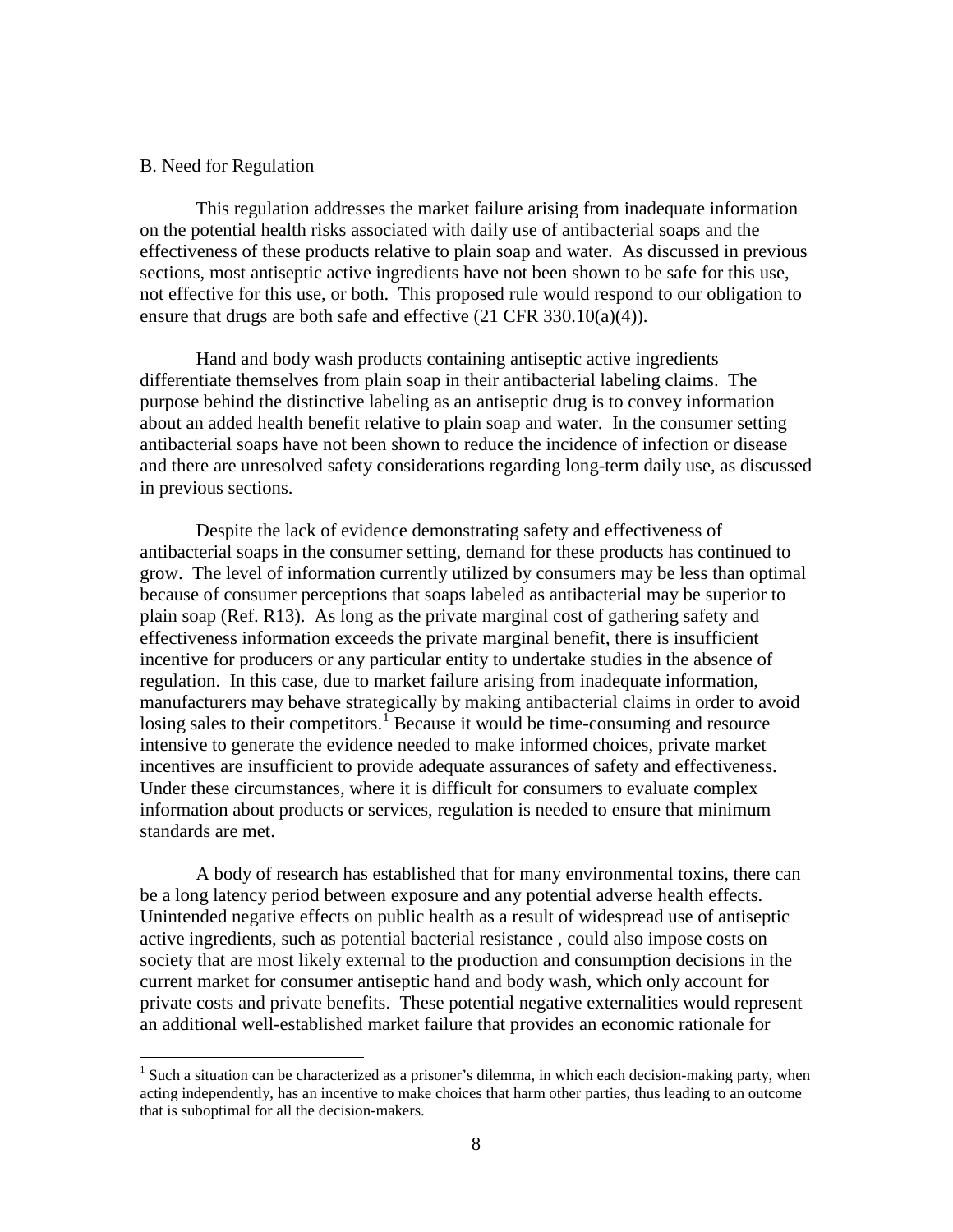regulation. An externality is defined as a cost or benefit resulting from an action that is borne or received by parties not directly involved. In the case of widespread antiseptic active ingredient use, a negative externality may arise because some of the costs—for example, the costs associated with a possible increased prevalence of bacterial resistant infections—are external to those who may benefit from their use.

## C. Purpose of this Rule

The objective of this proposed rule is to bring up to date the conditions under which OTC consumer antiseptic hand and body washes are generally recognized as safe and effective (GRAS/E). This regulatory action provides a level of assurance of safety and effectiveness that would not otherwise occur in the existing market for consumer antiseptic washes.

The proposed rule would require all consumer hand and body washes containing any antiseptic active ingredient to provide a clinically meaningful benefit over plain soap and water. Those products that have not been shown through clinical outcome studies to reduce disease transmission or the number of infections in a population compared to plain soap and water would not be considered GRAE. The rule would also require those products to demonstrate safety under revised standards for GRAS consideration. For each active ingredient, a GRAS determination must be supported by all of the following studies: human pharmacokinetic studies; absorption, distribution, metabolism, and excretion (ADME) studies in animals, toxicokinetic, reproductive toxicity, and carcinogenicity studies in animals; data to characterize potential hormonal effects; and an evaluation of the potential to cause bacterial resistance. Results of some tests for some active ingredients are already available.

Based on the available data and studies, FDA finds that all of the over-the-counter antiseptic hand and body washes marketed for consumer use fail to meet the standards for GRAS/E classification proposed in the 1994 TFM and this document. If there are inadequate data or studies meeting the proposed requirements and the proposed rule becomes final, then continued marketing of consumer antiseptic washes containing the affected active ingredients would require that manufacturers obtain an approved new drug application (NDA). Alternatively, current manufacturers of consumer antiseptic hand and body washes could comply with the final rule by reformulating those products to remove the antiseptic active ingredients and marketing them as plain soap.

Manufacturers also may seek to continue marketing these products without reformulation by relabeling them. However, manufacturers would not be able to make claims that would cause the products to be a drug under the FD&C Act. For example, manufacturers may remove all claims for the prevention or mitigation of disease and seek to market the products as plain soap for cosmetic use. Manufacturers also may seek to relabel these products as healthcare personnel hand washes, for which permissible claims would be limited to those that would be consistent with the 1994 TFM until the TFM is amended or finalized with respect to healthcare personnel hand washes. We note that under the 1994 TFM, the active ingredients that are a part of the proposed consumer wash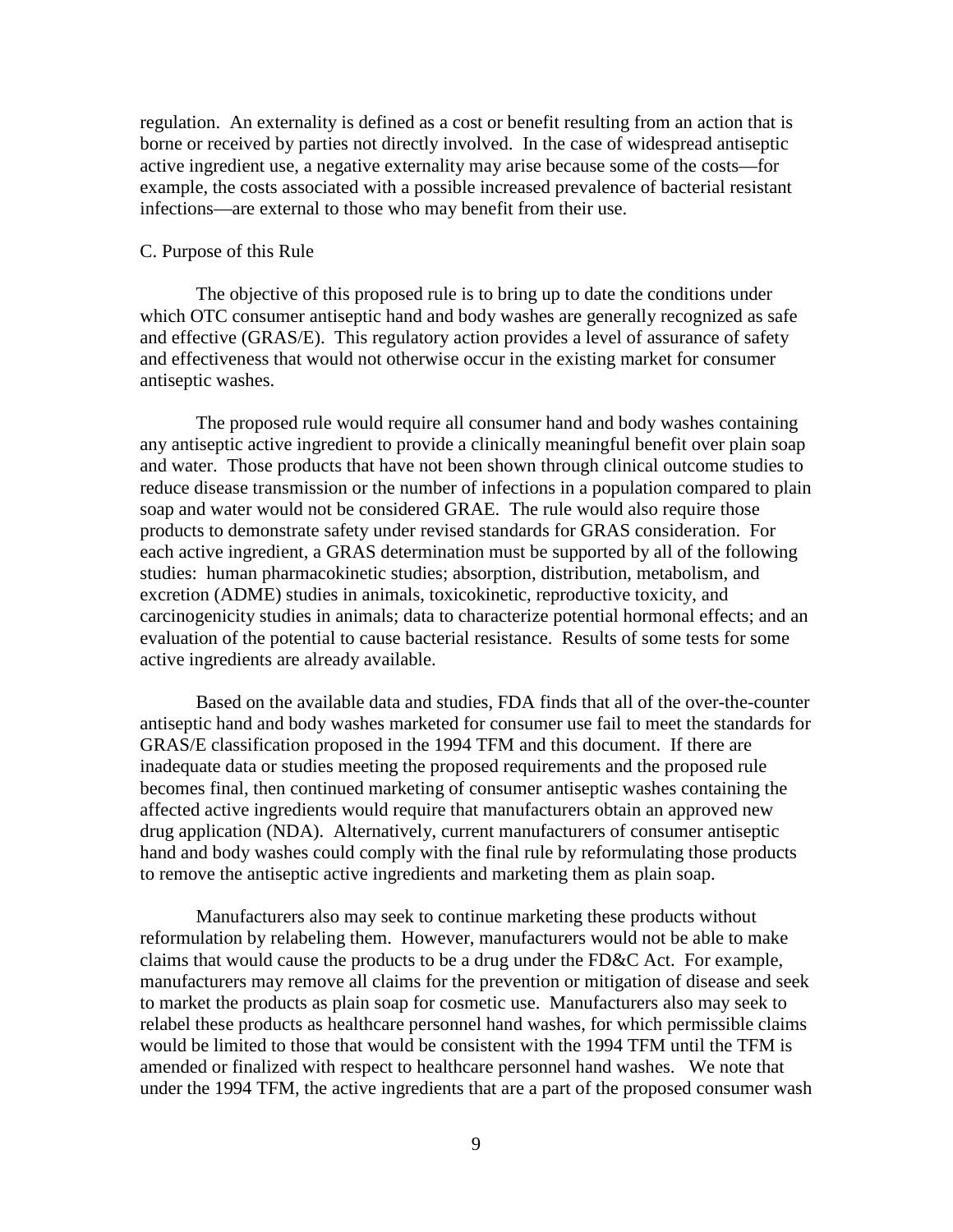rule are not proposed to be GRAS/E. Thus, manufacturers of healthcare personnel hand washes using non-GRAS/E active ingredients would assume the risk of having to reformulate or cease marketing if the relevant provisions of the 1994 TFM are finalized in their current form.

Although these options (relabeling without removing antiseptic active ingredients as either cosmetic deodorant soap or healthcare personnel antiseptic hand wash) would be an unintended consequence of the proposed rule, such a reaction may occur as manufacturers re-position themselves in the marketplace. In recognition of the potential for manufacturers to react in this way, we include a discussion of the effects resulting from the possibility of relabeling products for other uses without removal of the antiseptic active ingredient. It is unclear whether such a strategy would be profitable for manufacturers. The discussion of this potential reaction by manufacturers does not take into consideration FDA's position and possible response to relabeling products without removing the antiseptic active ingredients not shown to be GRAS/E.

#### D. Baseline Conditions

The effects of the proposed rule are estimated relative to a baseline. The baseline represents the state of the world in absence of the proposed regulatory action. In our analysis, we describe baseline conditions in terms of the projected market for consumer antiseptic wash products and aggregate exposure to antiseptic active ingredients linked to consumer antiseptic washes. It would be a reasonable assumption that if there were no changes to the proposed monograph conditions for OTC consumer antiseptic wash products, future use of consumer antiseptic wash products and exposure to antiseptic active ingredients could be approximated by current levels.

1. Active Ingredients in Currently Marketed OTC Consumer Antiseptic Hand and Body Washes

If finalized, the proposed rule would classify all OTC consumer hand or body washes containing any antiseptic active ingredient as nonmonograph. However, our analysis of the current market finds that the majority of the affected products contain either triclosan or triclocarban. In determining the distribution of antiseptic active ingredients across affected products, we used data from A.C. Nielsen, which provides nationally representative sales information from drugstores, supermarkets, and mass merchandisers (excluding Walmart). At the time of this analysis, the most recently available data reflect sales of hand and body wash products for the last 52 weeks ending on September 5, 2009. While the A.C. Nielsen data does not include information on active ingredients contained in products, we are able to identify antiseptic soaps and body washes from those products that include "antibacterial" in the name or part of the product description. Additional information was gathered from extensive internet searches to determine active ingredients associated with specific universal product codes (UPCs), representing individual products, packages, and sizes. For most nationally branded products, ingredient listings were available on the manufacturer's or other online retailer's website.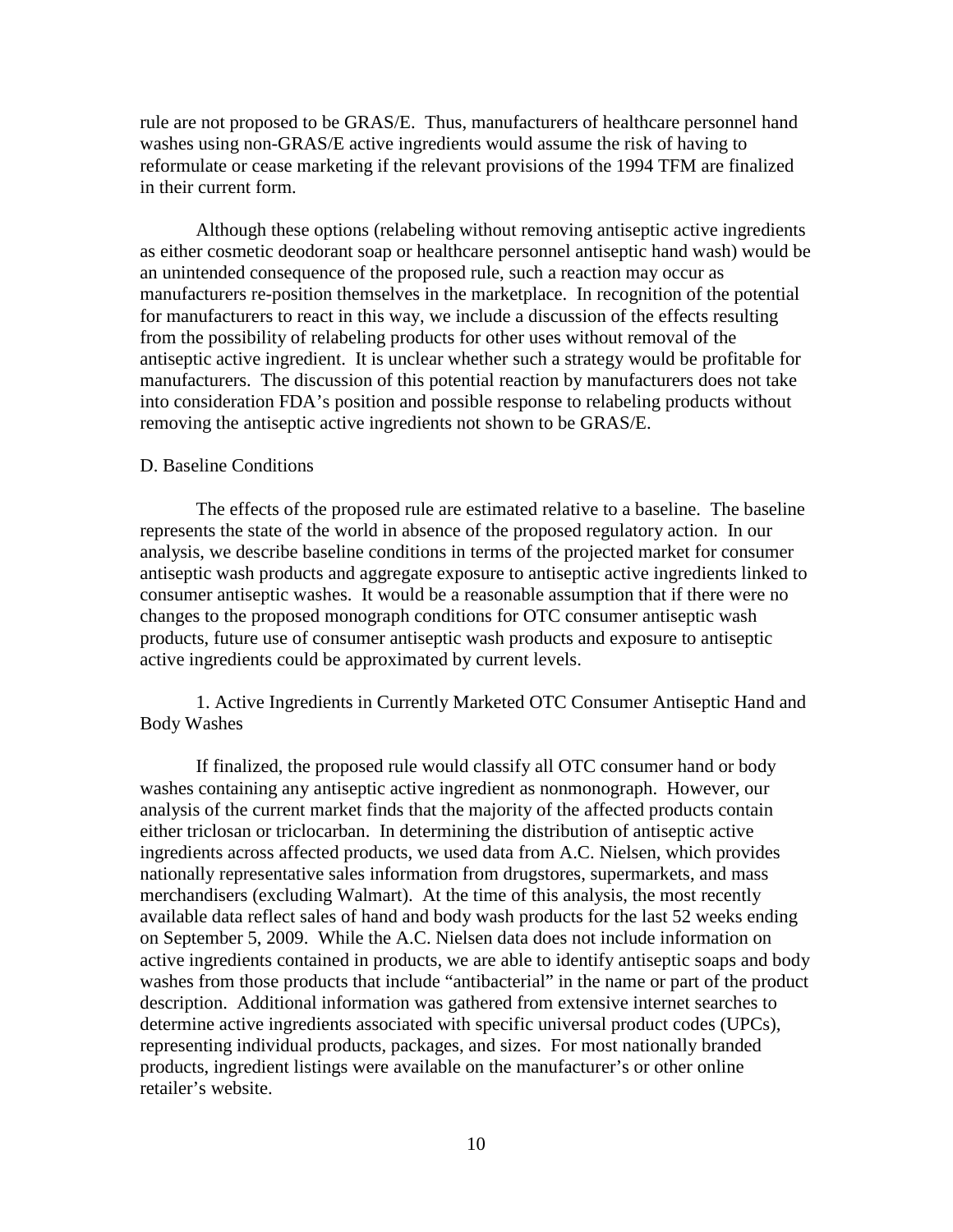Based on a search of 725 individual UPCs, categorized as antibacterial hand or body wash in A.C. Nielsen, we identified active ingredients for approximately 40 percent of 585 antibacterial liquid, gel, and foam soaps and 72 percent of 140 antibacterial bar soaps. A summary of the active ingredients found in our survey of antibacterial soaps is reported in Table E1. Approximately 93 percent of antibacterial liquid soaps contained triclosan as the active ingredient and 85 percent of antibacterial bar soaps contained triclocarban as the active ingredient. As a percentage of annual total equivalent (16 oz.) unit sales, we estimate those containing triclosan constitute 99.8 percent of antibacterial liquid soap sales and those containing triclocarban constitute 99 percent of antibacterial bar soap sales. The survey suggests chloroxylenol, benzalkonium chloride, phenoxyethanol, and a few natural ingredients, such as tea tree oil, are far less common than triclosan and triclocarban as active ingredients in consumer antibacterial soaps.

| Table E1. Estimated Distribution of Active Ingredients in Consumer Antiseptic Hand and Body Washes by<br><b>Product Form</b> |                           |                                                          |                           |                                                          |  |  |
|------------------------------------------------------------------------------------------------------------------------------|---------------------------|----------------------------------------------------------|---------------------------|----------------------------------------------------------|--|--|
|                                                                                                                              |                           | Liquid, Gel, and Foam                                    |                           | Bar                                                      |  |  |
| Antiseptic Active Ingredient                                                                                                 | Percent of<br><b>UPCs</b> | Percent of<br>Total<br>Equivalent (16<br>oz.) Units Sold | Percent of<br><b>UPCs</b> | Percent of<br>Total<br>Equivalent (16<br>oz.) Units Sold |  |  |
| Triclosan                                                                                                                    | 93.1                      | 99.8                                                     | 7.9                       | 0.98                                                     |  |  |
| Triclocarban                                                                                                                 | $\Omega$                  | $\Omega$                                                 | 85.1                      | 99.01                                                    |  |  |
| Chloroxylenol                                                                                                                | 1.7                       | 0.01                                                     | 4.0                       | 0.01                                                     |  |  |
| Benzalkonium Chloride                                                                                                        | 0.4                       | 0.0                                                      | $\theta$                  | $\Omega$                                                 |  |  |
| Phenoxyethanol                                                                                                               | 0.4                       | $\Omega$                                                 | $\theta$                  | 0                                                        |  |  |
| "Natural" Ingredients                                                                                                        | 3.9                       | 0.2                                                      | 3.0                       | 0.002                                                    |  |  |
| Total                                                                                                                        | 100                       | 100                                                      | 100                       | 100                                                      |  |  |

May not sum due to rounding.

2. Number of Affected Products in the Current Market for OTC Consumer Antiseptic Hand and Body Washes

According to the 2009 A.C. Nielsen sales data, total sales for our sample of 725 affected UPCs were \$286 million. However, there are likely affected products that we were unable to identify as antibacterial and affected products not captured in the A.C. Nielsen data, such as sales from warehouses, internet, and other specialty outlets. To account for underrepresentation as recommended and adopted in the RTI Labeling Cost Model Report for this product category, we apply an adjustment factor of 3.1 to the raw UPC counts, formulas, annual unit sales, and annual dollar sales to obtain estimates representing the entire market of affected products (Ref. R3). The adjustment factor is based on the assumption that consumer antibacterial soaps are sold in a similar range of outlets and retailers as dietary supplements, for which sales represented by A.C. Nielsen was estimated as 32.5 percent of total sales from all sources. The dietary supplement adjustment factor provides a reasonable approximation because our adjusted estimates of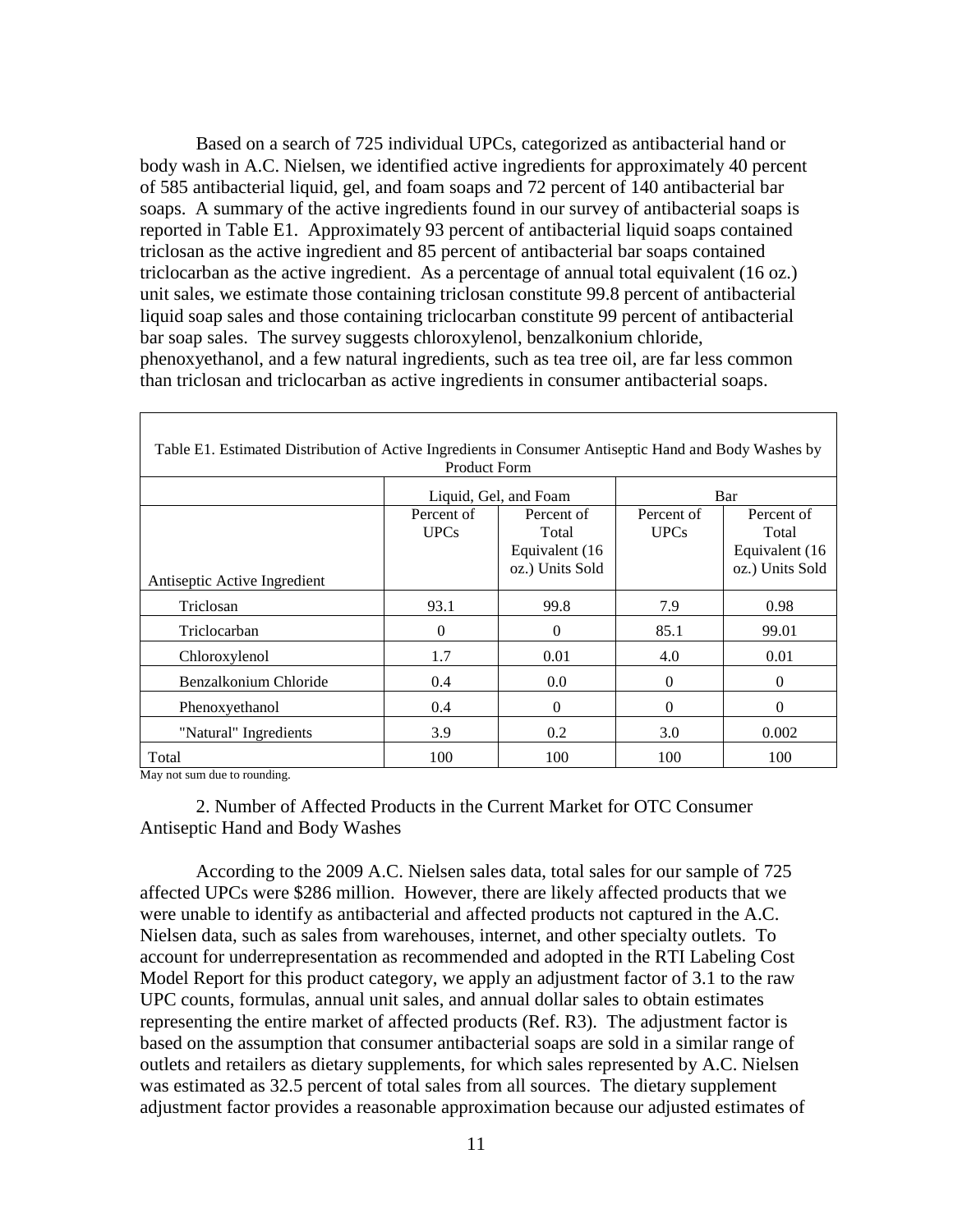sales are similar in order of magnitude to industry estimates (Refs. R25 and R26) Given that there is uncertainty in estimating the size of the consumer antibacterial soap market, we invite comment supported by data on this assumption.

Correcting for underrepresentation in our base sample, we estimate there are approximately 2,200 affected UPCs with total annual sales of approximately \$886.1 million in the current market for OTC consumer antiseptic hand and body washes. Table E2 shows the estimated size of the affected OTC market for consumer antibacterial soaps assuming the distribution of product characteristics in the base sample is proportional to that of the population of the affected products. We request comments supported by detailed data on these estimates.

| Table E2. Estimated Total Number of Affected Products |                          |                                                                              |  |  |  |
|-------------------------------------------------------|--------------------------|------------------------------------------------------------------------------|--|--|--|
| Antiseptic Hand and Body Washes<br>by Dosage Form     | Number of<br><b>UPCs</b> | Total Dollar Sales (in millions) for 52<br>weeks Ending in September 5, 2009 |  |  |  |
|                                                       |                          |                                                                              |  |  |  |
| Liquid, Gel, and Foam                                 | 1,800                    | \$566.1                                                                      |  |  |  |
| Bar                                                   | 400                      | \$320.0                                                                      |  |  |  |
| Total                                                 | 2.200                    | \$886.1                                                                      |  |  |  |

Note: Numbers may not sum due to rounding.

## 3. Aggregate Production Volume of Antiseptic Active Ingredients

We lack the data needed to quantify the relationship between exposure from consumer antiseptic hand and body wash use and potential adverse health outcomes. Furthermore, we lack certainty regarding the relationship between exposure and adverse health outcomes.

Without such data, we cannot estimate a baseline level of risk associated with consumer antiseptic use. Instead, we estimate production volume of the corresponding antiseptic active ingredients as an intermediate measure of baseline risk resulting from consumer antibacterial soap use. Estimated ranges for the annual volume of antiseptic active ingredients produced are based on data from EPA's Inventory Update Reporting (IUR) program and represent production volumes for all uses.

The IUR program, which began in 1986, requires manufacturers and importers to report annual production amounts of chemical substances exceeding a certain threshold at a particular site. The original program set the trigger reporting amount at 10,000 pounds and required reports every four years. New regulations implemented in 2006 raised the threshold to 25,000 pounds and lengthened the reporting intervals to every five years. These data may underestimate actual total production of certain chemicals if there are a substantial number of sites with production or import volumes below the reporting threshold.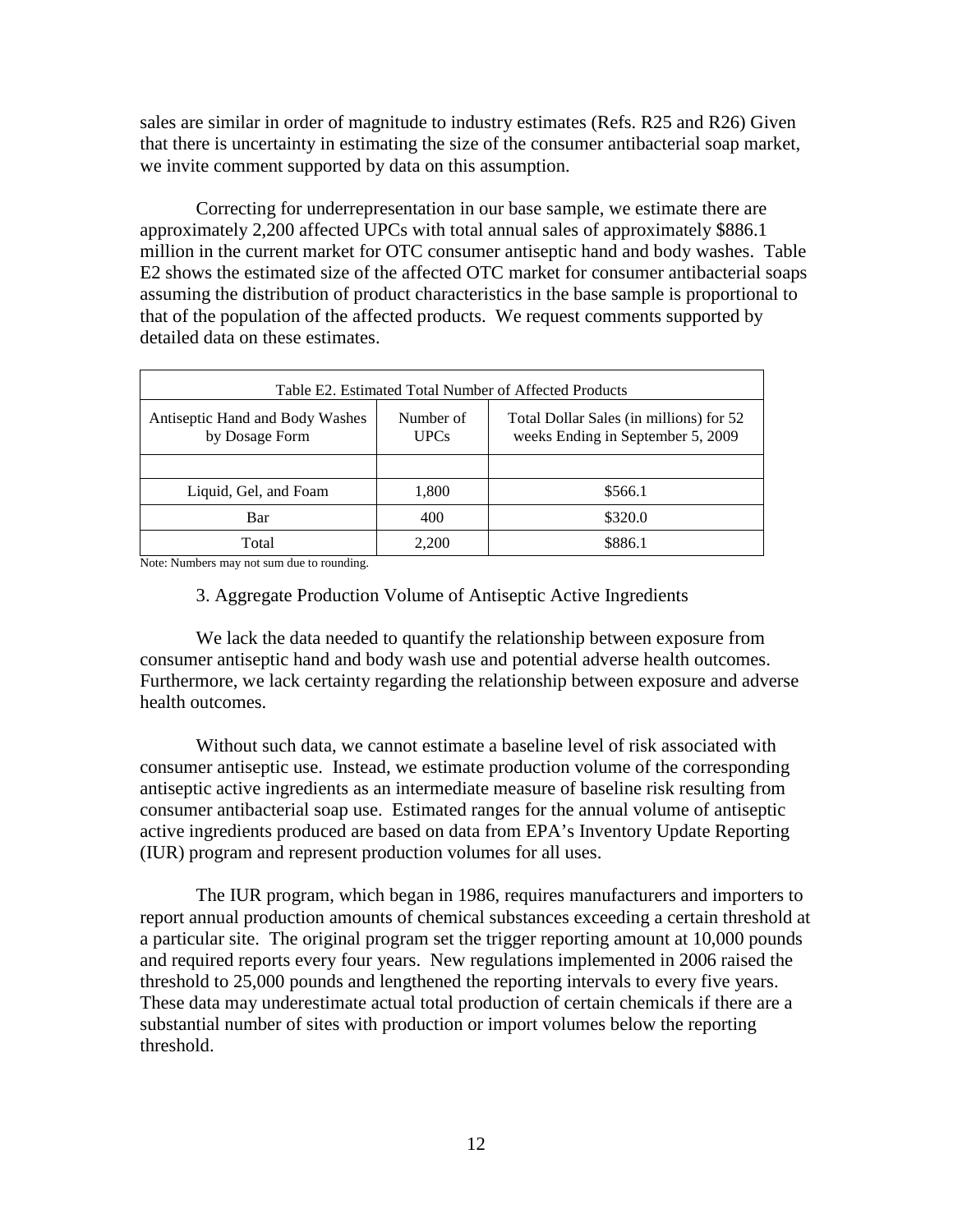Of the affected antiseptic active ingredients that were queried in the IUR database, we were able to find estimates on aggregate production volumes for triclosan, triclocarban, and chloroxylenol only. However, based on the distribution of active ingredients in currently marketed consumer antibacterial soaps, most exposure to antiseptic active ingredients from the affected products would come from triclosan and triclocarban. The estimated ranges of triclosan, triclocarban, and chloroxylenol production are reported in Table E3.

According to the publicly available data, the range for aggregate production volume of triclosan was between 1 and 10 million pounds in 1998, while no reports were provided in 2002. Aggregate production volume of triclocarban was between 0.5 and 1 million pounds in 1998, increasing to between 1 and 10 million pounds in 2002. The most recently available data report that aggregate national production volume of triclocarban was less than 500,000 pounds. No reports were provided for triclosan and chloroxylenol in 2006. The absence of reports in certain years may reflect a change in production or import patterns rather than an overall decline in actual total production and imported volume. If a substantially large number of sites produce or import amounts below the reporting threshold, we may underestimate actual total production and import volumes.

| Table E3. Aggregate Production Volume Range in Pounds |                |                 |                 |                 |                             |                           |                           |
|-------------------------------------------------------|----------------|-----------------|-----------------|-----------------|-----------------------------|---------------------------|---------------------------|
| Chemical                                              | CAS No.        | 1986            | 1990            | 1994            | 1998                        | 2002                      | 2006                      |
|                                                       |                |                 |                 |                 |                             |                           |                           |
| Triclosan                                             | 3380-34-5      | $10K -$<br>500K | $10K -$<br>500K | $>500K -$<br>1M | $>1M -$<br>10M              | N <sub>0</sub><br>Reports | No<br>Reports             |
| Triclocarban                                          | $101 - 20 - 2$ | $10K -$<br>500K | $>1M -$<br>10M  | $>1M -$<br>10M  | $>500K -$<br>1 <sub>M</sub> | $>1M -$<br>10M            | < 500K                    |
| Chloroxylenol                                         | $88-04-0$      | $10K -$<br>500K | $10K -$<br>500K | No<br>Reports   | $10K -$<br>500K             | N <sub>0</sub><br>Reports | N <sub>o</sub><br>Reports |
| Source: EPA Inventory Update Reporting Data           |                |                 |                 |                 |                             |                           |                           |

To our knowledge these data represent the best publicly available information characterizing aggregate production volume of the affected active ingredients, but we recognize several limitations. Because production data are not tracked systematically elsewhere, it is not possible for FDA to estimate the magnitude of unreported production and imported amounts. Furthermore, the IUR data lack specific detail on end-uses of manufactured and imported chemicals. From these data alone, we are unable to ascertain the share of the reported amounts attributable to consumer antiseptic hand and body wash uses.

Defining usage more broadly, there is a general consensus that, although antiseptic active ingredients fall under both FDA and EPA jurisdiction, most of these chemicals are primarily used in FDA-regulated products (Ref. R4). Specifically, over 95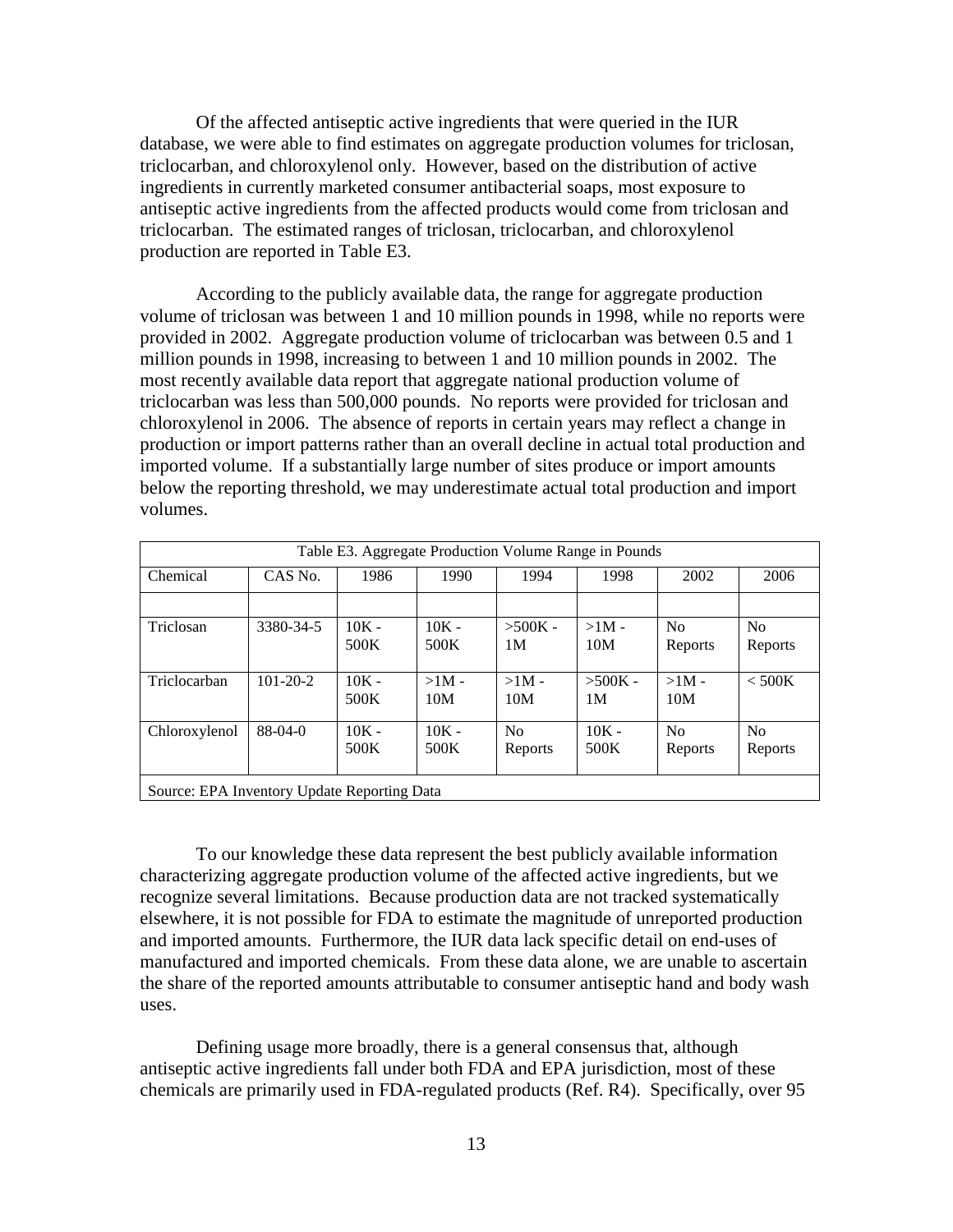percent of the uses of triclosan, the most common antiseptic active ingredient, are in consumer products that are washed down the drain (Refs. R6, R14). Based on the concentration of antimicrobials found in wastewater systems between 2002 and 2004, it was estimated that at least 300,000 kg (or 661,387 pounds) of triclosan per year and at least 330,000 kg (or 727,526 pounds) of triclocarban per year are used in personal care products (Ref. R15).

For comparison, we also reviewed the available information quantifying the extent of antiseptic active ingredient use in other countries. In its assessment of triclosan uses in the E.U., the Scientific Committee on Consumer Products (SCCP) reports patterns similar to the U.S. The total quantity of triclosan used was approximately 450 tons (or 992,080 pounds) in 2006, with 85 percent used in personal care products, 5 percent in textiles, and 10 percent in plastics and food contact materials (Ref. R16). We lack data characterizing patterns and extent of use regarding other antiseptic active ingredients in non-personal care products.

4. Antiseptic Active Ingredient Usage in Consumer Antibacterial Soaps

To obtain baseline estimates of the annual amount of antiseptic active ingredients used specifically for marketed products affected by this rule, we begin by distributing our estimated total annual equivalent (16 oz.) unit sales of antibacterial liquid and bar soaps proportionally across the distribution of identified antiseptic active ingredients. Note that we collectively refer to liquid, gel, and foam dosage forms as liquid. Table E4 shows the estimated annual consumption of antibacterial liquid and bar soaps, expressed in common units and disaggregated by antiseptic active ingredient.

| Table E4                                                                                                         |             |             |  |  |
|------------------------------------------------------------------------------------------------------------------|-------------|-------------|--|--|
| Total Equivalent Unit (16 oz.) Sales for 52 weeks Ending in<br>September 5, 2009<br>Antiseptic Active Ingredient |             |             |  |  |
|                                                                                                                  | Liquid      | Bar         |  |  |
| Triclosan                                                                                                        | 277,000,000 | 1,000,000   |  |  |
| Triclocarban                                                                                                     | $\Omega$    | 140,000,000 |  |  |
| Chloroxylenol                                                                                                    | 38,000      | 11,000      |  |  |
| Benzalkonium Chloride                                                                                            | 14,000      | $\Omega$    |  |  |
| Phenoxyethanol                                                                                                   | 3,000       | $\Omega$    |  |  |
| "Natural" Ingredients                                                                                            | 577,000     | 3,000       |  |  |
| Total                                                                                                            | 278,000,000 | 141,000,000 |  |  |

Note: Numbers may not sum due to rounding.

By standardizing sales units, we can approximate the equivalent annual consumption of antibacterial soaps, in which liquid dosage forms are expressed in volume (liters) and bars are expressed in weight (pounds). We estimate annual consumption of liquid soap containing triclosan to be approximately 131 million liters (277.0 million 16 oz. units x 0.473 liters per 16 oz.) and bar soaps containing triclocarban to be approximately 140 million pounds. Table E5 shows the full set of estimated annual soap consumption for each category of antiseptic active ingredient.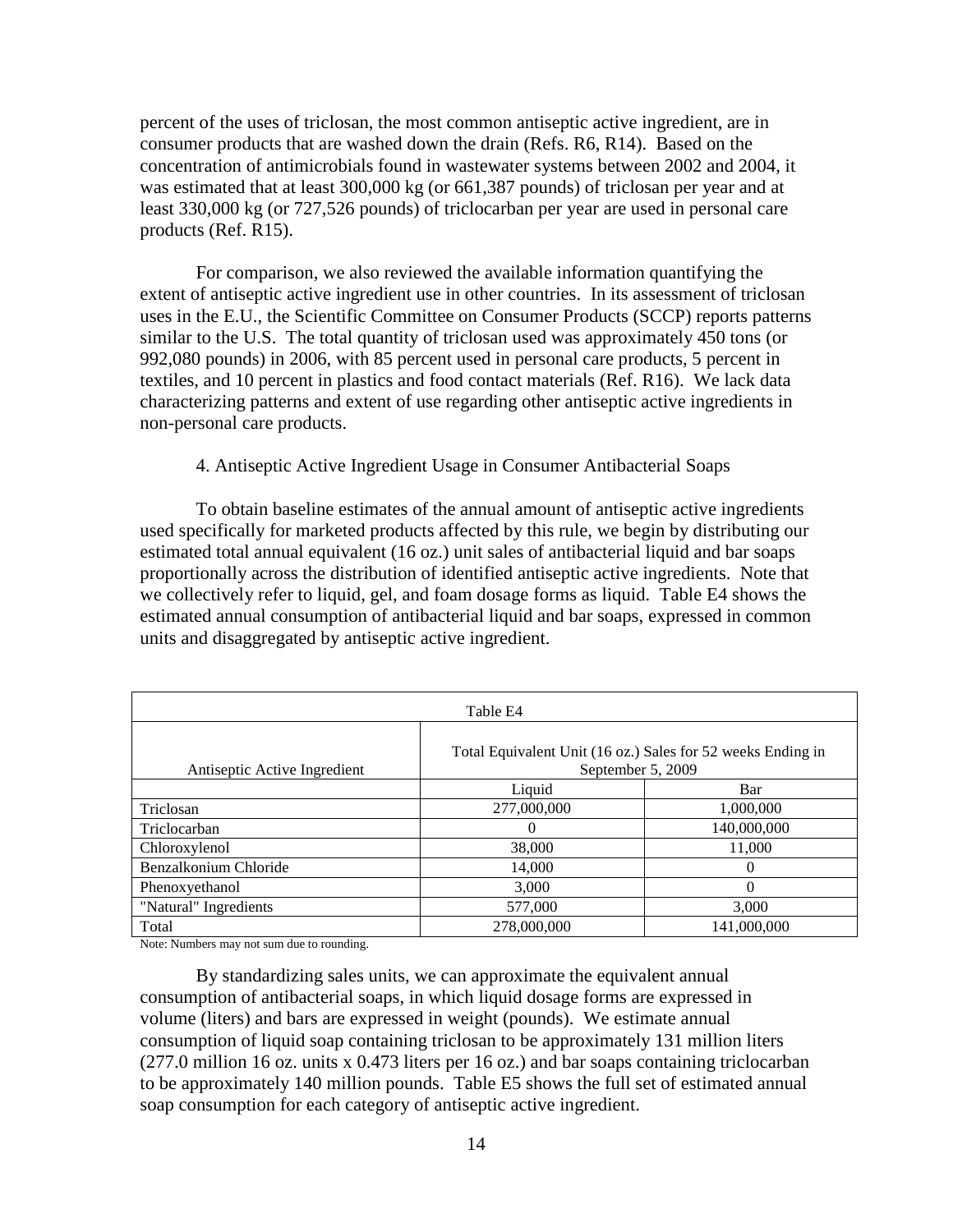| Table E5                     |                                                                                             |             |  |  |  |
|------------------------------|---------------------------------------------------------------------------------------------|-------------|--|--|--|
| Antiseptic Active Ingredient | Estimated Annual Consumption of Antibacterial Soaps by<br>Dosage Form (in liters or pounds) |             |  |  |  |
|                              | Liquid                                                                                      | Bar         |  |  |  |
|                              | (in liters)                                                                                 | (in pounds) |  |  |  |
| Triclosan                    | 131,000,000                                                                                 | 1,000,000   |  |  |  |
| Triclocarban                 | 0                                                                                           | 140,000,000 |  |  |  |
| Chloroxylenol                | 18,000                                                                                      | 11,000      |  |  |  |
| Benzalkonium Chloride        | 6.000                                                                                       | $\theta$    |  |  |  |
| Phenoxyethanol               | 1,000                                                                                       | 0           |  |  |  |
| "Natural" Ingredients        | 273,000                                                                                     | 3,000       |  |  |  |
| Total                        | 132,000,000                                                                                 | 141,000,000 |  |  |  |

Note: Numbers may not sum due to rounding.

The next step in translating consumption of antibacterial soaps into annual usage of antiseptic active ingredients requires estimating concentration levels in marketed products. Combining published estimates along with data from FDA's Drug Listing system, we estimate the concentration level range for each identified antiseptic active ingredient. Concentration is expressed as weight per unit of volume (w/v) for liquid soaps and weight per unit of weight (w/w) for bar soaps. The concentration level of triclosan typically found in consumer antibacterial liquid soaps ranges from 0.1 percent (or 0.001 g/mL) to approximately 0.5 percent (or 0.005 g/mL) (Ref. R9). We assume that the concentration level of triclosan found in bar soaps falls within a similar range as liquid soaps. Triclocarban, however, is an antiseptic active ingredient used in bar soaps only, and in concentration levels usually between 0.5 percent (or 0.005  $g/g$ ) and 1.5 percent (or 0.015 g/g) (Ref. R17). Chloroxylenol and benzalkonium chloride are marketed as antiseptic active ingredients primarily in liquid soaps in concentration levels from 0.1 percent to 0.8 percent. We do not attempt to estimate the concentration levels for the remaining identified active antiseptic ingredients categorized as "natural" or phenoxyethanol because we do not have enough reliable information. In Table E6, we show a summary of the ranges and midpoint between the low and high estimates of antiseptic active ingredient concentration levels identified in marketed consumer antibacterial soaps, as well as the marketed dosage forms associated with each ingredient found in our analysis.

| Table E6                     |                      |                                      |         |                      |     |  |
|------------------------------|----------------------|--------------------------------------|---------|----------------------|-----|--|
|                              |                      |                                      |         |                      |     |  |
|                              |                      | <b>Estimated Concentration Level</b> |         |                      |     |  |
| Antiseptic Active Ingredient |                      | (in w/v or w/w)                      |         | Dosage Form Marketed |     |  |
|                              | Low                  | Midpoint                             | High    | Liquid               | Bar |  |
| Triclosan                    | $0.1\%$              | 0.3%                                 | $0.5\%$ | X                    | X   |  |
| Triclocarban                 | 1.0%<br>0.5%<br>1.5% |                                      |         |                      | X   |  |
| Chloroxylenol                | 0.1%                 | 0.5%                                 | 0.8%    | X                    | X   |  |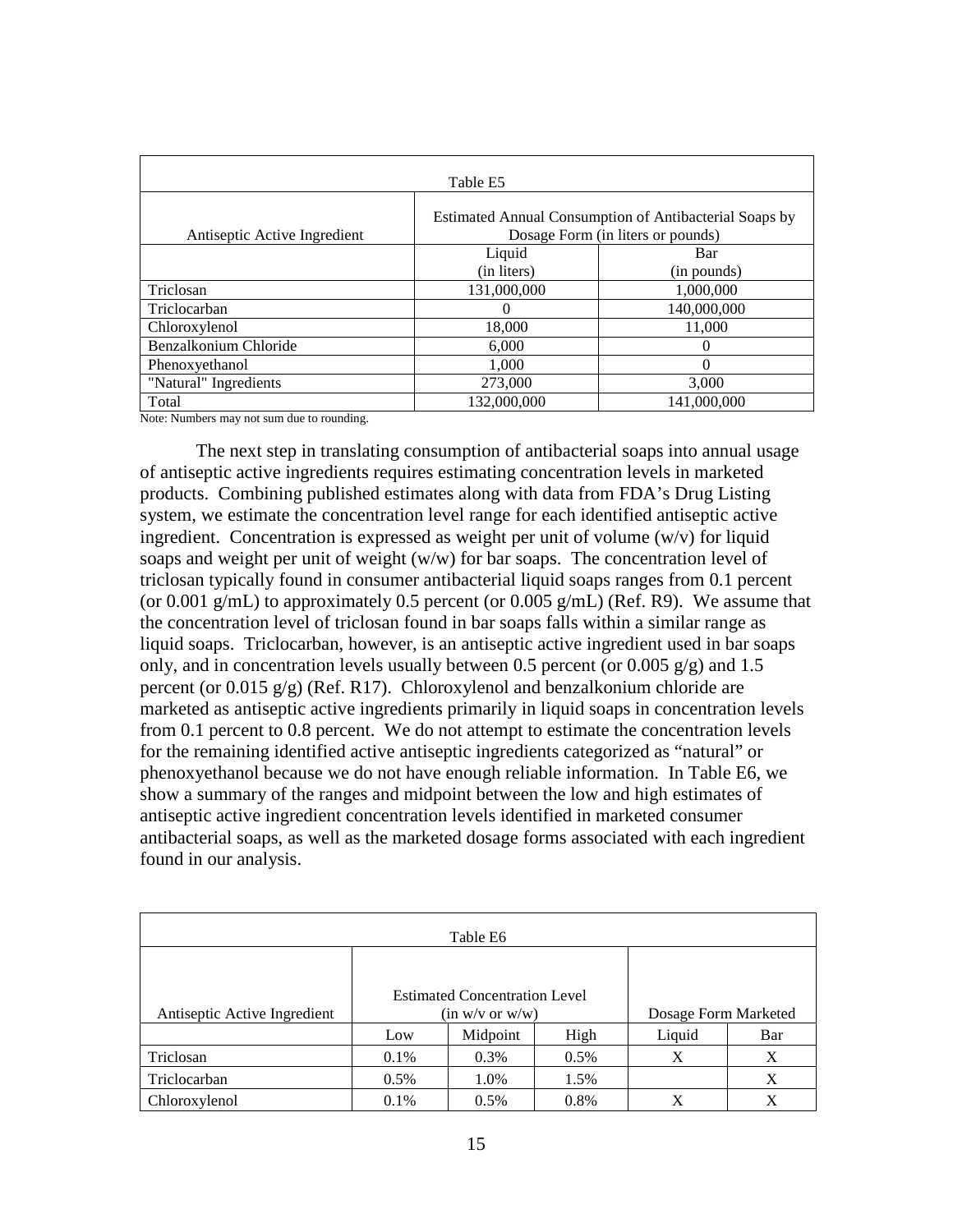| Benzalkonium Chloride | 0.1%                       | 0.5% | 0.8% |  |
|-----------------------|----------------------------|------|------|--|
| Phenoxyethanol        | No information to estimate |      |      |  |
| "Natural" Ingredients |                            |      |      |  |

Finally, to derive annual usage of antiseptic active ingredients linked to consumer antibacterial soaps, we multiply the estimated concentration level for each active ingredient by the corresponding annual consumption (measured in volume or weight) of antibacterial soap. For example, if a 16-oz. (or 473.18 mL) package of liquid soap contains a triclosan concentration of 0.3 percent, we would estimate approximately 1.3 g (or 473.18 mL x  $0.003$  g/mL) of triclosan by weight is used in that product. Aggregating the estimated antiseptic active ingredient usage derived from both dosage forms yields the total annual usage from consumer antibacterial soaps as reported in Table E7. We express these amounts in pounds per year to facilitate comparison with EPA's IUR data on aggregate antiseptic active ingredient production from all uses.

With a kilogram equivalent to approximately 2.2 pounds, we estimate that the annual usage of triclosan ranges from 290,000 to 1.3 million pounds with a midpoint estimate of 799,426 pounds per year; triclocarban usage ranges from 699,156 to 2.1 million with a midpoint estimate of 1.4 million pounds per year; chloroxylenol usage ranges from 51.5 to 412.2 with a midpoint estimate of 231.9 pounds per year; benzalkonium chloride ranges from 14.2 to 113.4 with a midpoint estimate 63.8 pounds per year. The combined usage of antiseptic active ingredients from consumer antiseptic washes ranges from 989,922 to 3.4 million, with a midpoint estimate of 2.2 million pounds per year. For antiseptic active ingredients reported to EPA, the estimated usage from consumer antiseptic washes fall within the range of previously reported amounts of aggregate production.

| Table E7                     |                                                                                                         |           |           |  |  |  |
|------------------------------|---------------------------------------------------------------------------------------------------------|-----------|-----------|--|--|--|
|                              | Estimated Usage of Antiseptic Active Ingredient in Consumer<br>Antibacterial Soaps (in pounds per year) |           |           |  |  |  |
| Antiseptic Active Ingredient | Midpoint<br>High<br>Low                                                                                 |           |           |  |  |  |
| Triclosan                    | 290,700                                                                                                 | 799,426   | 1,308,152 |  |  |  |
| Triclocarban                 | 699,156                                                                                                 | 1,398,311 | 2,097,467 |  |  |  |
| Chloroxylenol                | 51.5                                                                                                    | 231.9     | 412.2     |  |  |  |
| Benzalkonium Chloride        | 14.2                                                                                                    | 63.8      | 113.4     |  |  |  |
| Phenoxyethanol               |                                                                                                         |           |           |  |  |  |
| "Natural" Ingredients        | Not enough information to estimate.                                                                     |           |           |  |  |  |
| Total                        | 989,922                                                                                                 | 2,198,033 | 3,406,145 |  |  |  |

## E. Benefits of the Proposed Rule

If finalized as proposed, this proposed rule would prevent products that have not been shown to be GRAS/E from continued marketing under consumer antiseptic wash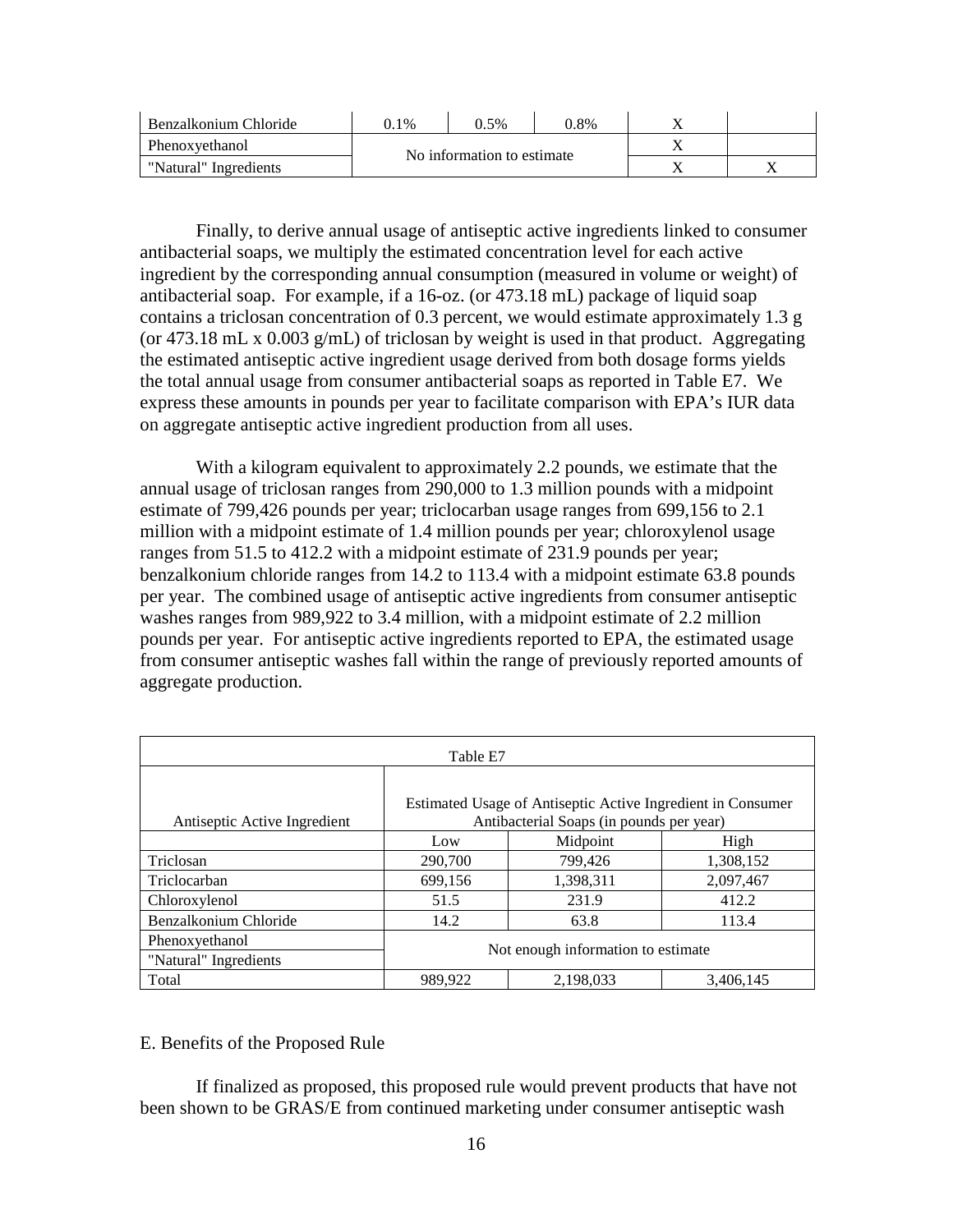labels. The primary benefits of this market change would be the value of any resulting health improvements.<sup>[2](#page-16-0)</sup> The evidence associating long-term exposure to washes containing antiseptic active ingredients with adverse health effects is inconclusive so far. Therefore, we lack certainty that there is a relationship between exposure and adverse health outcomes. In addition to the lack of certainty that there is a relationship between exposure and adverse health outcomes, quantifying the benefits of health improvements typically requires identification of specific physical endpoints, a dose-response analysis, exposure analysis, and risk characterization. In characterizing risk, data from the doseresponse and exposure analyses are integrated to estimate the expected level of risk posed in the particular scenario being examined. The change in risk associated with this proposed rule would come from the effects of the reduction in exposure to products not shown to be GRAS/E.

It is difficult to quantify the value of a health risk reduction because we do not have data on the adverse health effects caused by the widespread use of consumer antiseptic active ingredients. As an intermediate measure, however, we estimate the reduction in exposure to certain antiseptic active ingredients found in consumer antiseptic washes. The benefit resulting from the rule would be the reduction in the potential risks (related to both safety and efficacy) associated with widespread use of antiseptic active ingredients in consumer hand and body washes. If the level of exposure to consumer antiseptic active ingredients is correlated with risks to public health discussed in previous sections, the potential public health benefit of the rule would be the value of avoided health damages as a result of reduced exposure to potentially harmful ingredients found in consumer antiseptic hand and body washes.

While we cannot estimate the potential reductions in adverse health outcomes, any change away from the widespread use of antiseptic active ingredients should reduce any risk associated with exposure to those ingredients, resulting in positive public health benefits. Using the midpoint estimates of antiseptic active ingredient usage from consumer antiseptic washes to proxy for exposure, we estimate combined antiseptic active ingredient exposure could be reduced by 2.2 million pounds per year; the combined total consists of a reduction in triclosan exposure by 799,426 pounds per year, triclocarban exposure by 1.4 million pounds per year, chloroxylenol exposure by 231.9 pounds per year, and benzalkonium chloride by 6[3](#page-16-1).8 pounds per year.<sup>3</sup>

#### F. Costs of the Proposed Rule

<span id="page-16-0"></span> $2$  Under the scenario in which consumers washing with antibacterial soaps use less effective hand-washing practices because they erroneously believe that antimicrobial agents provide an added benefit, it is theoretically possible that this rule could generate health benefits in the form of reduced infections if it leads to better hygiene practices. However, we do not have any evidence to address these potential effects and request comment.

<span id="page-16-1"></span><sup>&</sup>lt;sup>3</sup> To put the reduction of antiseptic ingredients into perspective, we estimate that approximately 30 million pounds of antimicrobial active ingredients per year are sold for use in food-producing animals and over 7 million pounds of antibiotics per year are sold for human use (Refs. R27 and R28). Considering only uses that we can quantify, antiseptic active ingredients in consumer washes contribute roughly 3 to 8 percent  $[=$  $1/(30+7+1)$  to  $3/(30+7+3)$ ] of overall usage of antimicrobials.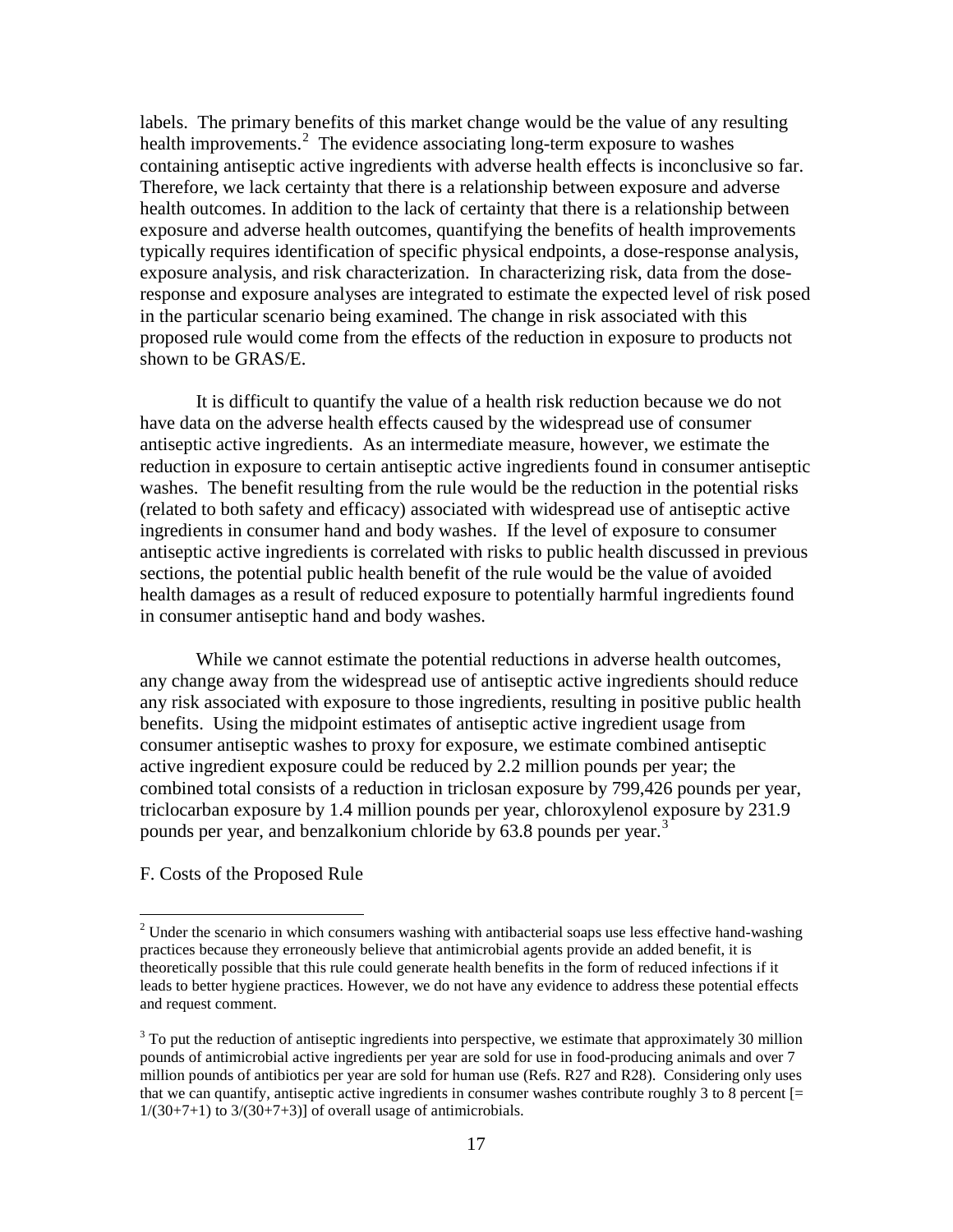The costs of the rule are determined by how manufacturers react to the proposed conditions for GRAS/E status of consumer antiseptic washes. We expect manufacturers, distributors, relabelers, and repackers of consumer antiseptic hand and body wash products may react in a number of ways, each associated with different costs. In response to the proposed rule, it would be plausible for firms to react in a number of ways, which could include reformulating the affected products as non-antimicrobial soap by removing the antiseptic active ingredient, relabeling without reformulation, conducting the testing required under this proposed rule, or obtaining an approved new drug application (NDA) to continue marketing for consumer antiseptic wash use, which would require conducting the same testing required under this proposed rule. The overall costs and potential health effects generated by this rule would depend both on how manufacturers choose among various options to comply and how consumers would react to those changes in marketed products. The possible reactions by any individual manufacturer, and the private costs and benefits experienced by the manufacturer as a direct result of that reaction (as opposed to indirect impacts resulting from rule-induced changes in the market as a whole), are presented in Table E8; also appearing in the table are the implications for consumers of the various potential manufacturer reactions.

| Table E8. Manufacturer Potential Reactions to the Proposed Rule, Associated Private Benefits and Costs<br>(Independent of Potential Offsetting Replacement Revenue*), and Implications for Consumers |                                                                                         |                                                                                                                                                                                                                                                         |                                                                                                                                                                                                                                     |  |  |  |  |
|------------------------------------------------------------------------------------------------------------------------------------------------------------------------------------------------------|-----------------------------------------------------------------------------------------|---------------------------------------------------------------------------------------------------------------------------------------------------------------------------------------------------------------------------------------------------------|-------------------------------------------------------------------------------------------------------------------------------------------------------------------------------------------------------------------------------------|--|--|--|--|
| <b>Potential Reaction to</b><br>the Proposed Rule                                                                                                                                                    | <b>Private Benefits</b><br>to the<br>Manufacturer                                       | Private Costs to the<br>Manufacturer                                                                                                                                                                                                                    | Implications for<br>Consumers                                                                                                                                                                                                       |  |  |  |  |
| Relabel and reformulate<br>product                                                                                                                                                                   | - Ongoing cost<br>savings due to<br>discontinued use<br>of antimicrobial<br>ingredients | - Relabeling costs<br>- Potential for reduced sales<br>and thus reduced profit due to<br>loss of "antibacterial" claim in<br>marketing *<br>- Upfront reformulation costs<br>- Increased use of other<br>ingredients to replace<br>antimicrobial agents | -Exposure to active<br>ingredients reduced by<br>the amount currently<br>used in reformulated<br>products (i.e., if all<br>manufacturers<br>reformulated their<br>products, estimates in<br>Benefits section would<br>be achieved). |  |  |  |  |
| Discontinue product                                                                                                                                                                                  |                                                                                         | - Reduced sales revenue and<br>thus reduced profit *                                                                                                                                                                                                    | -Exposure to active<br>ingredients reduced by<br>the amount currently<br>used in discontinued<br>products (i.e., if all<br>manufacturers<br>discontinued their<br>products, estimates in<br>Benefits section would<br>be achieved). |  |  |  |  |
| Conduct studies to<br>establish GRAS/E or<br>support NDA                                                                                                                                             | - Potential<br>marketing<br>exclusivity<br>(NDA only, if<br>approved)                   | - Safety and effectiveness<br>testing costs (perhaps incurred<br>multiple times if multiple<br>manufacturers pursue NDAs)<br>- User fees (NDA only)                                                                                                     | - Estimates in Benefits<br>section overstate<br>reduction in exposure<br>brought about by the<br>proposed rule by the<br>amount of active<br>ingredients used in<br>products, if approved.                                          |  |  |  |  |

Table E8. Manufacturer Potential Reactions to the Proposed Rule, Associated Private Benefits and Costs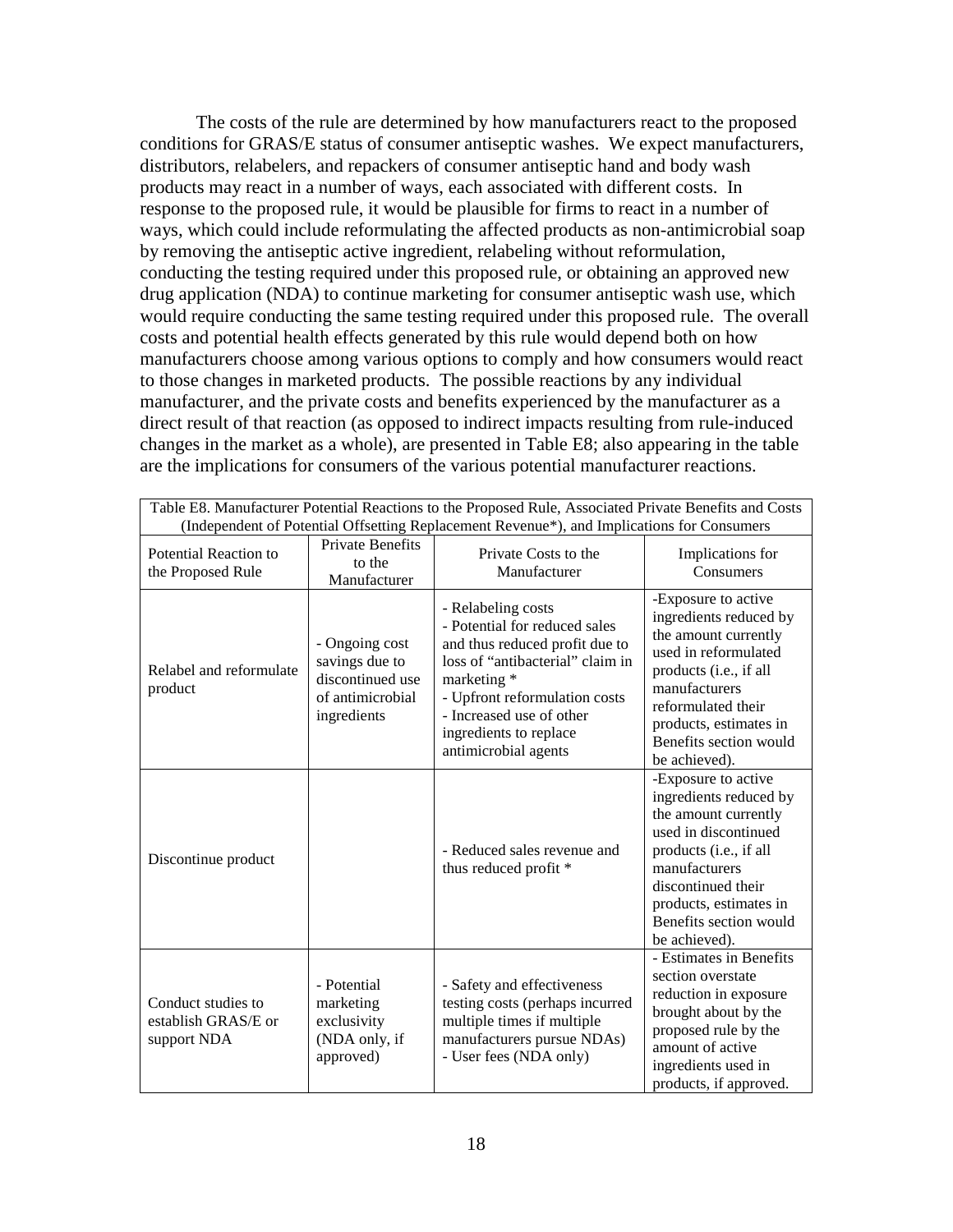| Relabel product as<br>cosmetic soap, without<br>reformulation          | - Relabeling costs<br>- Potential for reduced sales<br>and thus reduced profit due to<br>loss of "antibacterial" claim in<br>marketing *                                                                                                                                          | - Estimates in Benefits<br>section overstate<br>reduction in exposure<br>brought about by the<br>proposed rule by the<br>amount of active<br>ingredients in relabeled<br>products.        |
|------------------------------------------------------------------------|-----------------------------------------------------------------------------------------------------------------------------------------------------------------------------------------------------------------------------------------------------------------------------------|-------------------------------------------------------------------------------------------------------------------------------------------------------------------------------------------|
| Relabel product as<br>health care antiseptic,<br>without reformulation | - Relabeling costs<br>- Potential reduced sales and<br>reduced profit due to unknown<br>consumer reaction to "health"<br>care" label *<br>- Potential need to relabel<br>again or reformulate if health<br>care antiseptic provisions of<br>1994 TFM are finalized as<br>proposed | - Estimates in Benefits<br>section likely overstate<br>reduction in exposure<br>brought about by the<br>proposed rule by the<br>amount of active<br>ingredients in relabeled<br>products. |

\* Although individual manufacturers may experience reduced sales as a result of relabeling or discontinuing their products, FDA has not found evidence to suggest that removal of antibacterial claims would decrease sales (and thus profits) in the soap market as a whole. Instead, we expect sales of other brands and formulations to offset any reduced sales of discontinued or relabeled products.

#### 1. Relabeling Costs

The cost of relabeling varies depending on the type of printing method, the number of color changes, whether the products are nationally branded or private label, and the compliance period for implementing label changes. Under this proposed rule, each compliance option described above would require a label change. We also assume that products are not discontinued as a result of this proposed rule. To estimate the costs of relabeling, we use a model developed by our contractor, RTI International (RTI). The estimates based on the model include the cost of labor, materials, analytical testing, market testing, and discarded inventory. Labor costs associated with a label change include administrative activities, non-administrative activities, such as graphic design and prepress activities, and recordkeeping activities. The primary material costs include the costs of printing plates and prepress materials, which depend on the type of packaging and printing method used. On a per formula basis, we assume manufacturers incur the costs of conducting market tests using focus groups.

For the relabeling required by this rule, involving multiple color changes in the label redesign, the extent of change would be considered major according to the labeling cost model. Of the affected UPCs, we estimate that there are 1,954 unique formulations, based on the RTI model assumptions that approximately 91 percent of UPCs in the liquid soap product category and 70 percent UPCs in the bar soap category were unique formulations. Estimates of the cost of relabeling may be overstated if manufacturers produce data that is consistent with the proposed monograph changes and do not need to relabel. In such a scenario, the costs of producing the data would be incurred instead. Table E9 shows the estimated number of affected products, formulations, and unit sales by dosage form and brand type.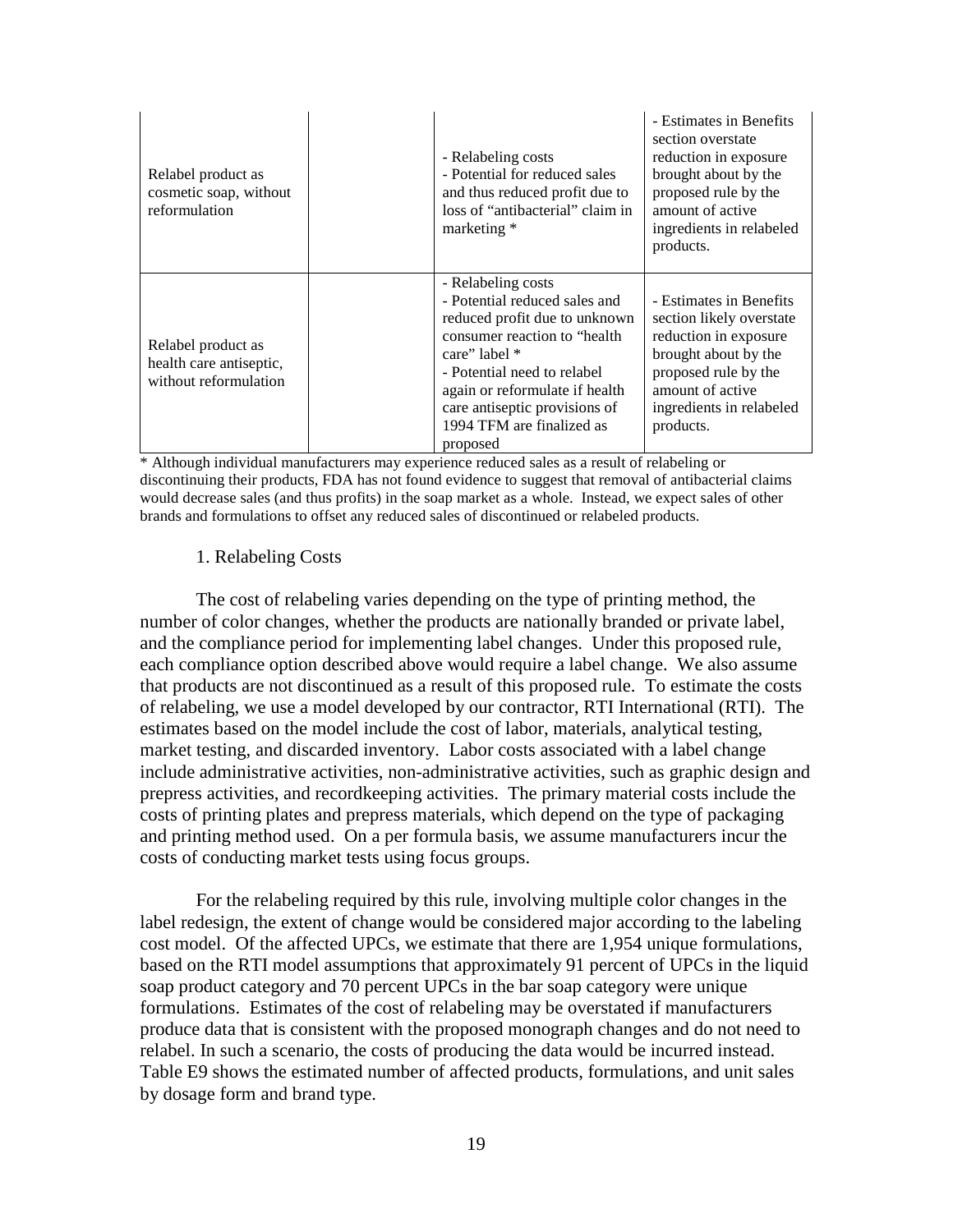| Table E9. Estimated Number of Affected Products by Brand Type and Form |                |                   |                                  |                   |                                                                               |                   |  |
|------------------------------------------------------------------------|----------------|-------------------|----------------------------------|-------------------|-------------------------------------------------------------------------------|-------------------|--|
| Antiseptic Hand and Body<br>Washes by Dosage Form                      | Number of UPCs |                   | Number of<br><b>Formulations</b> |                   | Total Unit Sales (in<br>millions) for 52 Weeks<br>Ending in September 5, 2009 |                   |  |
|                                                                        | <b>Branded</b> | Private-<br>Label | <b>Branded</b>                   | Private-<br>Label | <b>Branded</b>                                                                | Private-<br>Label |  |
| Liquids, Gels, and Foams                                               | 1,153          | 660               | 1,049                            | 601               | 162.9                                                                         | 71.3              |  |
| <b>Bars</b>                                                            | 378            | 56                | 265                              | 39                | 110.7                                                                         | 5.2               |  |
|                                                                        |                |                   |                                  |                   |                                                                               |                   |  |
| Total                                                                  | 1.531          | 716               | 1.314                            | 640               | 273.6                                                                         | 76.5              |  |

May not sum due to rounding.

Depending on the frequency of manufacturers' scheduled label redesign, a portion of regulatory label changes may be coordinated with routine voluntary label changes, resulting in significantly lower incremental costs. Assuming a compliance period of 12 months, we estimate that label changes for approximately 6 percent of branded UPCs and 4 percent of private-label UPCs can be coordinated with planned changes. As shown in Table E10, the remaining 1,439 branded UPCs and 687 private-label UPCs would be uncoordinated label changes.

| Table E10. Number of UPCs by Brand Type                    |       |    |       |  |  |
|------------------------------------------------------------|-------|----|-------|--|--|
| Coordinated<br><b>Brand Type</b><br>Uncoordinated<br>Total |       |    |       |  |  |
|                                                            |       |    |       |  |  |
| <b>Branded</b>                                             | 1,439 | 92 | 1,531 |  |  |
| Private                                                    | 687   | 29 | 716   |  |  |
| Total                                                      | 2.127 |    |       |  |  |

May not sum due to rounding.

For the majority of affected UPCs, we estimate that the uncoordinated relabeling cost per UPC would be between \$18,695 and \$39,738 for branded labels and between \$22,030 and \$44,875 for private labels. As described in detail in the RTI Labeling Cost Model Report, the costs of labeling changes for an uncoordinated change include discarded inventory and disposal costs for labels that become obsolete as a result of the labeling requirement. Because private labelers update and re-design their packages less frequently, they tend to have higher label inventories than branded manufacturers. The difference in the costs per uncoordinated label change between branded and private reflects the higher cost associated with discarded inventory for private labelers. Low, medium, and high per UPC cost estimates for uncoordinated and coordinated label changes by brand type are shown in Table E11. As shown in table E11, we assume the coordinated costs are the same for both branded and private. The model estimates that the total costs of a one-time label change for all affected UPCs ranges from \$42.1 to \$88.1 million, as reported in Table E12.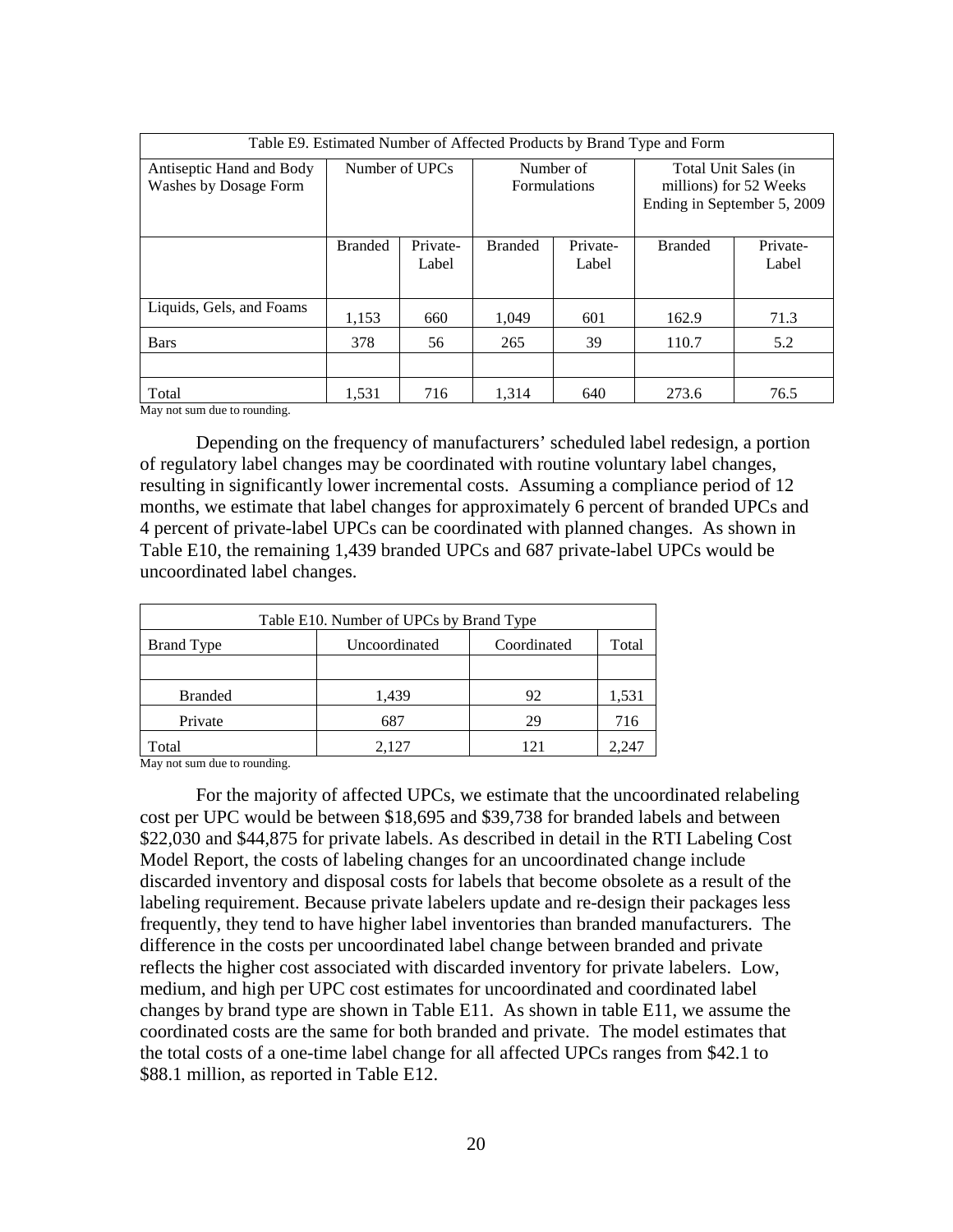| Table E11. Labeling Change Costs per UPC |                                                          |          |          |       |        |       |  |
|------------------------------------------|----------------------------------------------------------|----------|----------|-------|--------|-------|--|
|                                          | Costs per Uncoordinated UPC<br>Costs per Coordinated UPC |          |          |       |        |       |  |
| <b>Brand Type</b>                        | Low                                                      | Medium   | High     | Low   | Medium | High  |  |
|                                          |                                                          |          |          |       |        |       |  |
| <b>Branded</b>                           | \$18,695                                                 | \$27,163 | \$39,738 | \$340 | \$590  | \$840 |  |
| Private                                  | \$22,030                                                 | \$31,356 | \$44,875 | \$340 | \$590  | \$840 |  |

| Table E12. Total Costs of Label Change by Brand Type |              |              |              |  |  |
|------------------------------------------------------|--------------|--------------|--------------|--|--|
| <b>Brand Type</b>                                    | Low          | Medium       | High         |  |  |
|                                                      |              |              |              |  |  |
| <b>Branded</b>                                       | \$26,936,291 | \$39,145,314 | \$57,266,334 |  |  |
| Private                                              | \$15,152,404 | \$21,569,941 | \$30,869,547 |  |  |
| Total                                                | \$42,088,695 | \$60,715,255 | \$88,135,882 |  |  |

## 2. Reformulation Costs

The decision to reformulate would likely depend on a firm's product portfolio and the expected return from its reformulation investments compared to the expected return from not reformulating. The expected return from reformulation to remove antiseptic active ingredients would depend on the expected revenues generated by the resulting nonantimicrobial product and the expected costs of relabeling and reformulation. The expected return from relabeling for non-consumer antiseptic hand and body wash use would depend on the expected revenues generated from continued marketing under a revised healthcare antiseptic label (while the 1994 TFM remains a proposed rule) or as a cosmetic soap and the expected costs related to relabeling.

However, a firm's determination of expected costs from choosing to only relabel for healthcare antiseptic use, which includes immediate relabeling costs, would also account for their expectation that the healthcare antiseptic rule would be promulgated in the future, as it is currently proposed in the 1994 TFM, and subsequent costs of compliance. As it is currently proposed in the 1994 TFM, the active ingredients found in most currently marketed consumer antiseptic hand and body washes would not be considered GRAS/E for healthcare antiseptic use without new data being submitted to the monograph. Therefore, a firm's expected costs of relabeling for healthcare personnel antiseptic hand wash use would also account for the expected additional relabeling and reformulation costs in the future, assuming products are not discontinued in response to a future rulemaking.

Because the current market for healthcare antiseptics is different from the current market for consumer antiseptics (e.g. a product labeled as a pre-operative wash or healthcare personnel handwash is different than products labeled as antibacterial soap for consumer daily use), we are unable to predict how demand for products relabeled for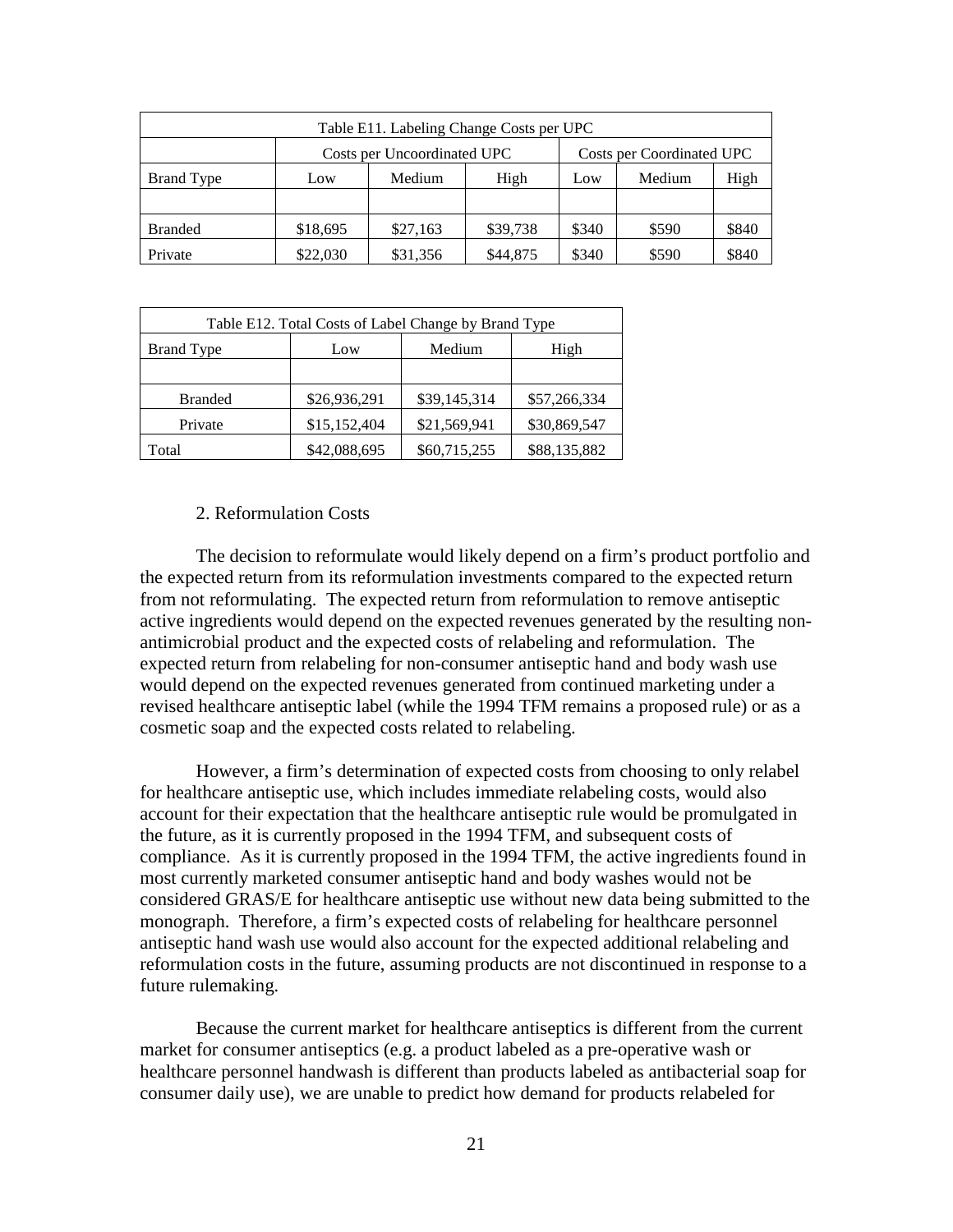healthcare antiseptic use would differ from current demand for consumer antiseptic hand and body wash. The difficulty in estimating changes in consumer behavior contributes to the difficulty in predicting the strategy that maximizes each firm's expected return. Due to uncertainty in how manufacturers would respond, we establish the range of plausible costs associated with reformulation.

The cost to reformulate a product varies greatly depending on the nature of the change in formulation, the product, the process, and size of the company. Based on previously published estimates on the reformulation cost of OTC cough-cold products, we estimate the per product cost ranges from  $$143,618$  $$143,618$  $$143,618$  to  $$718,090<sup>4</sup>$ . Because many manufacturers already have plain soap in their product lines, we expect that the cost of removing the antiseptic active ingredient in hand and body washes to become plain soap would be closer to the lower bound of the per product reformulation range. However, reformulation would require resources to re-evaluate product lines, formula development, and process validation. Using an estimate of \$143,618 cost per product, the total costs of reformulation would range from \$70.2 to \$280.6 million corresponding to the assumed proportion of products undergoing reformulation. We also assume that removal of antiseptic ingredients to reformulate products as plain soap does not result in increased ingredient costs. That is, the cost of substitute ingredients would be no more than the cost of the antiseptic active ingredient being removed. Estimates of the cost of reformulating may be overstated if manufacturers produce data consistent with the monograph changes in this proposed rule and do not need to reformulate. In such a scenario, the costs of producing the data would be incurred instead. We request comment and data on these estimates.

| Table E13. Reformulation Costs   |                                                |               |               |  |  |  |
|----------------------------------|------------------------------------------------|---------------|---------------|--|--|--|
|                                  | Percentage of Unique Formulations Reformulated |               |               |  |  |  |
|                                  | 25<br>100<br>50                                |               |               |  |  |  |
| Cost of Reformulation Per        |                                                |               |               |  |  |  |
| Product                          |                                                |               |               |  |  |  |
|                                  | \$143,618                                      | \$143,618     | \$143,618     |  |  |  |
| Number of Reformulations         | 489                                            | 977           | 1.954         |  |  |  |
| <b>Total Reformulation Costs</b> | \$70,157,392                                   | \$140,314,784 | \$280,629,568 |  |  |  |

3. Cost of Conducting Tests and Studies Associated with the Proposed Data Requirements or Obtaining a New Drug Application (NDA)

In order to continue marketing antiseptic active ingredients for consumer antiseptic wash use, some manufacturers may decide to conduct the clinical and nonclinical studies needed to meet the proposed data requirements in support of GRAS/E status for their active ingredient. As discussed in previous sections, GRAE determination would require: (1) clinical outcome studies showing a benefit of consumer antiseptic

<span id="page-21-0"></span><sup>&</sup>lt;sup>4</sup> Original estimates on reformulation cost previously published in 67 FR 78158 at 78167 ranged from \$100,000 to \$500,000. These values were inflated by 44 percent to reflect the rise in the annual Producer Price Index for pharmaceutical preparation manufacturing between 2002 and 2009 (from 326.7 to 469.2).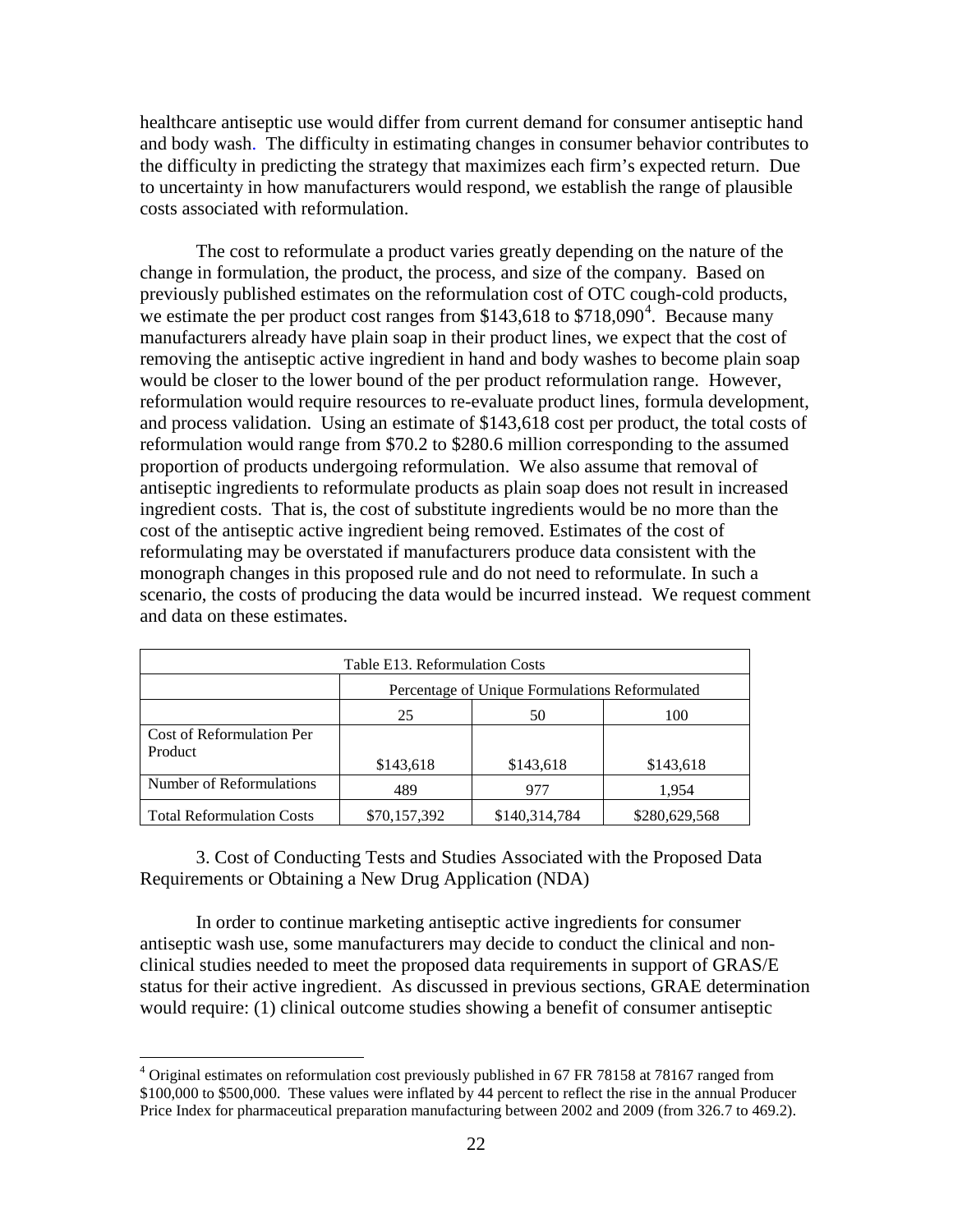washes over and above washing with plain soap and (2) non-clinical studies verifying antiseptic activity (i.e. in vitro data from time-kill studies).

For GRAS determination, the clinical and non-clinical studies that would be required vary by active ingredient, depending on whether there exist adequate data to demonstrate a particular aspect of safety. As discussed in previous sections, the scope of required safety data would include: (1) data from pre-clinical pharmacokinetic studies that describe the Absorption, Distribution, Metabolism, and Excretion (ADME) from both oral and dermal administration in animal models, (2) data from human pharmacokinetic studies describing the ADME properties of a drug via dermal administration using multiple formulations under maximum use conditions, (3) data from developmental and reproductive toxicity (DART) studies, (4) oral carcinogenicity study, (5) dermal carcinogenicity study, (6) a battery of studies to characterize potential hormonal effects (from in vitro assays to long-term multi-generational studies), and (7) data to evaluate development of resistance.

As described in this proposed rule, the safety and effectiveness data required to support GRAS/E determination would be the same as those required for an approved NDA. While there would be associated NDA user fees costs as well, which are approximately \$1.4 million in FY 2010 for each application containing clinical data, sponsors of an approved NDA would receive marketing exclusivity. During a period of exclusivity, profit is expected to be higher than it would be otherwise when there are competing firms in the market place. Therefore, the likelihood that the necessary effectiveness and safety studies are conducted would be greater under the scenario in which manufacturers decide to submit an accompanying NDA, rather than providing the same data in support of OTC monograph status, as the advantage of marketing exclusivity increases the potential for recovery of incurred costs. The potential gain would also be greatest for products approved for specific indications of use with few substitutes available. In addition to the cost to manufacturers of preparing and submitting an NDA, the submission of an NDA would also generate incremental review costs to FDA. The most recent available data based on standard costs published by FDA indicate that in FY 2012 the average cost to FDA for reviewing an NDA with clinical data (for a non-new molecular entity) is approximately \$1.9 million (Ref. 29).

Estimating the costs of conducting the proposed clinical and non-clinical studies is difficult because there are numerous variables that impact the cost of such studies. Some of the variables include: study design, study setting, study size, complexity of the study design, and logistics of study conduct. In the context of drug development, estimates on the costs vary widely in the literature. According to one study, the expected out-of-pocket cost for an average drug during the clinical period is approximately \$75 million (Ref. R18). In other studies, the estimated cost of safety and efficacy studies was reported to range from \$1 million to \$7.5 million, while the pharmaceutical industry has estimated the cost to range from \$5 million to over \$35 million (Ref. R19). Because precise data on study costs are not publicly available, it is difficult to determine the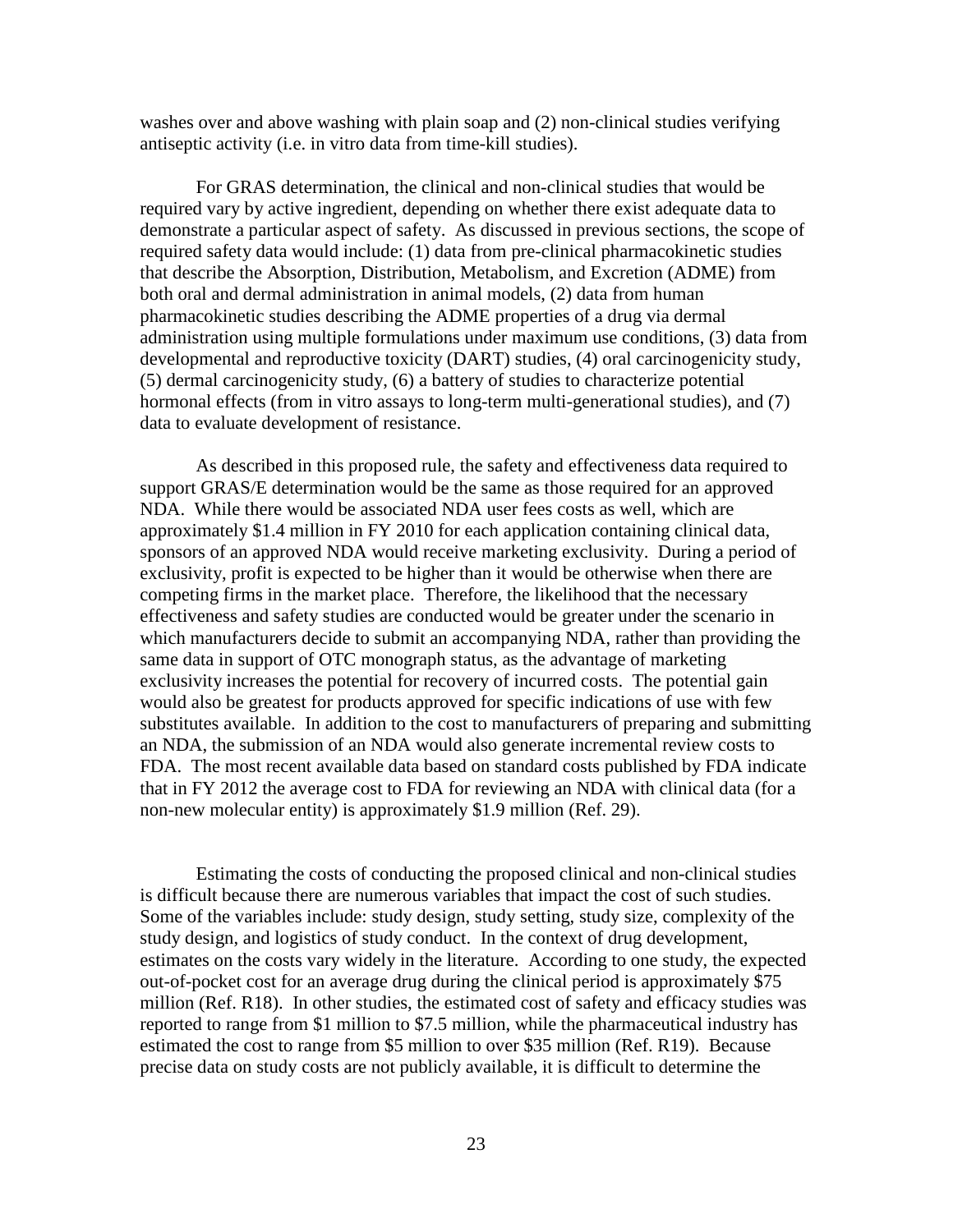representativeness of drug development costs in comparison to study costs related to antiseptic washes.

To estimate the total costs of conducting clinical and non-clinical studies that would be needed to generate the required safety and effectiveness data, we begin by estimating a unit cost for each type of study and test described in the proposed rule.

## a. Unit Costs of Conducting Non-clinical Studies to Establish GRAS

Due to lack of available detailed data on the testing costs proposed by this rule, we estimate the cost of non-clinical safety studies based on published cost estimates of representative antimicrobial testing required for certain pesticides by the EPA (Refs. R20, R21). Non-clinical testing costs vary across laboratories depending on the method and study protocol. Unit testing cost estimates are derived by averaging estimates of high and low cost study protocols provided by surveyed laboratories. Study protocols are based on guidelines developed by EPA's Office of Pesticide Prevention and Toxic Substances (OPPTS) for use in testing the health effects of pesticides and toxic substances.

In Table E14, we show a series of estimated testing costs, updated to 2010 dollars, as reasonable approximations of the costs to fulfill each category of non-clinical safety data requirements proposed by this rule. The estimated testing costs associated with all non-clinical safety data requirements omit the costs corresponding to evaluating the development of resistance. We omit resistance testing costs because we lack data on which to base these estimates and it is not possible to generalize these costs across ingredients. While there would be inherent variation in testing costs, we recognize there may be additional uncertainty generated by extrapolating cost estimates for certain data requirements based on EPA testing requirements. Therefore, we request comment supported by data on our assumptions, as well as information on the costs of conducting the studies needed to evaluate development of resistance. If each test listed in Table E14 were conducted, the estimated cost would be approximately \$12.1 million.

| Table E14- Estimated Cost Per Study Associated With Non-Clinical Safety Data Requirements (in 2010<br>dollars)                                                             |           |  |  |  |
|----------------------------------------------------------------------------------------------------------------------------------------------------------------------------|-----------|--|--|--|
| Data From Pre-Clinical Pharmacokinetic Studies That Describe The Absorption, Distribution, Metabolism,<br>And Excretion (ADME) From Oral Administration In Animal Models   |           |  |  |  |
| <b>Acute Oral Toxicity</b>                                                                                                                                                 | \$8,352   |  |  |  |
| Repeated Dose 28-Day Oral Toxicity Study In Rodents                                                                                                                        | \$58,014  |  |  |  |
| 90-Day Oral Toxicity                                                                                                                                                       | \$153,244 |  |  |  |
| 90-Day Oral Toxicity - Nonrodent                                                                                                                                           | \$244,608 |  |  |  |
| <b>Metabolism And Pharmacokinetics</b>                                                                                                                                     | \$202,206 |  |  |  |
|                                                                                                                                                                            |           |  |  |  |
| Data From Pre-Clinical Pharmacokinetic Studies That Describe The Absorption, Distribution, Metabolism,<br>And Excretion (ADME) From Dermal Administration In Animal Models |           |  |  |  |
| <b>Acute Dermal Toxicity</b>                                                                                                                                               | \$2,213   |  |  |  |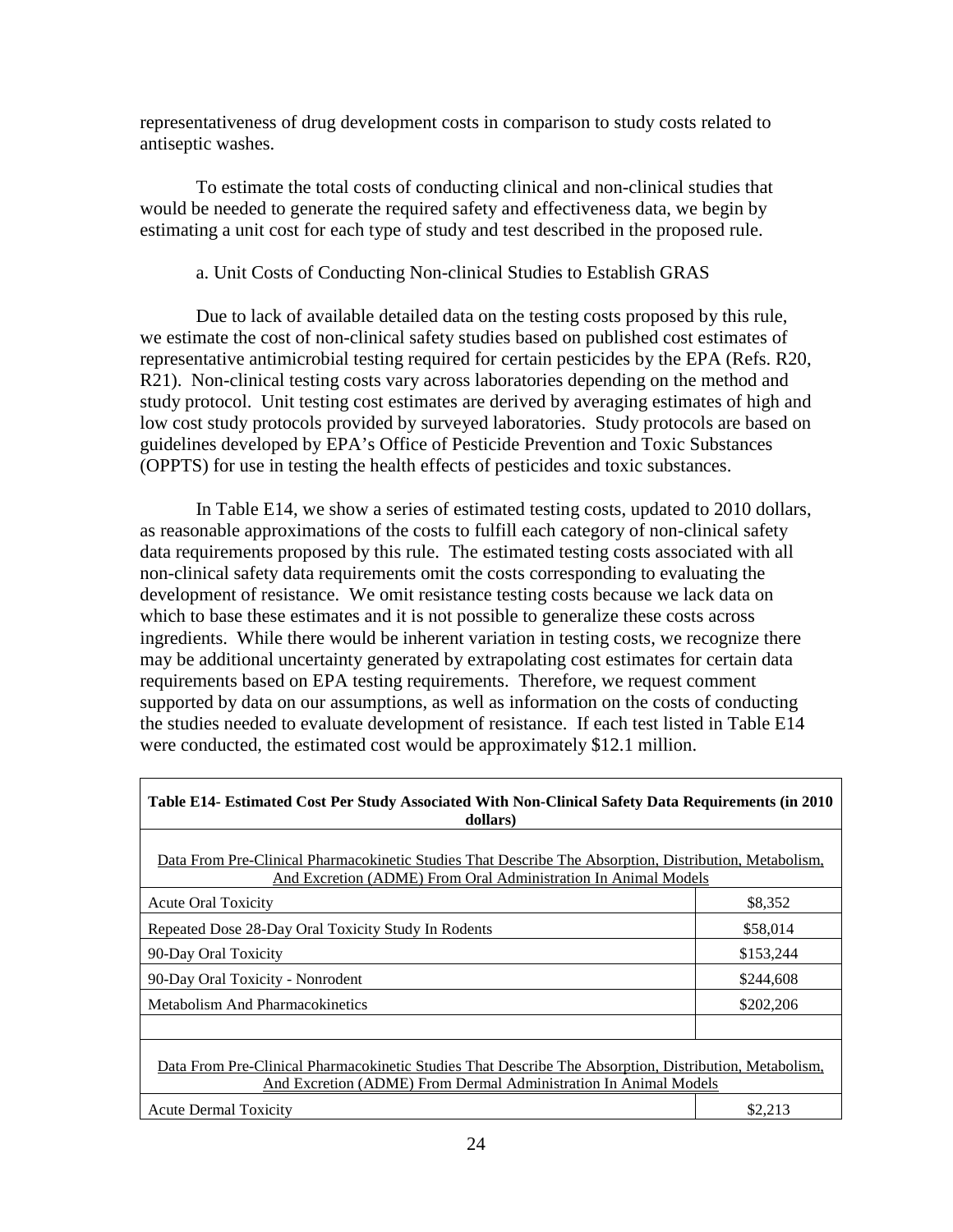| Primary Dermal Irritation                                                                                            | \$2,213     |
|----------------------------------------------------------------------------------------------------------------------|-------------|
| <b>Dermal Sensitization</b>                                                                                          | \$8,853     |
| 21/28-Day Dermal Toxicity                                                                                            | \$92,113    |
| 90-Day Dermal Toxicity                                                                                               | \$151,707   |
| Metabolism And Pharmacokinetics                                                                                      | \$202,206   |
| <b>Dermal Penetration</b>                                                                                            | \$163,254   |
|                                                                                                                      |             |
| Data From Developmental And Reproductive Toxicity (DART) Studies                                                     |             |
| Acute Neurotoxicity - Rat                                                                                            | \$99,146    |
| 90-Day Neurotoxicity - Rat                                                                                           | \$203,656   |
| Chronic Toxicity - Rodent                                                                                            | \$1,051,261 |
| Chronic Toxicity - Non-Rodent                                                                                        | \$1,051,261 |
| <b>Reproduction/Developmental Toxicity Screening Tests</b>                                                           | \$68,046    |
| Combined Repeated Dose Study With Reproductive/Developmental Toxicity Screen                                         | \$138,900   |
| Combined Repeated Dose Study With Reproductive/Developmental Toxicity Screen<br>(90 Days W/Histopathology)           | \$255,010   |
| Prenatal Developmental Toxicity (2 Species)                                                                          | \$125,480   |
| Prenatal Developmental Toxicity - Rabbit Preferred                                                                   | \$85,035    |
| Delayed Neurotoxicity Of Organophosphorus Substances (Acute)                                                         | \$39,075    |
| Delayed Neurotoxicity Of Organophosphorus Substances (Subchronic 28-Day)                                             | \$77,510    |
| Developmental Neurotoxicity                                                                                          | \$450,276   |
| Neurotoxicity Screening Battery (Acute)                                                                              | \$122,107   |
|                                                                                                                      |             |
| Data From Oral Carcinogenicity Study                                                                                 |             |
| Carcinogenicity (2 Species) (24 Months)                                                                              | \$996,993   |
| Carcinogenicity - Mouse Preferred                                                                                    | \$1,914,401 |
|                                                                                                                      |             |
| Data From Dermal Carcinogenicity Study                                                                               |             |
| Carcinogenicity (2 Species) (24 Months)                                                                              | \$996,993   |
| Carcinogenicity - Mouse Preferred                                                                                    | \$1,914,401 |
|                                                                                                                      |             |
| Data On Mutagenicity                                                                                                 |             |
| <b>Bacterial Reverse Mutation Test</b>                                                                               | \$13,736    |
| Salmonella Typhimurium Reverse Mutation Assay (Ames Test)                                                            | \$13,051    |
| In Vivo Mammalian Bone Marrow Cytogenetics Tests: Erythrocyte Micronucleus<br>Assay (Average Of 1 And 3 Day Dosings) | \$22,132    |
| In Vivo Cytogenetics (Mutagenicity)                                                                                  | \$33,202    |
| In Vivo Mammalian Bone Marrow Cytogenetics Tests: Erythrocyte Micronucleus<br>Assay (Average Of 1 And 3 Day Dosings) | \$22,132    |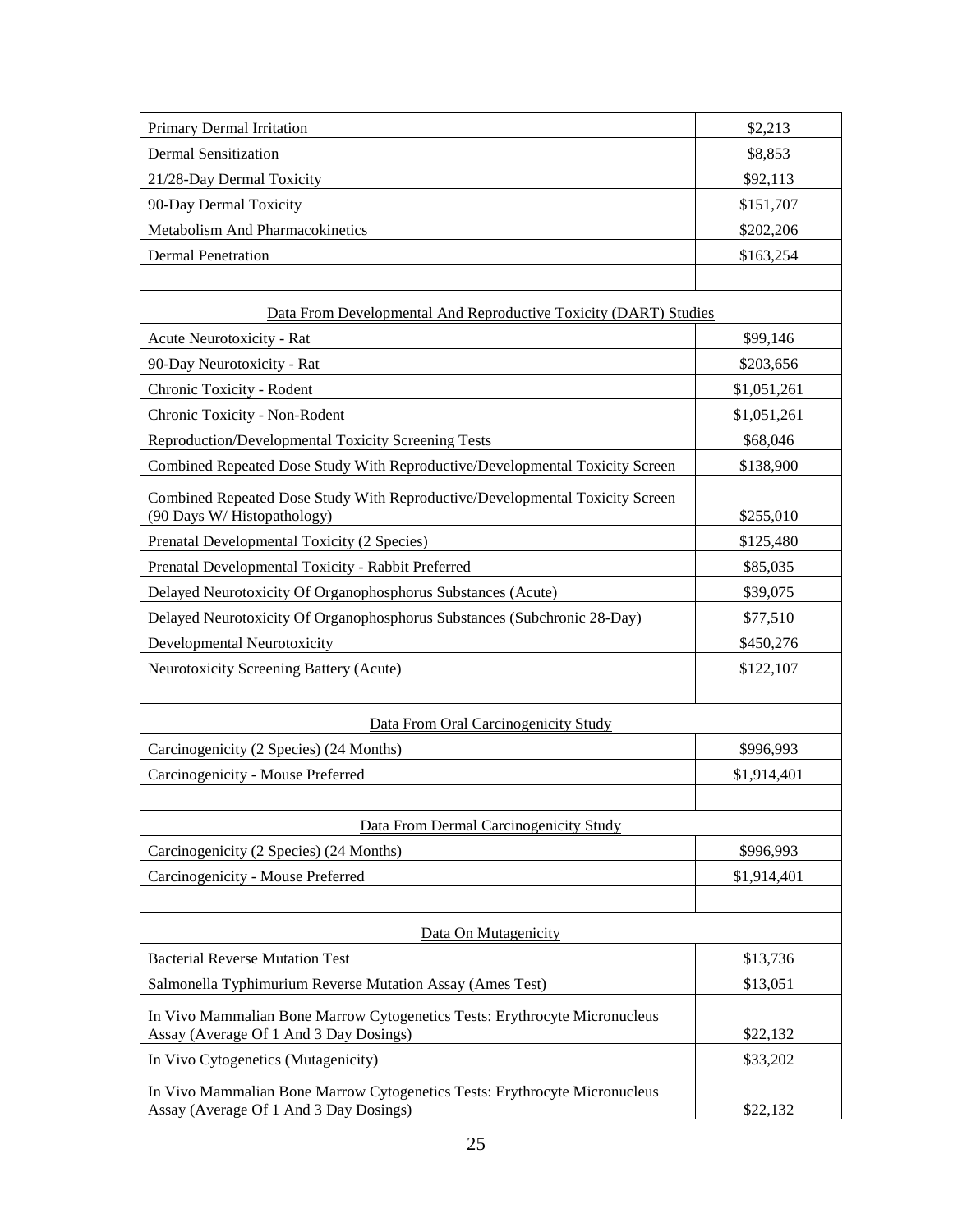| Unscheduled DNA Synthesis In Mammalian Cells In Culture                                                       | \$22,855  |  |  |  |
|---------------------------------------------------------------------------------------------------------------|-----------|--|--|--|
|                                                                                                               |           |  |  |  |
| Data Required For Characterizing Potential Hormonal Effects                                                   |           |  |  |  |
| Reproduction and Developmental Toxicity Screening Tests                                                       | \$68,046  |  |  |  |
| Combined Repeated Dose Study With Reproductive/Developmental Toxicity Screen                                  | \$138,900 |  |  |  |
| Combined Repeated Dose Study With Reproductive/Developmental Toxicity Screen<br>(90 Days With Histopathology) | \$255,010 |  |  |  |
| Reproduction/Fertility Effects (2-Generation Reproduction)                                                    | \$662,392 |  |  |  |
| Data Required To Evaluate Development Of Resistance                                                           |           |  |  |  |
| No Data Available To Estimate Costs                                                                           |           |  |  |  |

## b. Costs of Conducting Clinical Studies to Establish GRAS

In addition to non-clinical data requirements for active ingredients seeking GRAS status, data from human pharmacokinetic (PK) studies describing the ADME properties of a drug via dermal administration using multiple formulations under maximum use conditions would be required. The required studies to demonstrate safety would be similar to the studies required as part of an NDA. The costs of human pharmacokinetic studies vary considerably and detailed data on costs are not publicly available. One estimate suggests that each human pharmacokinetic study may cost \$250,000 to \$750,000 per age group (Ref. R19). Another study reports low, median, and high cost estimates for multi-dose pharmacokinetic studies (Ref. R22). Cost factors included: coordinating center costs, sponsor management costs, site payments, and central lab payments. Updated to 2010 dollars, the cost per trial for a multi-dose PK study cost estimates range from \$725,734 to \$23.2 million.

## c. Costs of Conducting Clinical and Non-Clinical Studies to Establish GRAE

The rule proposes that both data from clinical outcome studies and data from in vitro studies would be needed to establish GRAE status. Clinical outcome studies to support GRAE status would require at least two study arms, a test product arm and a placebo or plain soap arm. We would also require two adequate and well-controlled effectiveness studies. We lack precise data on the cost of clinical outcome studies specific to the kind described in this proposed rule. However, a reasonable approximation may be the estimated cost of efficacy studies conducted for drug development. Updated to 2010 dollars, estimates of efficacy studies range from \$1.96 million to \$14.3 million per trial (Ref. R22). The proposed requirement for two effectiveness studies would imply a cost ranging from \$3.92 to \$ \$28.6 million.

The rule proposes that, in addition to data from clinical outcome studies, data verifying antiseptic activity from in vitro testing would be required. Based on estimates submitted by industry in response to the 1994 TFM, the costs to conduct the necessary time-kill studies would range from \$916,257 to \$3.98 million, updating to 2010 dollars (Refs. R23, R24).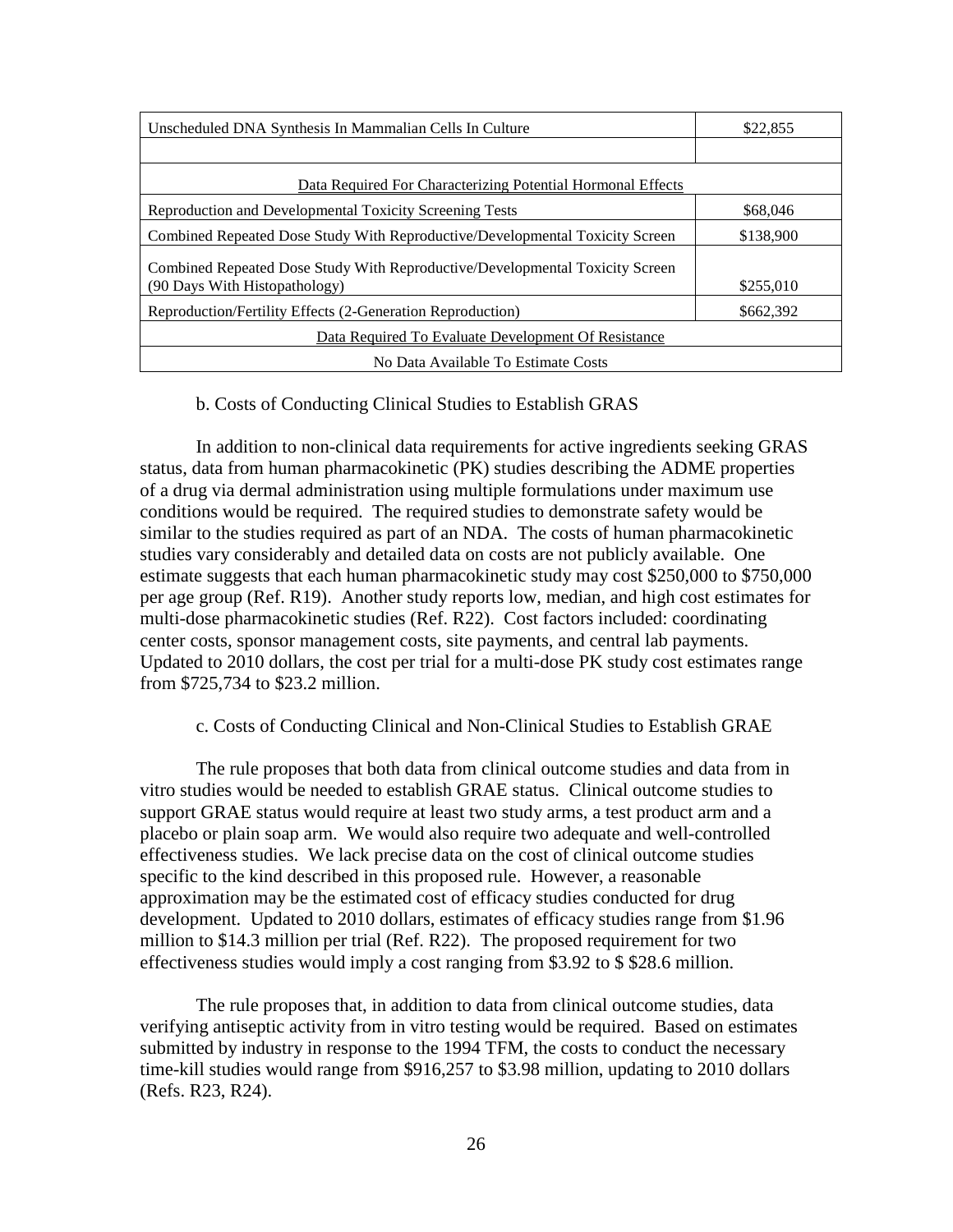## d. Summary of Costs for Conducting Safety and Effectiveness Studies

We summarize the estimated full range of costs to conduct the safety and effectiveness studies in Table E15. Excluding the costs of conducting studies to evaluate the development of resistance, the cost of satisfying all the data requirements would range from \$17.7 million to \$68.0 million. The total costs of conducting safety and effectiveness studies would be estimated as the cost per study multiplied by the number of studies that would be conducted; however, we lack sufficient information to be able to estimate the number of sponsors that would opt to conduct the necessary clinical trials or who would submit NDAs for these products.

| Table E15. Summary of Safety and Effectiveness Study Costs (in 2010 dollars)           |               |                        |                      |  |  |  |  |
|----------------------------------------------------------------------------------------|---------------|------------------------|----------------------|--|--|--|--|
|                                                                                        | Low Estimate  | <b>Medium Estimate</b> | <b>High Estimate</b> |  |  |  |  |
| <b>Non-Clinical Safety Testing</b>                                                     |               |                        |                      |  |  |  |  |
|                                                                                        |               |                        |                      |  |  |  |  |
| Pre-clinical PK studies that describe the                                              |               |                        |                      |  |  |  |  |
| Absorption, Distribution, Metabolism, and                                              |               |                        |                      |  |  |  |  |
| Excretion (ADME) from oral administration in<br>animal models                          | \$666,425     | \$666,425              | \$666,425            |  |  |  |  |
|                                                                                        |               |                        |                      |  |  |  |  |
|                                                                                        |               |                        |                      |  |  |  |  |
| Pre-clinical PK studies that describe the<br>Absorption, Distribution, Metabolism, and |               |                        |                      |  |  |  |  |
| Excretion (ADME) from dermal administration                                            |               |                        |                      |  |  |  |  |
| in animal models                                                                       | \$622,559     | \$622,559              | \$622,559            |  |  |  |  |
| Developmental and reproductive toxicity                                                |               |                        |                      |  |  |  |  |
| (DART) studies                                                                         | \$3,766,762   | \$3,766,762            | \$3,766,762          |  |  |  |  |
| Oral carcinogenicity study                                                             | \$2,911,393   | \$2,911,393            | \$2,911,393          |  |  |  |  |
| Dermal carcinogenicity study                                                           | \$2,911,393   | \$2,911,393            | \$2,911,393          |  |  |  |  |
| Mutagenicity                                                                           | \$127,108     | \$127,108              | \$127,108            |  |  |  |  |
| Data for Characterizing Potential Hormonal                                             |               |                        |                      |  |  |  |  |
| <b>Effects</b>                                                                         | \$1,124,348   | \$1,124,348            | \$1,124,348          |  |  |  |  |
| Data Required to Evaluate Development of<br>Resistance                                 | Not Estimated | <b>Not Estimated</b>   | Not Estimated        |  |  |  |  |
| Total Non-clinical Testing Costs (not including                                        |               |                        |                      |  |  |  |  |
| resistance testing)                                                                    | \$12,129,989  | \$12,129,989           | \$12,129,989         |  |  |  |  |
| <b>Clinical Safety Studies</b>                                                         | \$725,734     | \$2,542,114            | \$23,202,190         |  |  |  |  |
| Clinical Outcome Effectiveness Studies                                                 | \$3,918,581   | \$14,308,034           | \$28,656,974         |  |  |  |  |
| <b>Non-Clinical Effectiveness Studies</b>                                              | \$916,257     |                        | \$3,983,724          |  |  |  |  |
|                                                                                        | \$17,690,561  | \$28,980,137           | \$67,972,877         |  |  |  |  |

## 4. Summary of Total Costs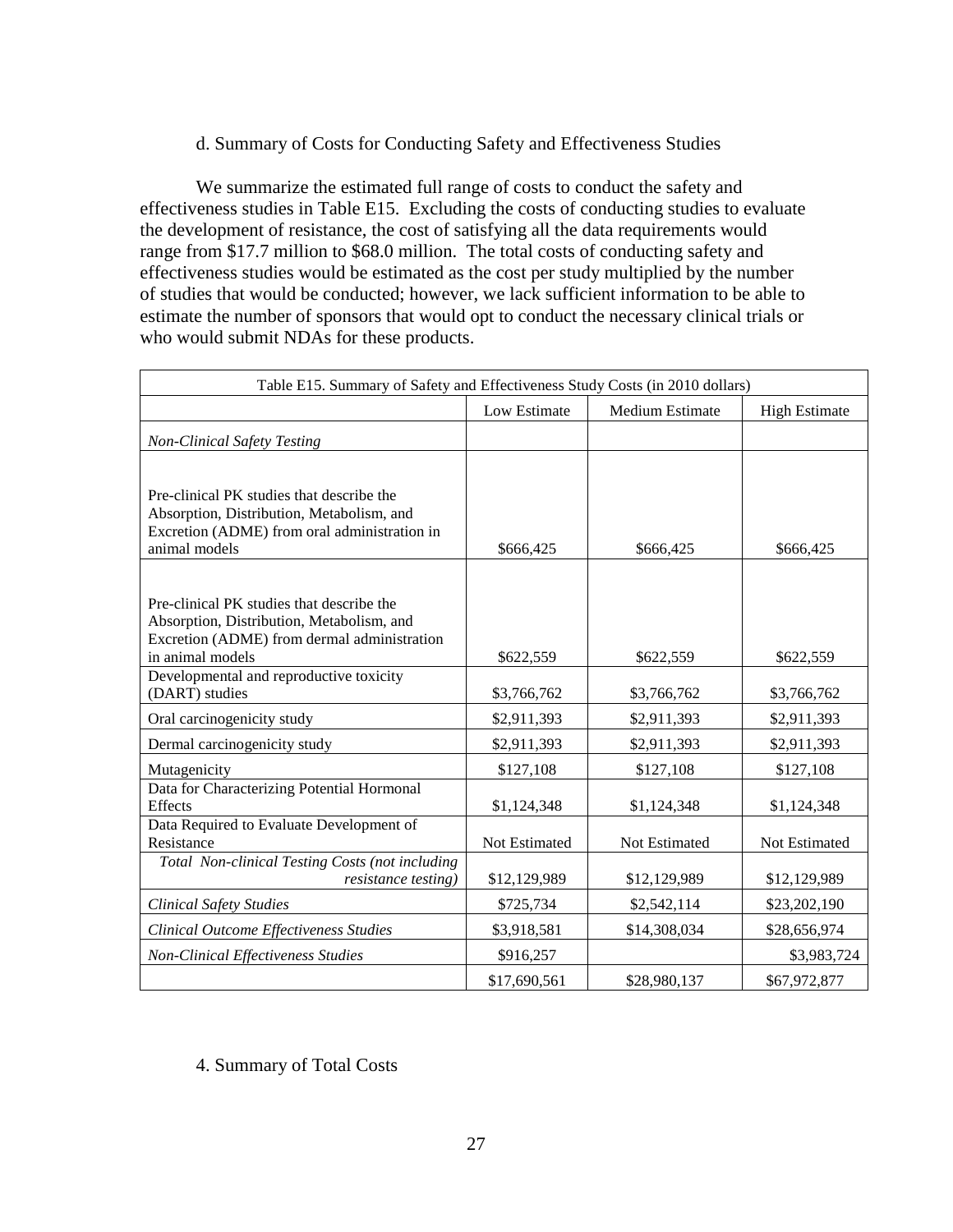A summary of the total one-time costs and annualized value of those costs is presented in Table E16. There are no expected additional annual costs. The total one-time costs of relabeling and reformulation would range from \$112.2 to \$368.8 million. Annualizing the costs at a 3 percent discount rate over 10 years would result in annualized costs ranging from \$13.2 to \$43.2 million and from \$16.0 to \$52.5 million at a 7 percent discount rate.

Because of the number of variables that influence the cost of doing clinical and safety studies and because we have no way to estimate the number of manufacturers that would choose to seek NDA approval for their products, we lack sufficient information to estimate these costs of the proposed rule. We therefore include only the estimated costs per sponsor in Table E16.

| Table E16. Cost Summary for 12-month Compliance Period                      |         |                       |                                        |        |                  |        |        |                  |        |  |
|-----------------------------------------------------------------------------|---------|-----------------------|----------------------------------------|--------|------------------|--------|--------|------------------|--------|--|
|                                                                             |         |                       | Annualized Costs Over a 10-Year Period |        |                  |        |        |                  |        |  |
|                                                                             |         | <b>One-Time Costs</b> |                                        |        | 3% Discount Rate |        |        | 7% Discount Rate |        |  |
|                                                                             |         |                       |                                        |        |                  |        |        |                  |        |  |
| Total Costs (in million<br>dollars)                                         | Low     | Med.                  | High                                   | Low    | Med.             | High   | Low    | Med.             | High   |  |
|                                                                             |         |                       |                                        |        |                  |        |        |                  |        |  |
| Relabeling                                                                  | \$42.1  | \$60.7                | \$88.1                                 | \$4.9  | \$7.1            | \$10.3 | \$6.0  | \$8.6            | \$12.5 |  |
| Reformulation                                                               | \$70.2  | \$140.3               | \$280.6                                | \$8.2  | \$16.4           | \$32.9 | \$10.0 | \$20.0           | \$40.0 |  |
| Subtotal                                                                    | \$112.2 | \$201.0               | \$368.8                                | \$13.2 | \$23.6           | \$43.2 | \$16.0 | \$28.6           | \$52.5 |  |
|                                                                             |         |                       |                                        |        |                  |        |        |                  |        |  |
| Safety and Effectiveness<br><b>Study Costs per</b><br>ingredient (excluding |         |                       |                                        |        |                  |        |        |                  |        |  |
| resistance testing)                                                         | \$17.7  | \$29.0                | \$68.0                                 | \$2.1  | \$3.4            | \$8.0  | \$2.5  | \$4.1            | \$9.7  |  |

Totals may not sum due to rounding.

## G. Alternatives

In our analysis of alternatives, we compare the effects of the proposed rule to two otherwise identical rules: one with a 6-month and another with an 18-month compliance period. The main impact of changing the compliance period is on the total costs of relabeling. We assume that relabeling required by the rule cannot be coordinated with any planned revisions for compliance periods under 1 year. Therefore, all label changes would incur the full per product redesign costs. Reducing the compliance period by 6 months would increase the cost of relabeling by \$10.1 to \$61.4 million. It would also move all costs up by about 6 months. We account for this by compounding the present value of costs over 6 months, as shown in Table E17. At a 3 percent discount rate, the total annualized costs range from \$14.6 to \$51.2 million and \$17.7 to \$62.2 million at a 7 percent discount rate.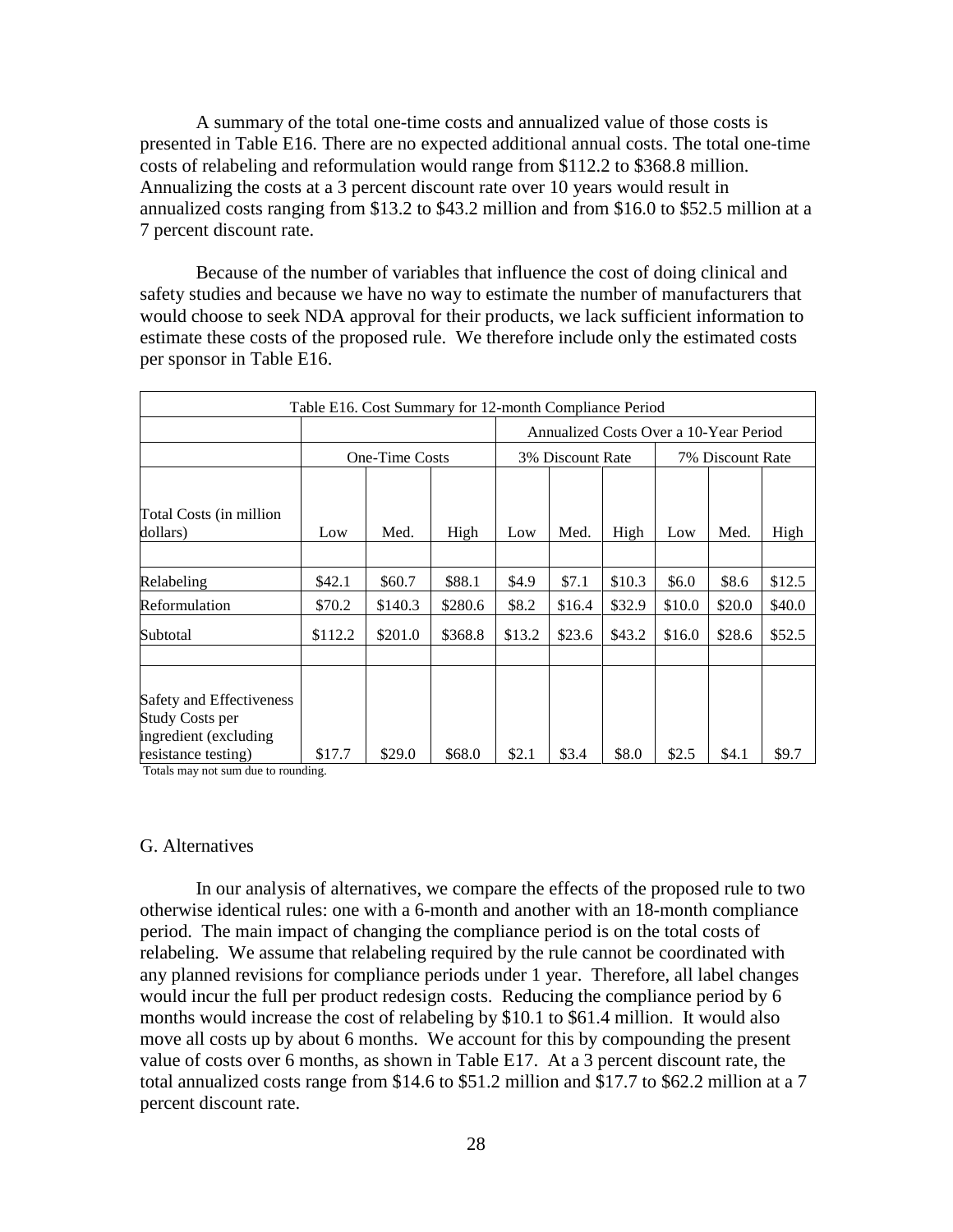|                                                                                                   |         |                  |                      |         | Table E17. Cost Summary for 6-Month Compliance Period |         |        |                  |        |                                        |                  |        |
|---------------------------------------------------------------------------------------------------|---------|------------------|----------------------|---------|-------------------------------------------------------|---------|--------|------------------|--------|----------------------------------------|------------------|--------|
|                                                                                                   |         |                  | <b>Present Value</b> |         |                                                       |         |        |                  |        | Annualized Costs Over a 10-Year Period |                  |        |
|                                                                                                   |         | 3% Discount Rate |                      |         | 7% Discount Rate                                      |         |        | 3% Discount Rate |        |                                        | 7% Discount Rate |        |
| Total Costs (in<br>million dollars)                                                               | Low     | Med.             | High                 | Low     | Med.                                                  | High    | Low    | Med.             | High   | Low                                    | Med.             | High   |
| Relabeling                                                                                        | \$53.0  | \$85.4           | \$151.8              | \$54.0  | \$87.0                                                | \$154.7 | \$6.2  | \$10.0           | \$17.8 | \$7.5                                  | \$12.2           | \$21.6 |
| Reformulation                                                                                     | \$71.2  | \$142.4          | \$284.8              | \$72.6  | \$145.1                                               | \$290.3 | \$8.3  | \$16.7           | \$33.4 | \$10.1                                 | \$20.3           | \$40.6 |
| Safety and<br>Effectiveness<br>Study Costs per<br>Ingredient<br>(excluding<br>resistance testing) | \$18.0  | \$29.4           | \$69.0               | \$18.3  | \$30.0                                                | \$70.3  | \$2.1  | \$3.4            | \$8.1  | \$2.6                                  | \$4.2            | \$9.8  |
| <b>Total Cost for</b><br>Relabeling and<br>Reformulation                                          | \$124.2 | \$227.8          | \$436.6              | \$126.6 | \$232.2                                               | \$445.0 | \$14.6 | \$26.7           | \$51.2 | \$17.7                                 | \$32.4           | \$62.2 |
| Change in<br>Relabeling and<br>Reformulation<br>Costs from 12-<br>Month<br>Compliance<br>Period   | \$12.0  | \$26.8           | \$67.8               | \$14.4  | \$31.1                                                | \$76.2  | \$1.4  | \$3.1            | \$8.0  | \$1.7                                  | \$3.8            | \$9.7  |

Decreasing the compliance period would also accelerate the accrual of public health benefits by reducing exposure to antiseptic active ingredients that are not GRAS/E 6 months sooner. In Table E18, we approximate the increase in benefits by estimating the change in the present value of antiseptic active ingredient exposure reductions when compounded at a 3 percent and 7 percent discount rate. The additional benefit would be equivalent to the public health value of reducing exposure to active ingredients for which there is inadequate data to establish their safety and effectiveness for the specified uses. If finalized, this rule would reduce exposure to triclosan by 36,921 to 166,145 pounds at a 3 percent discount rate and 70,253 to 316,138 pounds at a 7 percent discount rate; reduce triclocarban exposure by 88,798 to 266,394 pounds at a 3 percent discount rate and 168,963 to 506,890 pounds at a 7 percent discount rate; reduce chloroxylenol exposure by 7 to 52 pounds at a 3 percent discount rate and 12 to 100 pounds at a 7 percent discount rate; and reduce benzalkonium chloride by 2 to 14 pounds at a 3 percent discount rate and 3 to 27 pounds at a 7 percent discount rate.

| Table E18. Potential Reduction in Exposures (in pounds) |                           |                      |                                           |                      |  |  |  |
|---------------------------------------------------------|---------------------------|----------------------|-------------------------------------------|----------------------|--|--|--|
|                                                         | 6-Month Compliance Period |                      | Change from 12-Month Compliance<br>Period |                      |  |  |  |
|                                                         | Present value-<br>3%      | Present value-<br>7% | Present value-<br>3%                      | Present value-<br>7% |  |  |  |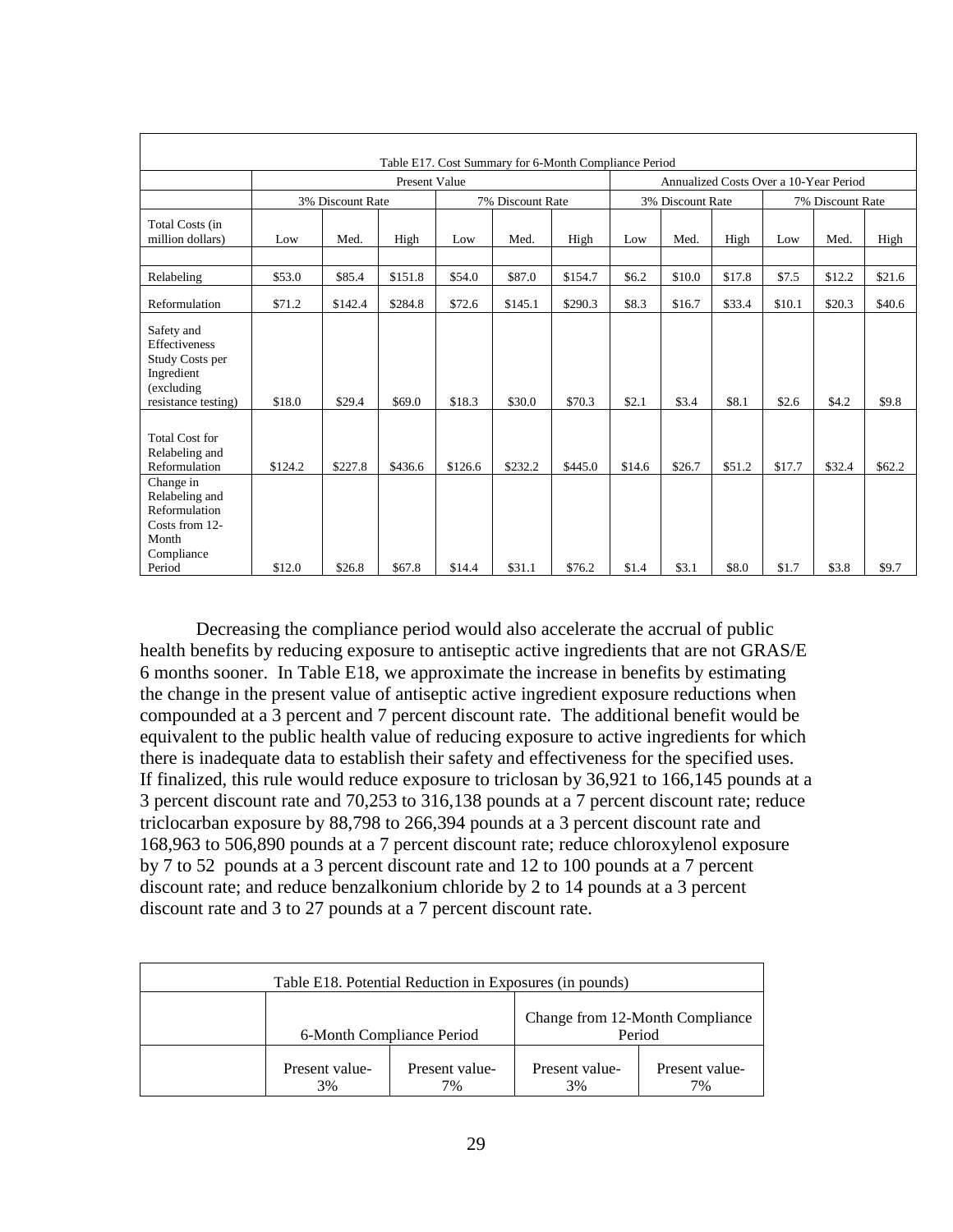| Reduced       |                |              |            |              |
|---------------|----------------|--------------|------------|--------------|
| Triclosan     | 2,516,651 to   | 2,112,008 to | 36,921 to  | $70,253$ to  |
|               |                |              |            |              |
| Exposure      | 11,324,947     | 9,504,050    | 166,145    | 316,138      |
|               |                |              |            |              |
| Reduced       |                |              |            |              |
| Triclocarban  | $6,052,741$ to | 5,079,543 to | 88,798 to  | $168,963$ to |
| Exposure      | 18,158,213     | 15,238,621   | 266,394    | 506,890      |
|               |                |              |            |              |
| Reduced       |                |              |            |              |
| Chloroxylenol |                |              |            |              |
| Exposure      | 446 to 3,569   | 374 to 2,995 | 7 to 52    | 12 to 100    |
|               |                |              |            |              |
| Reduced       |                |              |            |              |
| Benzalkonium  |                |              |            |              |
| Chloride      |                |              |            |              |
| Exposure      | 123 to 982     | 103 to 824   | 2 to 14    | 3 to 27      |
|               |                |              |            |              |
|               |                |              |            |              |
|               | 8,569,963 to   | 7,192,030 to | 125,728 to | 239,232 to   |
| Total         | 29,487,714     | 24,746,492   | 432,606    | 823,155      |

By allowing firms to comply within 18 months of a final rule, we assume that 12- 18 percent of labels can coincide with routine label changes, reducing total one-time costs associated with relabeling by \$15.9 to \$33 million. Extending the compliance period to 18 months would also delay all costs by about 6 months. We account for this by discounting the present value of costs an extra 9 months, as shown in Table E19. Under this scenario, we estimate total annualized costs range from \$11.1 to \$38.8 million at a 3 percent discount rate and \$13.5 to \$47.1 million at a 7 percent discount rate.

|                                                                                                       | Table E19. Cost Summary for 18-Month Compliance Period |                  |                      |        |                  |         |                                        |                  |        |                  |         |        |
|-------------------------------------------------------------------------------------------------------|--------------------------------------------------------|------------------|----------------------|--------|------------------|---------|----------------------------------------|------------------|--------|------------------|---------|--------|
|                                                                                                       |                                                        |                  | <b>Present Value</b> |        |                  |         | Annualized Costs Over a 10-Year Period |                  |        |                  |         |        |
|                                                                                                       |                                                        | 3% Discount Rate |                      |        | 7% Discount Rate |         |                                        | 3% Discount Rate |        | 7% Discount Rate |         |        |
| Total Costs (in million<br>dollars)                                                                   | Low                                                    | Med.             | High                 | Low    | Med.             | High    | Low                                    | Med.             | High   | Low              | Med.    | High   |
|                                                                                                       |                                                        |                  |                      |        |                  |         |                                        |                  |        |                  |         |        |
| Relabeling                                                                                            | \$25.8                                                 | \$37.4           | \$54.4               | \$25.4 | \$36.7           | \$53.3  | \$3.0                                  | \$4.4            | \$6.4  | \$3.7            | \$5.3\$ | \$7.7  |
| Reformulation                                                                                         | \$69.1                                                 | \$138.3          | \$276.5              | \$67.8 | \$135.6          | \$271.3 | \$8.1                                  | \$16.2           | \$32.4 | \$9.8            | \$19.7  | \$39.4 |
| Safety and<br><b>Effectiveness Study</b><br>Costs per Ingredient<br>(excluding resistance<br>testing) | \$17.4                                                 | \$28.6           | \$67.0               | \$17.1 | \$28.0           | \$65.7  | \$2.0                                  | \$3.3            | \$7.9  | \$2.5            | \$4.1   | \$9.5  |
| Total Cost for<br>Relabeling and<br>Reformulation                                                     | \$95.0                                                 | \$175.6          | \$330.9              | \$93.2 | \$172.3          | \$324.6 | \$11.1                                 | \$20.6           | \$38.8 | \$13.5           | \$25.0  | \$47.1 |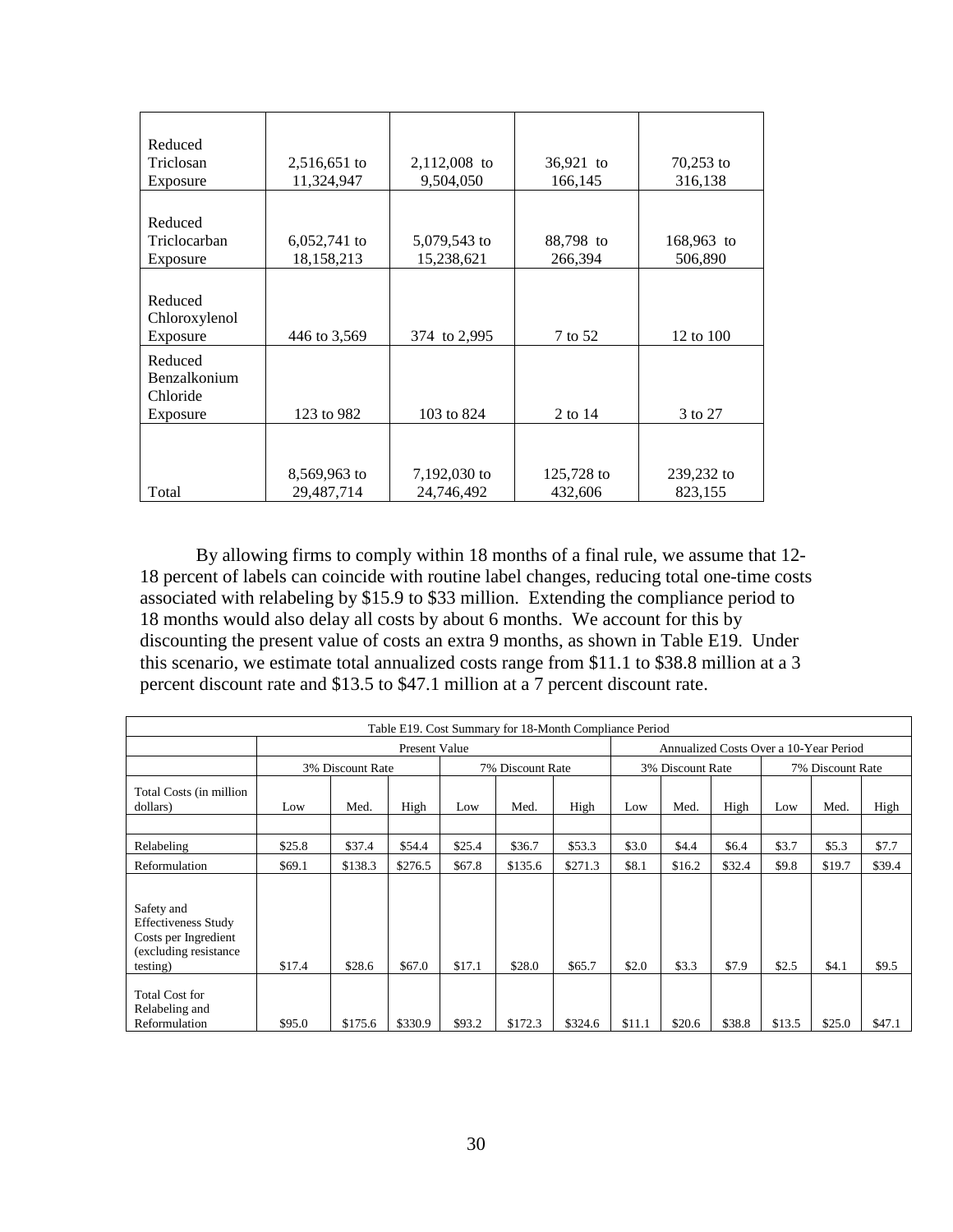| Change in Relabeling<br>and Reformulation<br>Costs from 12-Month |          |            |            |          |          |          |         |           |         |           |           |           |
|------------------------------------------------------------------|----------|------------|------------|----------|----------|----------|---------|-----------|---------|-----------|-----------|-----------|
| Compliance Period                                                | $-$17.3$ | $-$ \$25.4 | $-$ \$37.9 | $-$19.1$ | $-$28.7$ | $-544.1$ | $-$2.0$ | $-$ \$3.0 | $-54.4$ | $-$ \$2.5 | $-$ \$3.6 | $-$ \$5.4 |

The effect of extending the compliance period to 18 months would be a decrease in potential public health benefits resulting from prolonged exposure to antiseptic active ingredients that are not GRAS/E by 6 months. Discounting the present value of antiseptic active ingredient exposure reductions at 3 percent and 7 percent, we estimate the decrease in public health benefits as the value of increased exposure to triclosan by 36,379.4 to 163,707.7 pounds at a 3 percent discount rate and 67,915.9 to 305,622.2 pounds at a 7 percent discount rate; increased exposure to triclocarban by 87,495.3 to 262,485.9 pounds at a 3 percent discount rate and 163,343.1 to 490,029.1 pounds at a 7 percent discount rate; increased exposure to chloroxylenol by 6.4 to 51.6 pounds at a 3 percent discount rate and 12.0 to 96.3 pounds at a 7 percent discount rate, and increased exposure to benzalkonium chloride by 1.8 to 14.2 pounds at a 3 percent discount rate and 3.3 to 26.5 pounds at a 7 percent discount rate. These estimates are shown in Table E20.

|                                                 |                            | Table E20. Potential Reduction in Exposures (in pounds) |                                           |                                |  |  |
|-------------------------------------------------|----------------------------|---------------------------------------------------------|-------------------------------------------|--------------------------------|--|--|
|                                                 |                            | 18-Month Compliance Period                              | Change from 12-Month Compliance<br>Period |                                |  |  |
|                                                 | Present value-<br>3%       | Present value-<br>7%                                    | Present value-<br>3%                      | Present value-<br>7%           |  |  |
| Reduced<br>Triclosan<br>Exposure                | 2,443,351 to<br>10,995,094 | 1,973,839 to<br>8,882,290                               | $-36379.4$ to $-$<br>163707.7             | $-67915.9$ to $-$<br>305622.2  |  |  |
| Reduced<br>Triclocarban<br>Exposure             | 5,876,447 to<br>17,629,333 | 4,747,236 to<br>14,241,701                              | $-87495.3$ to $-$<br>262485.9             | $-163343.1$ to $-$<br>490029.1 |  |  |
| Reduced<br>Chloroxylenol<br>Exposure            | 433 to 3,465               | 350 to 2,799                                            | $-6.4$ to $-51.6$                         | $-12.0$ to $-96.3$             |  |  |
| Reduced<br>Benzalkonium<br>Chloride<br>Exposure | 119 to 953                 | 96 to 770                                               | $-1.8$ to $-14.2$                         | $-3.3$ to $-26.5$              |  |  |
| Total                                           | 8,320,352 to<br>28,628,848 | 6,721,523 to<br>23,127,563                              | $-123883.0$ to $-$<br>426259.4            | $-231274.5$ to $-$<br>795774.2 |  |  |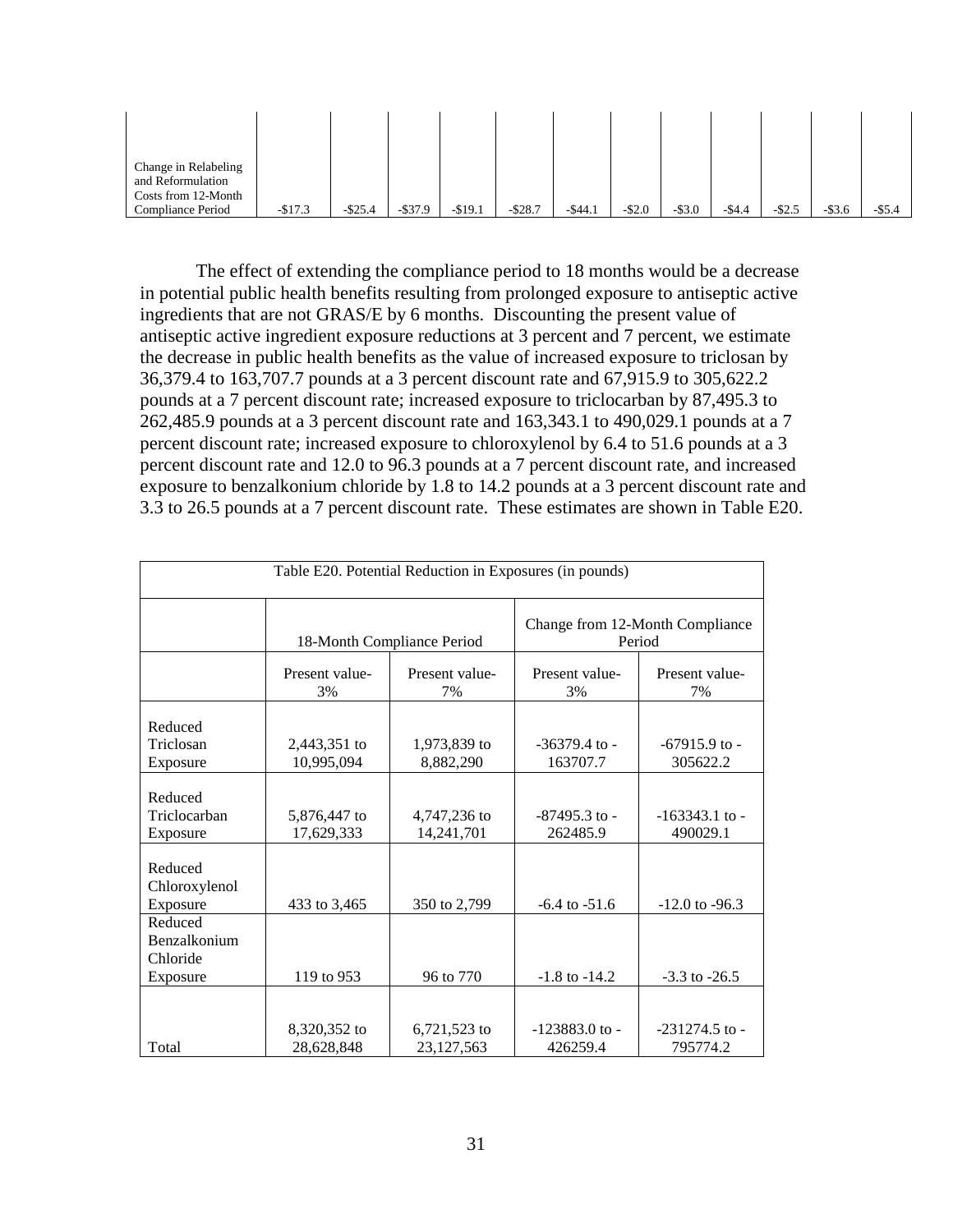Table E21 summarizes the present value of reductions in exposure to antiseptic active ingredients and costs under each compliance period considered under the regulatory alternatives section.

| Table E21. Summary of Benefits and Costs Under Regulatory Alternatives |             |                                                                     |                                                                             |                    |  |  |  |  |  |
|------------------------------------------------------------------------|-------------|---------------------------------------------------------------------|-----------------------------------------------------------------------------|--------------------|--|--|--|--|--|
| Compliance Period                                                      |             | Present Value of Total Reduction in<br>Exposure (in million pounds) | Present Value of Total Relabeling and<br>Reformulation Costs (in \$million) |                    |  |  |  |  |  |
|                                                                        | 3% Discount | 7% Discount                                                         | 3% Discount                                                                 | 7% Discount        |  |  |  |  |  |
|                                                                        | Rate        | Rate                                                                | Rate                                                                        | Rate               |  |  |  |  |  |
|                                                                        |             |                                                                     |                                                                             |                    |  |  |  |  |  |
| 6-Month                                                                | 8.6 to 29.5 | 7.2 to 24.7                                                         | \$124.2 to \$436.6                                                          | \$126.6 to \$445.0 |  |  |  |  |  |
|                                                                        |             |                                                                     |                                                                             |                    |  |  |  |  |  |
| 12-Month (Proposed rule)                                               | 8.4 to 29.1 | 7.0 to 23.9                                                         | \$112.2 to \$368.8                                                          | \$112.2 to \$368.8 |  |  |  |  |  |
|                                                                        |             |                                                                     |                                                                             |                    |  |  |  |  |  |
| 18-Month                                                               | 8.3 to 28.6 | 6.7 to 23.1                                                         | \$95.0 to \$330.9                                                           | \$93.2 to \$324.6  |  |  |  |  |  |

## H. Cost-Effectiveness

We measure the effectiveness of the proposed rule as the total reduction in exposure to antiseptic active ingredients linked to consumer antiseptic washes. We compared the present value of costs, shown in Table E21, to the present value of reduced exposures for 3 percent discount rate and 7 percent discount rate to estimate the cost per pound of reduced exposure to antiseptic active ingredients under the proposed rule and the two regulatory alternatives. As shown in Table E22, under the proposed rule, we estimate that each pound of reduced exposure to antiseptic active ingredients would increase costs by \$3.86 to \$43.67 at a 3 percent discount rate and \$4.69 to \$53.04 at a 7 percent discount rate.

| Table E22. Cost-Effectiveness Under Alternative Compliance Periods (in \$ per pound of antiseptic active |        |                                      | ingredient reduced) |        |         |         |  |  |  |  |  |  |
|----------------------------------------------------------------------------------------------------------|--------|--------------------------------------|---------------------|--------|---------|---------|--|--|--|--|--|--|
|                                                                                                          |        |                                      |                     |        |         |         |  |  |  |  |  |  |
|                                                                                                          |        | 3% Discount Rate<br>7% Discount Rate |                     |        |         |         |  |  |  |  |  |  |
| Compliance<br>Period                                                                                     | Low    | Med.                                 | High                | Low    | Med.    | High    |  |  |  |  |  |  |
| 6-Month                                                                                                  | \$4.21 | \$11.97                              | \$50.95             | \$5.12 | \$14.54 | \$61.88 |  |  |  |  |  |  |
| 12-Month<br>(Proposed rule)                                                                              | \$3.86 | \$10.72                              | \$43.67             | \$4.69 | \$13.02 | \$53.04 |  |  |  |  |  |  |
| 18-Month                                                                                                 | \$3.32 | \$9.51                               | \$39.77             | \$4.03 | \$11.54 | \$48.30 |  |  |  |  |  |  |

## III. Initial Regulatory Flexibility Analysis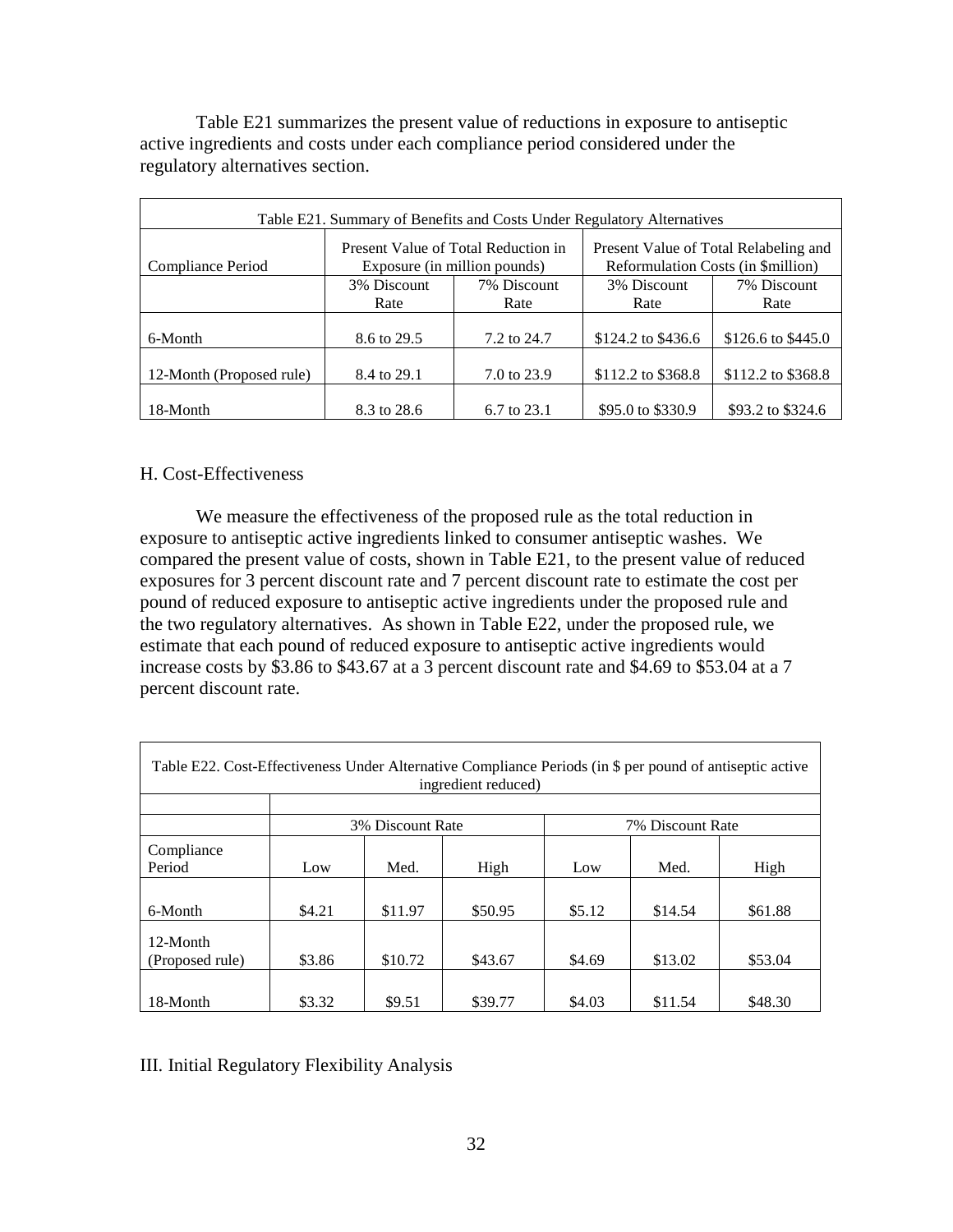The Regulatory Flexibility Act requires agencies to prepare an initial regulatory flexibility analysis if a proposed rule would have a significant effect on a substantial number of small entities. We expect this proposed rule to have a significant effect on a substantial number of small entities. Consequently, this analysis, together with other relevant sections of this document, serves as the Initial Regulatory Flexibility Analysis, as required under the Regulatory Flexibility Act.

## A. Description and Number of Affected Small Entities

Firms affected by this proposed rule (manufacturers of consumer antiseptic hand and body wash products) are classified in the Soap and Other Detergent Manufacturing Industry (NAICS 325611) by the Economic Census of Manufacturers. This classification code includes all manufacturers, but does not include relabelers, repackers, and distributors. The Small Business Administration (SBA) defines an entity as small in this industry if the business has fewer than 750 employees. Because the U.S. Census size categories do not correspond to the SBA designation of 750 employees, the agency figures are based on 500 employees.

The 2007 Economic Census indicates that there are 713 establishments classified in the Soap and Other Detergent Manufacturing Industry. Table E23 shows the breakdown of soap and other detergent manufacturers by number of employees. Of these establishments, we estimate 707 establishments (or 99.2 percent) employ fewer than 750 employees and would qualify as small entities as defined by the SBA. FDA notes that using data at the establishment level rather than at the firm level makes the implicit assumption that the typical manufacturing establishment is roughly equivalent to the typical small manufacturing firm. However, if the market is dominated by a few large firms with a large number of small establishments, our estimated number of small entities may be an overestimate of the actual number of businesses with fewer than 750 employees. We request comment or data to support other assumptions made in this analysis. Based on the annual value of shipments reported in the 2007 Economic Census, we estimate the average annual value of shipments per small entity in the Soap and Detergent Manufacturing Industry is \$29.9 million in 2010 dollars. By contrast, for the 5 (out of 6) establishments for which the Census reports data, the average annual value of shipment per large entity is \$1.4 billion in 2010 dollars.

| Table E23. Soap and Detergent Manufacturers by Number of Employees |                          |              |  |  |  |  |  |  |  |
|--------------------------------------------------------------------|--------------------------|--------------|--|--|--|--|--|--|--|
|                                                                    | Average Value            |              |  |  |  |  |  |  |  |
|                                                                    |                          | of Shipments |  |  |  |  |  |  |  |
| Size by Number of Employees                                        | Number of Establishments | (\$1,000)    |  |  |  |  |  |  |  |
| $0$ to 4                                                           | 348                      | \$3,028      |  |  |  |  |  |  |  |
| $5$ to $9$                                                         | 106                      | \$10,311     |  |  |  |  |  |  |  |
| 10 to 19                                                           | 96                       | Not reported |  |  |  |  |  |  |  |
| 20 to 49                                                           | 72                       | \$12,264     |  |  |  |  |  |  |  |
| 50 to 99                                                           | 35                       | \$47,328     |  |  |  |  |  |  |  |
| 100 to 249                                                         | 34                       | \$108,872    |  |  |  |  |  |  |  |
| 250 to 499                                                         | 16                       | \$796,308    |  |  |  |  |  |  |  |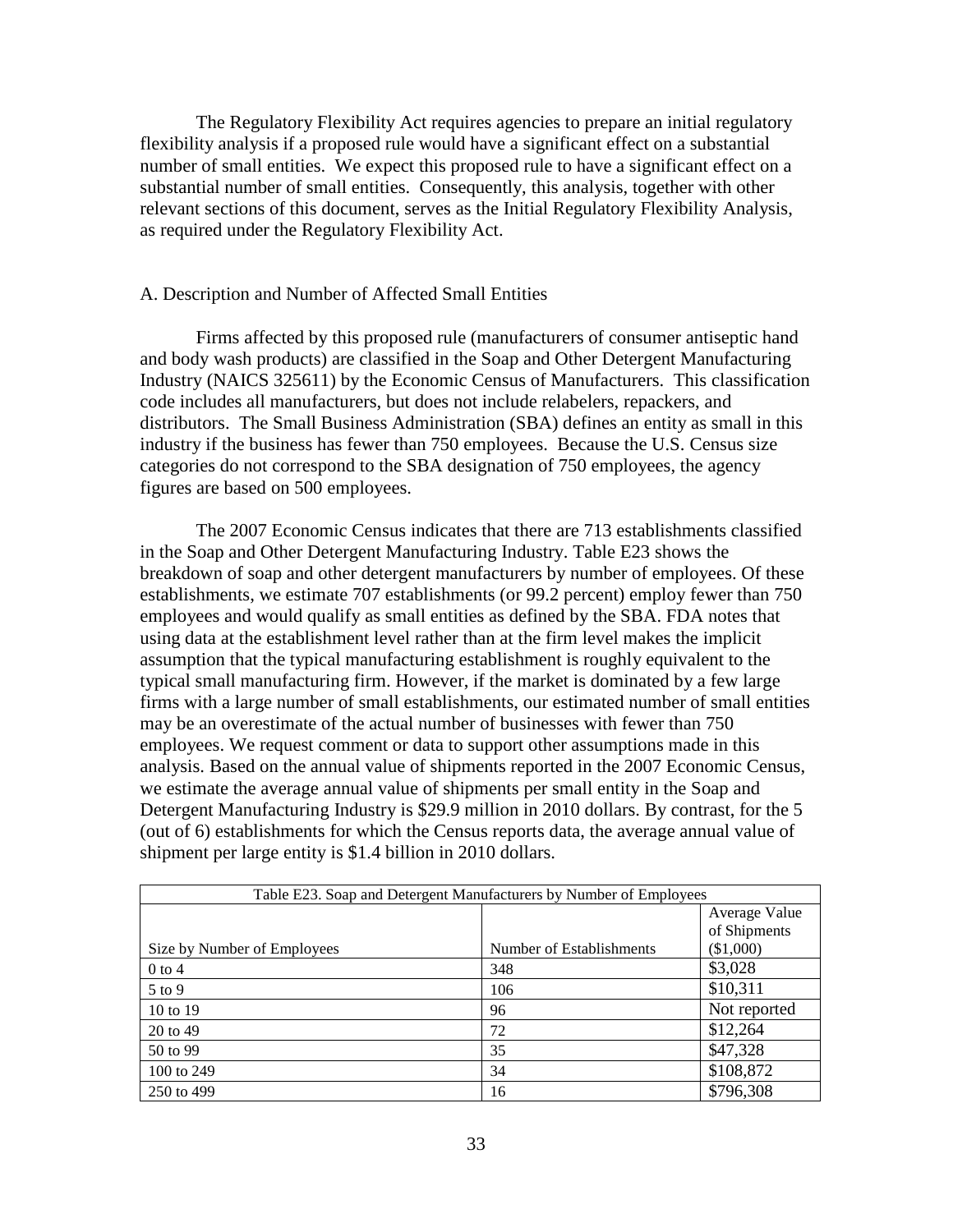| 500 to 999      | $\sim$ | \$1,483,154  |
|-----------------|--------|--------------|
| 1,000 to 2,499  |        | Not reported |
| $2,500$ or more |        | \$0          |

B. Description of the Potential Impacts of the Proposed Rule on Small Entities

Manufacturers are expected to incur most product reformulation and relabeling costs, with the impact to relabelers, repackers, and distributors being considerably less. The impact on a manufacturer can vary considerably depending on the number and type of products it produces. For this analysis, we examine the brands of affected UPCs listed in the A.C. Nielsen data to estimate the proportion of products sold by large companies and conservatively assume that the remaining products, including private label products, are manufactured by small companies. Estimating that approximately 63 percent of affected products are produced by small entities, we assume rule-induced costs of relabeling and reformulation borne by small entities are proportional. Assuming these costs are distributed equally, we estimate that the average one-time cost of compliance for a small business ranges from \$0.10 million to \$0.33 million, which would be approximately 0.33 percent to 1.10 percent of the average annual value of shipments for a small business. Table E24 shows the summary of the estimated costs for small entities.

|                                                                                  |        |                  |         |                      | Table E24. Summary of Costs for Small Entities Under 12-Month Compliance Period (proposed rule) (in \$millions) |         |                                        |        |        |                  |        |        |
|----------------------------------------------------------------------------------|--------|------------------|---------|----------------------|-----------------------------------------------------------------------------------------------------------------|---------|----------------------------------------|--------|--------|------------------|--------|--------|
|                                                                                  |        |                  |         | <b>Present Value</b> |                                                                                                                 |         | Annualized Costs Over a 10-Year Period |        |        |                  |        |        |
|                                                                                  |        | 3% Discount Rate |         |                      | 7% Discount Rate                                                                                                |         | 3% Discount Rate                       |        |        | 7% Discount Rate |        |        |
|                                                                                  | Low    | Med.             | High    | Low                  | Med.                                                                                                            | High    | Low                                    | Med.   | High   | Low              | Med.   | High   |
| Total costs of<br>relabeling and<br>reformulation<br>for small entities          | \$70.7 | \$126.6          | \$232.3 | \$70.7               | \$126.6                                                                                                         | \$232.3 | \$8.3                                  | \$14.8 | \$27.2 | \$10.1           | \$18.0 | \$33.1 |
| Average<br>compliance cost<br>per small entity                                   | \$0.10 | \$0.18           | \$0.33  | \$0.10               | \$0.18                                                                                                          | \$0.33  | \$0.01                                 | \$0.02 | \$0.04 | \$0.01           | \$0.03 | \$0.05 |
| Cost as a<br>percent of<br>average annual<br>value of<br>shipments per<br>entity | 0.33%  | 0.60%            | 1.10%   | 0.33%                | 0.60%                                                                                                           | 1.10%   | 0.04%                                  | 0.07%  | 0.13%  | 0.05%            | 0.09%  | 0.16%  |

## C. Alternatives for Regulatory Relief

## 1. Exemption for Small Businesses

The exemption of small businesses from the provisions of the rule would provide regulatory relief. Table E24 of this document shows that small businesses are expected to bear total one-time costs of about \$70.7 million to \$232.3 million as a result of this rule, an average of \$0.10 million to \$0.33 million per small business. As a first approximation,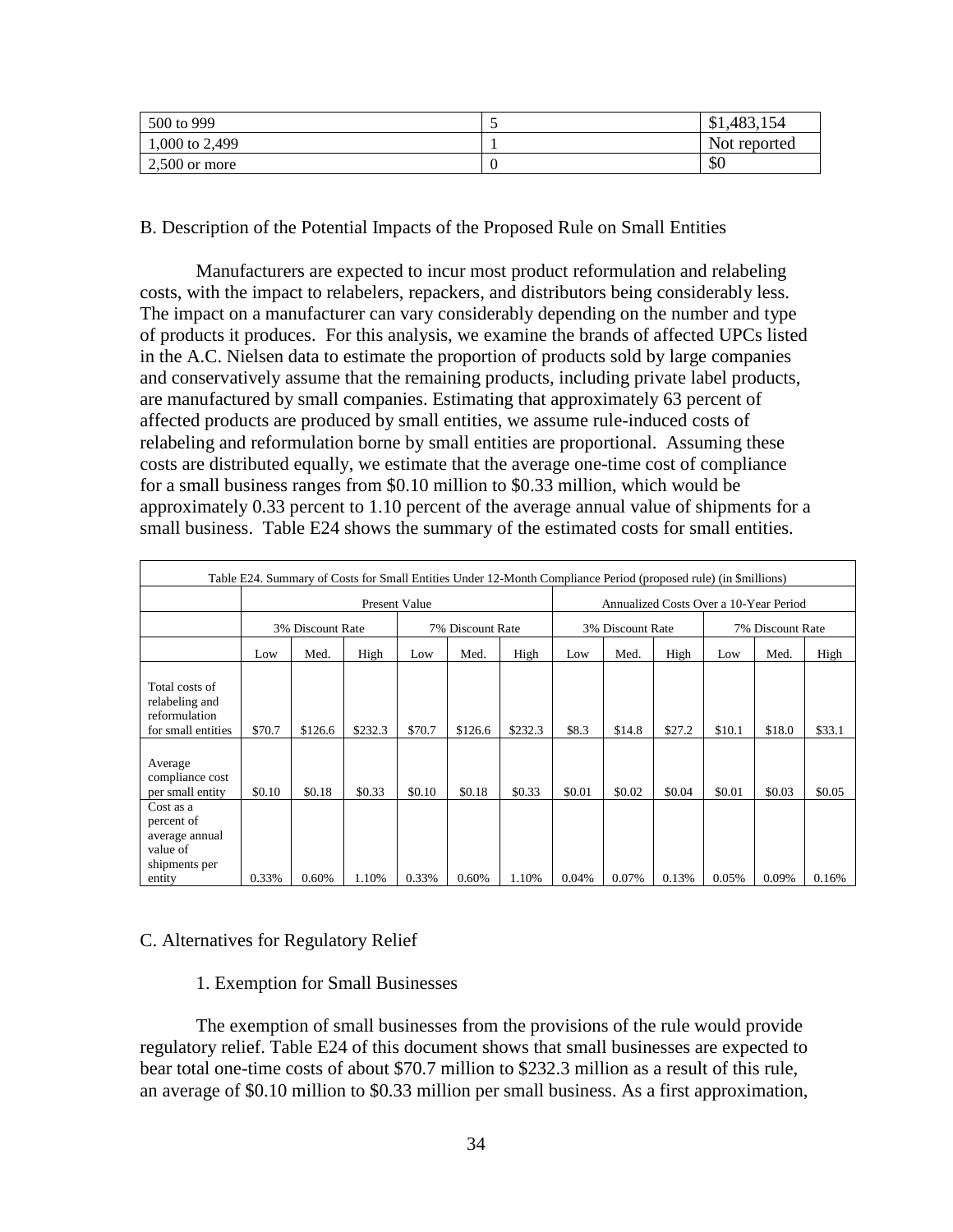then, exempting small businesses would reduce the burden by an average of \$0.10 million to \$0.33 million per small business.

FDA believes that exempting small businesses would not be desirable. Because 99.2 percent of the consumer antiseptic wash industry are classified as small by the Small Business Administration, if small businesses were exempted, most of the potential benefits from the rule would not be realized.

## 2. Longer Compliance Period for Small Businesses

Longer compliance periods provide regulatory relief for small businesses. Extending the compliance period to 18 months would lead to an average one-time cost per small entity ranging from \$0.08 million to \$0.29 million, which would be 0.28 percent to 0.99 percent of the average annual value of shipments.

With small businesses producing approximately 63 percent of the products, extending the compliance period for small businesses would leave many products unchanged for 6 additional months after the proposed effective date. Also, extending the effective date for products containing antiseptic active ingredients not found to be GRAS/E would lead to continued exposure and delay the potential benefits of this rule. Table E25 shows the summary of costs for small entities under the regulatory alternative of an 18-month compliance period.

|                                                                               | Table E25. Summary of Costs for Small Entities Under 18-Month Compliance Period (proposed rule) (in \$millions) |         |                      |                  |         |         |                                        |        |        |                  |        |        |
|-------------------------------------------------------------------------------|-----------------------------------------------------------------------------------------------------------------|---------|----------------------|------------------|---------|---------|----------------------------------------|--------|--------|------------------|--------|--------|
|                                                                               |                                                                                                                 |         | <b>Present Value</b> |                  |         |         | Annualized Costs Over a 10-Year Period |        |        |                  |        |        |
|                                                                               | 3% Discount Rate                                                                                                |         |                      | 7% Discount Rate |         |         | 3% Discount Rate                       |        |        | 7% Discount Rate |        |        |
|                                                                               | Low                                                                                                             | Med.    | High                 | Low              | Med.    | High    | Low                                    | Med.   | High   | Low              | Med.   | High   |
| Total costs of<br>relabeling and<br>reformulation for<br>small entities       | \$59.8                                                                                                          | \$110.6 | \$208.5              | \$58.7           | \$108.6 | \$204.5 | \$7.0                                  | \$13.0 | \$24.4 | \$8.5            | \$15.8 | \$29.7 |
| Average<br>compliance cost<br>per small entity                                | \$0.08                                                                                                          | \$0.16  | \$0.29               | \$0.08           | \$0.15  | \$0.29  | \$0.01                                 | \$0.02 | \$0.03 | \$0.01           | \$0.02 | \$0.04 |
| Cost as a percent<br>of average annual<br>value of<br>shipments per<br>entity | 0.28%                                                                                                           | 0.52%   | 0.99%                | 0.28%            | 0.51%   | 0.97%   | 0.03%                                  | 0.06%  | 0.12%  | 0.04%            | 0.07%  | 0.14%  |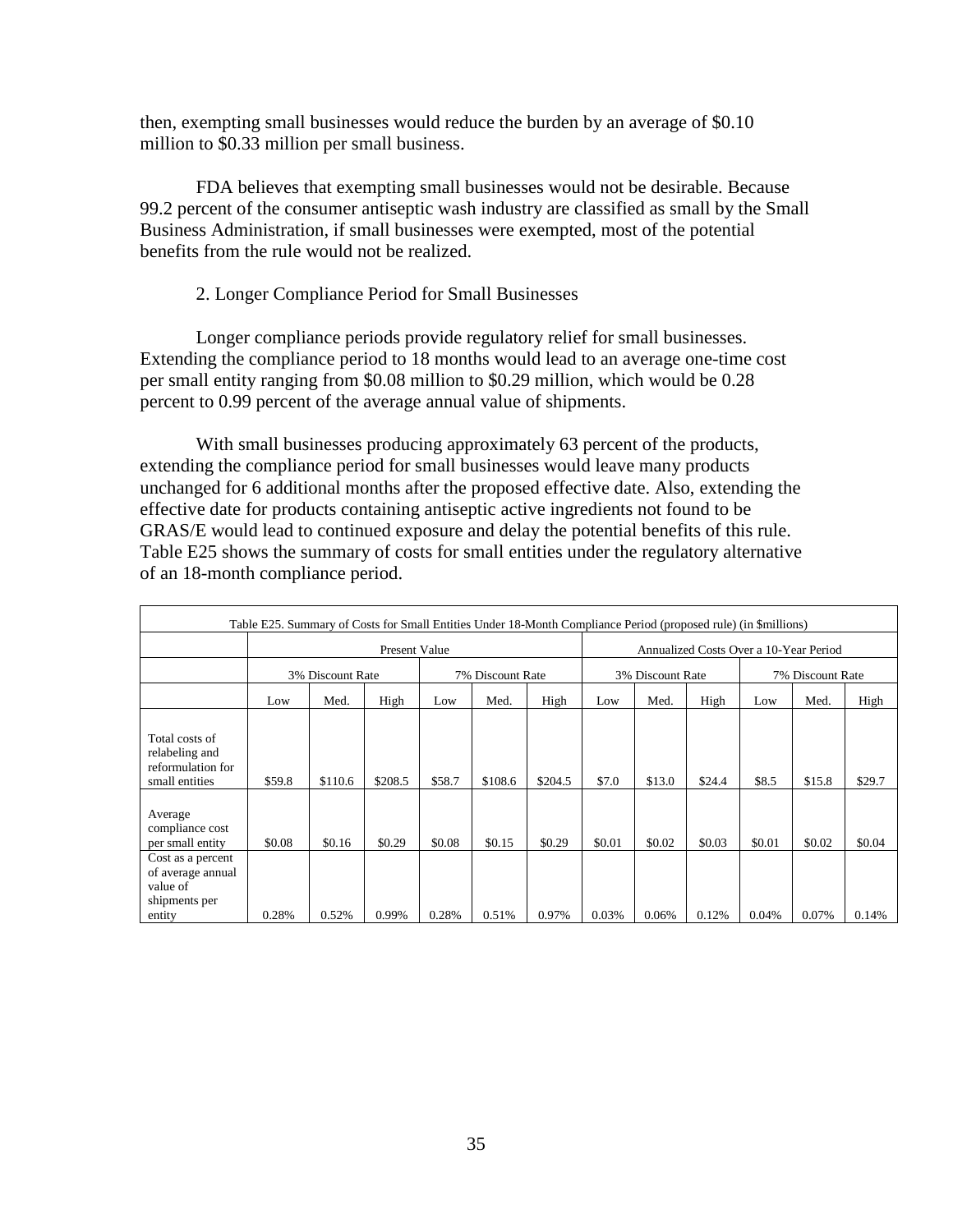## IV. References

R1. Perencevich, E. N., M. T. Wong, and A. D. Harris, "National and Regional Assessment of the Antibacterial Soap Market: A Step Toward Determining the Impact of Prevalent Antibacterial Soaps," American Journal of Infection Control, 29:281-283, 2001.

R2. Levy, S. B., "Antibacterial Household Products: Cause for Concern," Emerging Infectious Diseases, 7:512-5, 2001.

R3. Muth, M.K., Ball, M.J., Coglaiti, M.C., and Karns, S.A., "Model to Estimate Costs of Using Labeling as a Risk Reduction Strategy for Consumer Products Regulated by the Food and Drug Administration: Final Report," Research Triangle Park, NC: Research Triangle Institute (RTI), March 2011.

R4. U.S. Environmental Protection Agency, "Triclosan Facts," [http://www.epa.gov/oppsrrd1/REDs/factsheets/triclosan\\_fs.htm,](http://www.epa.gov/oppsrrd1/REDs/factsheets/triclosan_fs.htm) accessed March 21, 2011.

R5. U.S. Food and Drug Administration, "Triclosan: What Consumers Should Know," [http://www.fda.gov/ForConsumers/ConsumerUpdates/ucm205999.htm,](http://www.fda.gov/ForConsumers/ConsumerUpdates/ucm205999.htm) accessed September 28, 2011.

R6. Glaser, A., "The Ubiquitous Triclosan," Pesticides and You, 24:12-17, 2004.

R7. Calafat, A. M. et al., "Urinary Concentrations of Triclosan in the U.S. Population: 2003-2004," Environmental Health Perspectives, 116:303-307, 2008.

R8. Centers for Disease Control and Prevention, "Fourth National Report on Human Exposure to Environmental Chemicals, Updated Tables, July 2010," 2010.

R9. Clayton, E. M. et al., "The Impact of Bisphenol A and Triclosan on Immune Parameters in the U.S. Population, NHANES 2003-2006," Environmental Health Perspectives, 119:390-6, 2011.

R10. Aiello, A. E., E. L. Larson, and S. B. Levy, "Consumer Antibacterial Soaps: Effective or Just Risky?," Clinical Infectious Diseases, 45 Supplement 2:S137-47, 2007.

R11. Caserta, D. et al., "Environment and Women's Reproductive Health," Human Reproduction Update, 17:418-33, 2011.

R12. McLaughlin Centre, Institute of Population Health, University of Ottawa, "Endocrine Disruption," [http://www.emcom.ca/EM/index.shtml,](http://www.emcom.ca/EM/index.shtml) accessed September 28, 2011.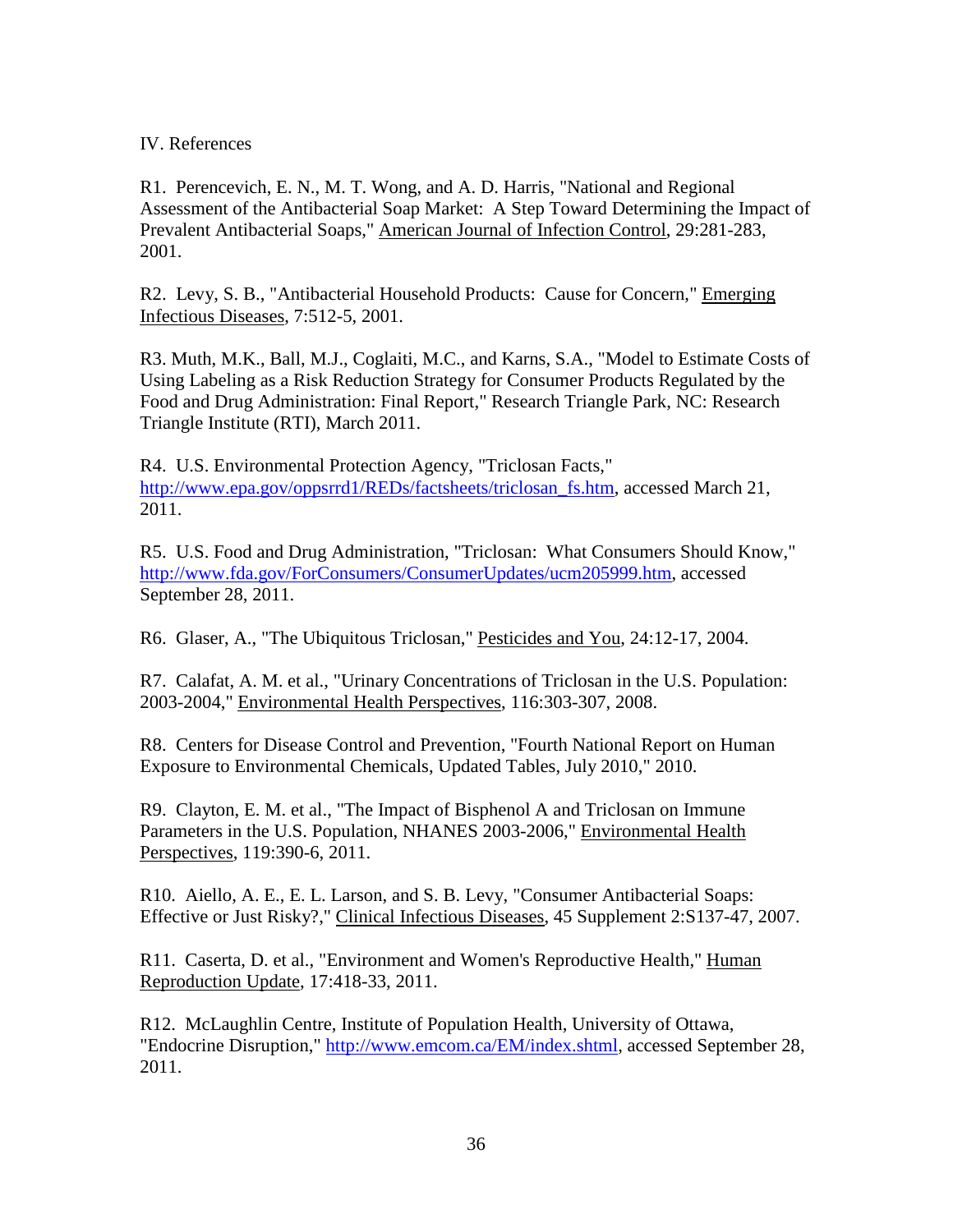R13. American Cleaning Institute (ACI), "Antibacterial Soap Survey Results," [http://www.cleaninginstitute.org/assets/1/AssetManager/AntibacSurveyResultsJa182011.](http://www.cleaninginstitute.org/assets/1/AssetManager/AntibacSurveyResultsJa182011.pdf) [pdf,](http://www.cleaninginstitute.org/assets/1/AssetManager/AntibacSurveyResultsJa182011.pdf) 2010.

R14. Reiss, R. et al., "An Ecological Risk Assessment for Triclosan in Lotic Systems Following Discharge from Wastewater Treatment Plants in the United States," Environmental Toxicology and Chemistry, 21:2483-2492, 2002.

R15. Halden, R. U. and D. H. Paull, "Co-occurrence of Triclocarban and Triclosan in U.S. Water Resources," Environmental Science and Technology, 39:1420-1426, 2005.

R16. Scientific Committee on Consumer Products (SCCP), "Opinion on Triclosan," 2009.

R17. Henkel Consumer Goods Inc. and LANXESS Corp., "Background Material for the May 24, 2010, Biomonitoring California Scientific Guidance Panel Meeting," 2010.

R18. DiMasi, J. A., H. G. Grabowski, and J. Vernon, "R&D Costs and Returns by Therapeutic Category," Drug Information Journal, 38:211-223, 2004.

R19. U.S. General Accounting Office, "Testimony Before the Committee on Health, Education, Labor, and Pensions U.S. Senate: Pediatric Drug Research: Substantial Increase in Studies of Drugs for Some Children but Challenges Remain. GAO-01-705 T," [http://www.gao.gov/new.items/d01705t.pdf,](http://www.gao.gov/new.items/d01705t.pdf) 2001.

R20. U.S. Environmental Protection Agency, "Economic Analysis of the Proposed Change in Data Requirements for Antimicrobial Pesticides," 2008.

R21. U.S. Environmental Protection Agency, "Economic Analysis of Expedited Significant New Use Rule for One Chemical Substance," 2009.

R22. Li, J. S. et al., "Economic Return of Clinical Trials Performed Under the Pediatric Exclusivity Program," JAMA, 297:480-8, 2007.

R23. Comment No. C19 in Docket No. 1975N-0183H.

R24. Comment No. C25 in Docket No. 1975N-0183H.

R25. Comment No. C14 in Docket No. 1975N-0183H.

R26. Marchie, M. "A New Attitude: Soaps get serious: Health concerns have consumers washing up more than ever. Soap marketers offer options for a public that insists on a more thorough clean," Household and Personal Products Industry, 2001. [http://www.thefreelibrary.com/A+new+attitude%3A+soaps+get+serious%3A+health+co](http://www.thefreelibrary.com/A+new+attitude%3A+soaps+get+serious%3A+health+concerns+have+consumers...-a081009074) [ncerns+have+consumers...-a081009074,](http://www.thefreelibrary.com/A+new+attitude%3A+soaps+get+serious%3A+health+concerns+have+consumers...-a081009074) accessed August 23, 2013.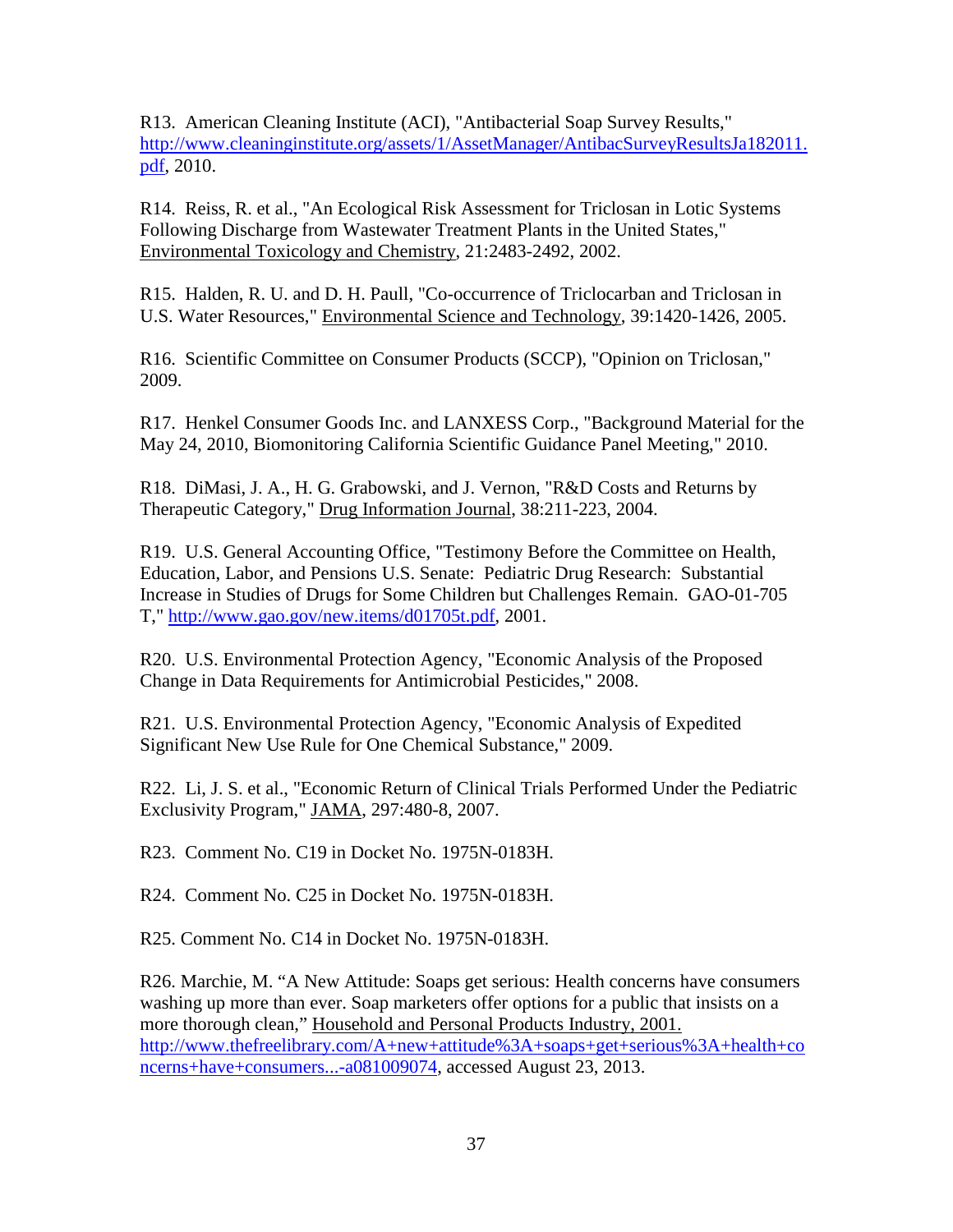R27. U.S. General Accounting Office, "Antibiotic Resistance: Data Gaps Will Remain Despite HHS Taking Steps to Improve Monitoring. GAO-11-406," http://www.gao.gov/new.items/d11406.pdf, 2011.

R28. U.S. Food and Drug Administration. "2011 Summary Report on Antimicrobials Sold or Distributed for Use in Food-Producing Animals," [http://www.fda.gov/downloads/ForIndustry/UserFees/AnimalDrugUserFeeActADUFA/U](http://www.fda.gov/downloads/ForIndustry/UserFees/AnimalDrugUserFeeActADUFA/UCM338170.pdf) [CM338170.pdf,](http://www.fda.gov/downloads/ForIndustry/UserFees/AnimalDrugUserFeeActADUFA/UCM338170.pdf) accessed August 23, 2013.

R29. U.S. Food and Drug Administration. "Standard Costs for Components of the Process for the Review of Human Drug Applications," [http://www.fda.gov/ForIndustry/UserFees/PrescriptionDrugUserFee/ucm093484.htm,](http://www.fda.gov/ForIndustry/UserFees/PrescriptionDrugUserFee/ucm093484.htm) accessed August 23, 2013.

R30. Fourth National Report on Human Exposure to Environmental Chemicals, Updated Tables, March 2013

R31. Transcript of the October 20, 2005, Meeting of the Nonprescription Drugs Advisory Committee, [http://www.fda.gov/ohrms/dockets/ac/05/transcripts/2005-4184T1.pdf,](http://www.fda.gov/ohrms/dockets/ac/05/transcripts/2005-4184T1.pdf) 2005.

R32. Chen, J. et al., "Triclocarban Enhances Testosterone Action: A New Type of Endocrine Disruptor?," Endocrinology, 149:1173-1179, 2008.

R33. Crofton, K. M. et al., "Short-Term In Vivo Exposure to the Water Contaminant Triclosan: Evidence for Disruption of Thyroxine," Environmental Toxicology and Pharmacology, 24:194-197, 2007.

R34. Ahn, K. C. et al., "In Vitro Biologic Activities of the Antimicrobials Triclocarban, Its Analogs, and Triclosan in Bioassay Screens: Receptor-Based Bioassay Screens," Environmental Health Perspectives, 116:1203-1210, 2008.

R35. Gee, R. H. et al., "Oestrogenic and Androgenic Activity of Triclosan in Breast Cancer Cells," Journal of Applied Toxicology, 28:78-91, 2008.

R36. Jacobs, M. N., G. T. Nolan, and S. R. Hood, "Lignans, Bacteriocides and Organochlorine Compounds Activate the Human Pregnane X Receptor (PXR)," Toxicology and Applied Pharmacology, 209:123-133, 2005.

R37. Kumar, V., C. Balomajumder, and P. Roy, "Disruption of LH-Induced Testosterone Biosynthesis in Testicular Leydig Cells by Triclosan: Probable Mechanism of Action," Toxicology, 250:124-131, 2008.

R38. Kumar, V. et al., "Alteration of Testicular Steroidogenesis and Histopathology of Reproductive System in Male Rats Treated With Triclosan," Reproductive Toxicology, 27:177-185, 2009.